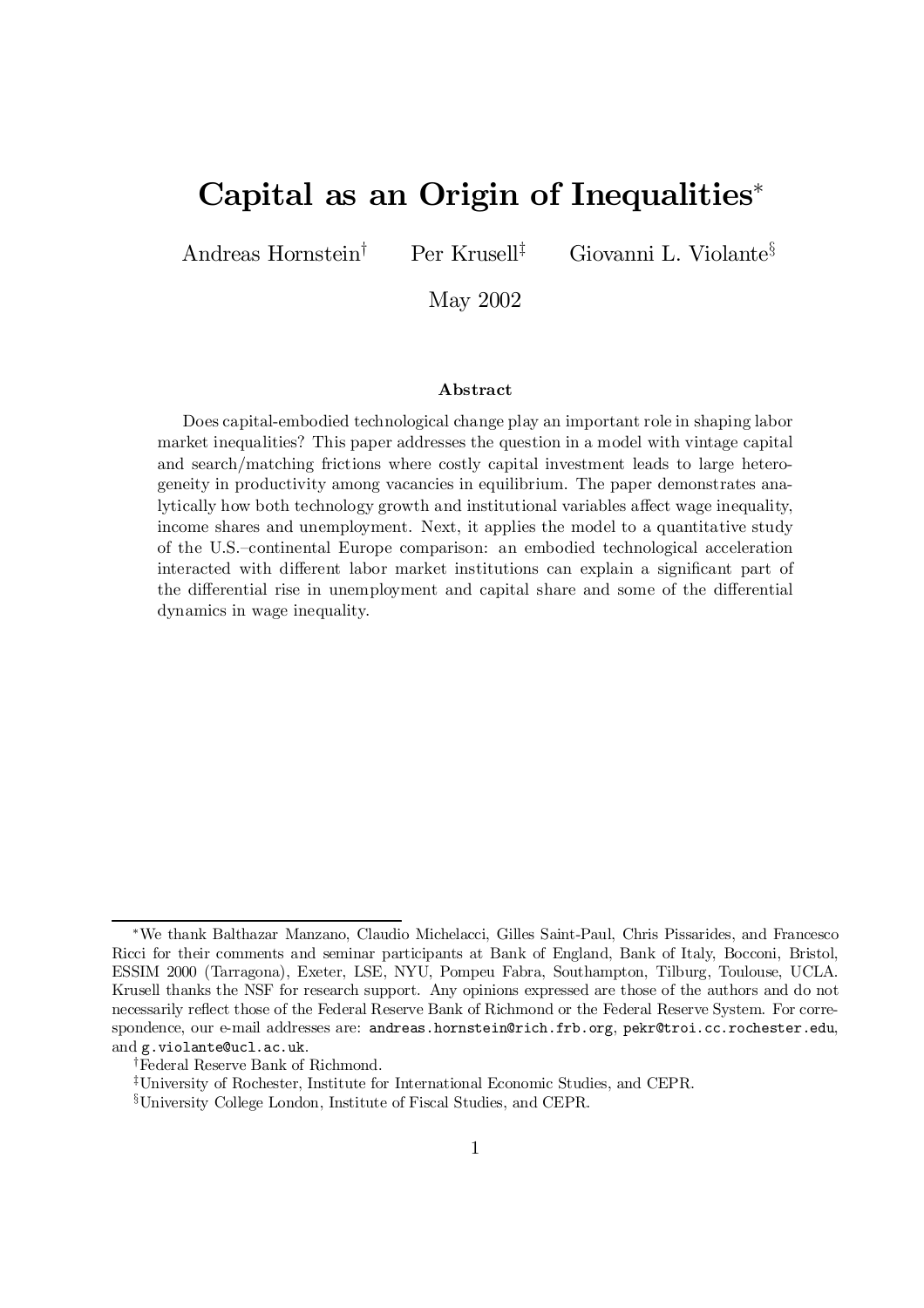# 1 Introduction

Over the past thirty years labor markets in the United States and continental European countries have changed substantially and in very different ways. In the United States wage inequality jumped to the highest levels in the postwar period, the labor share of income declined slightly, and the unemployment rate remained remarkably stable. In sharp contrast, in most of the large continental European economies, the wage structure did not change much at all, while the labor share fell substantially and unemployment increased steadily. Over the same period, impressive technological improvements embodied in new vintages of capital (especially in information and communication equipment and software) induced the adoption of new production technologies across virtually every sector of the economy.

In this paper we explore the role of capital-embodied growth as an origin of inequalities. We argue that differences in labor market institutions between the United States and continental Europe account for the differential impact of accelerated capital-embodied technological change on inequality in the labor markets.

Our argument is based on a theory which combines vintage capital with labor market frictions. To model capital-embodied technological change we use a vintage capital framework where machines/jobs are costly-to-create units of capital of different ages, corresponding to technologies with different productivity levels. To model employment inequalities, we operate in the tradition of Diamond/Mortensen and Pissarides-style models, where an aggregate matching function determines the meeting rate between unemployed workers and vacant jobs. To model wage inequality and the division of income between labor and capital, we follow the standard approach in this literature whereby wages and profits are endogenously determined through Nash bargaining within the worker-firm pair.

We show the existence and uniqueness of an equilibrium in our model and examine how faster embodied technological growth *qualitatively* affects employment, wage inequality and the labor income share. We then calibrate the model economy and investigate whether it can account for the observed differences in labor market outcomes in the Western world quantitatively.

### The facts

In Table 1 we report some key numbers on unemployment rate, wage inequality, and labor shares for several OECD countries at 5-year intervals from 1965 to 1995. We are particularly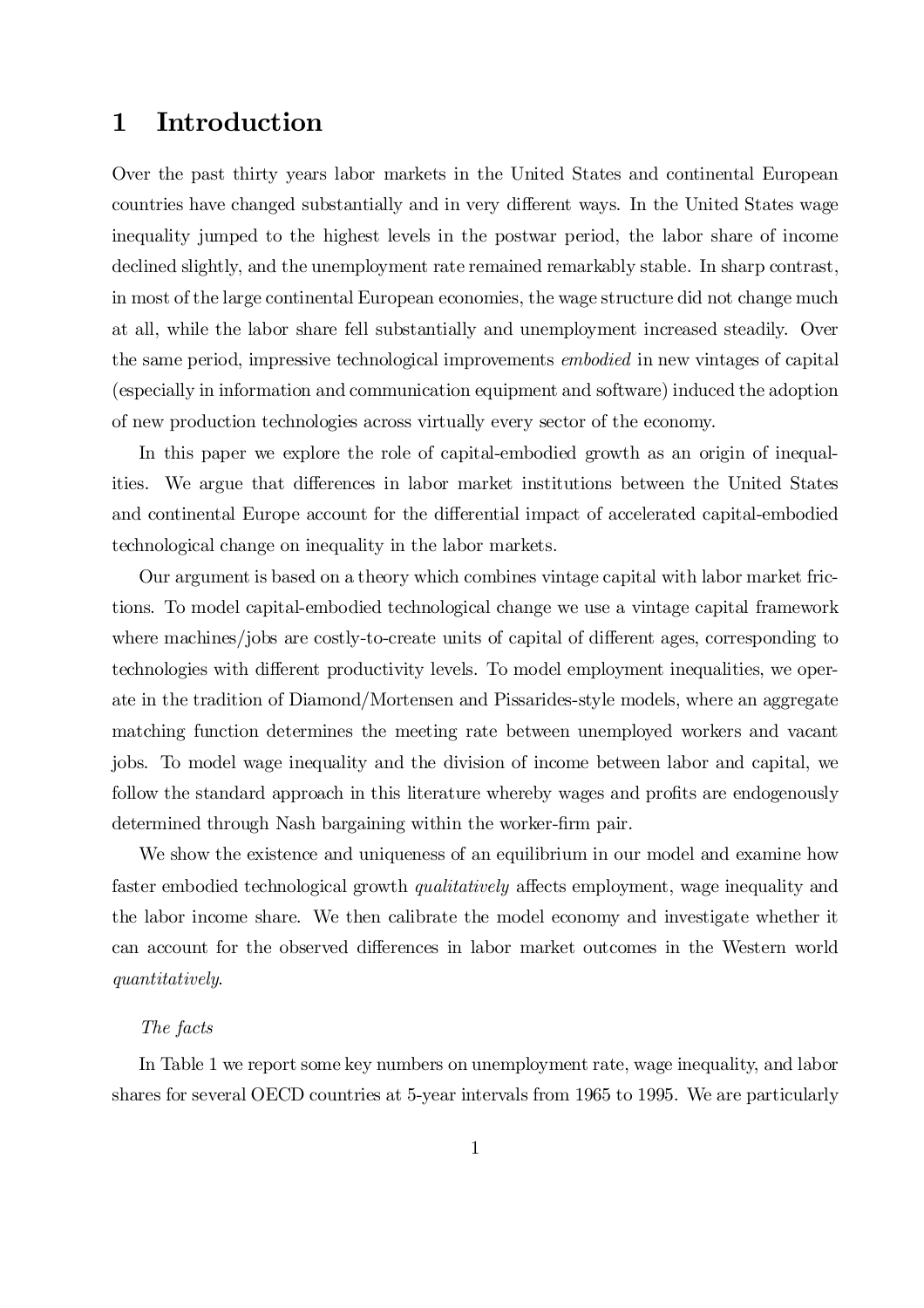interested in the comparison between US and continental European countries (averaged in the row labelled Europe Average). 1

In 1965 the unemployment rate in virtually every European country was lower than in the US. Thirty years later, the opposite was true: the US unemployment rate rose by 1.7% from 1965-1995, whereas the average rise for European countries is 8.4%. The labor share of aggregate income has declined only marginally in the US, by 1.5% from 1965-1995, while on average it fell by almost 6 points in Europe. Wage inequality, measured by the percentage differential between the 9th and the 1st earnings deciles for male workers, rose only slightly in Europe (but for example, it declined in Belgium, Germany, and Norway), by 4% in the past 15 years. The sharp surge of earnings inequality in the US is well documented (e.g. Katz and Autor, 1999), and the OECD data confirm a rise of almost  $30\%$  since 1980. Interestingly, the European averages hide much less cross-country variation than one would expect given the raw nature of the comparison. For example, in 11 out of the 14 continental European countries, the increase in unemployment rate has been larger than 6%, and in 9 out of 14 countries the decline in the labor share is greater than 5%.

#### The qualitative analysis

Aghion and Howitt (1994) and Mortensen and Pissarides (1998) pioneered the research on the relation between embodied productivity growth and unemployment in a frictional labor market.<sup>2</sup> In their standard model new capital is always costless to buy and, as a result, vacancies all consist of the newest capital. In contrast, the key new feature of our model is the existence of vacancy heterogeneity, i.e., vacancies differ with respect to the quality of the equipment on the job. We argue that this new feature is important for two reasons.

First, in the standard model the vintage structure is purely a frictional phenomenon: when the capital is matched with a worker, it ages until break-up occurs because the capital has become too obsolete relative to the worker's outside option. As matching becomes more and more instantaneous—as the friction is made weaker—separation occurs earlier and earlier; in the limit, with no matching friction, all capital is new, so vintage effects are

 $1$  For completeness, we report in Table 1 also data for the UK and Canada which behave somewhat between US and Europe.

<sup>&</sup>lt;sup>2</sup> Jovanovic (1998) investigates analytically the relation between embodied productivity growth and wage inequality in a competitive assignment model with a continuum of vintages of capital and of types of workers. Our introduction of frictions in the labor market allows a study of unemployment and induces a different wage determination mechanism with specific implications for wage inequality. Interestingly, some key mechanisms of the frictionless economy carry over to the frictional model, as will become clear later.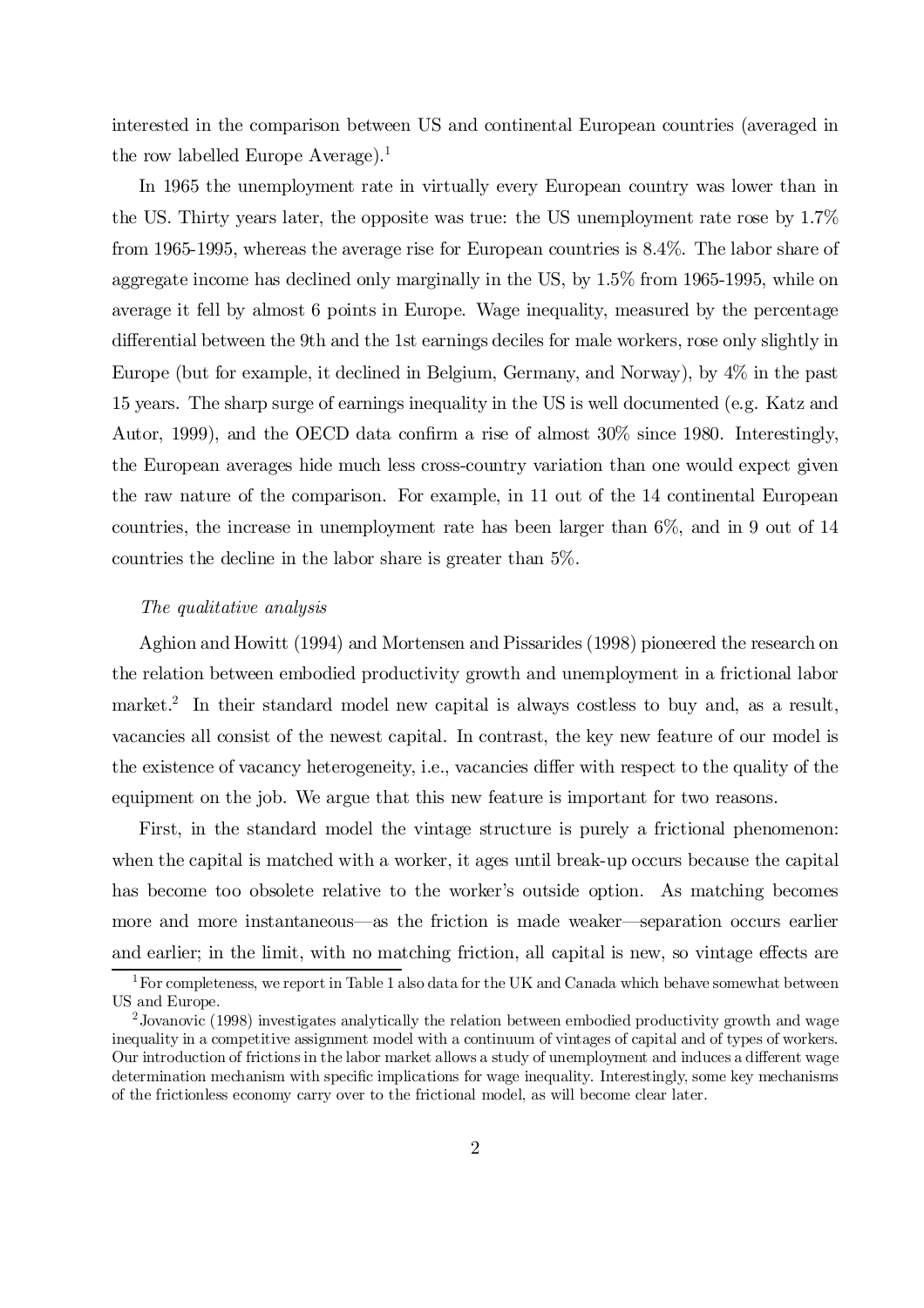absent. <sup>3</sup> Although our analysis has several features in common with these studies, we model capital differently. We view capital as costly to buy, and once capital has been purchased, it is natural to use it until it is so obsolete that the workers are more efficiently used elsewhere since they can alternatively work with newer capital. Thus, a unit of capital has a natural life-cycle. Labor market frictions will make the life of capital longer, because it is not costless for a worker to find new capital to work with—she may have to go through an unproductive period of unemployment. In contrast to the existing literature, in the frictionless version of our model, capital is used for a strictly positive time period before being scrapped. In this sense, our model is the most natural extension of the standard competitive vintage capital growth model (Solow 1960) to an economy with labor market frictions.

Second, the presence of a nontrivial distribution of vacancies introduces new economic forces in the standard model of equilibrium unemployment. First, the existence of a nonzero outside option for the firm reduces the match surplus proportionally to the firm's meeting rate. Thus, changes in the embodied productivity growth rate, which have an impact on the equilibrium meeting rates, will affect the surplus through this new channel. In addition, changes in the rate of technical progress will affect the equilibrium age distribution of vacancies and, through this channel, the worker's outside option of searching.

The main result of our qualitative analysis is that, notwithstanding the increased complexity that this heterogeneity introduces, we show that it is possible to maintain analytical tractability in characterizing the chief features of an equilibrium. In particular, we can represent the equilibrium of the economy with two curves (job creation curve and job destruction curve) in the two-dimensional space defined by the age of capital at destruction and the labor market tightness. The shifts of the two curves following a permanent rise in the rate of embodied productivity are unambiguous, which allows us to describe qualitatively the response of unemployment, inequality and income shares. We show, in particular, that an economy with generous unemployment benefits is more likely to respond to such shock with a rise in unemployment duration, while a laissez-faire type economy is more prone to respond through a reduction in the life-length of capital and more job separations.

The intuition for this result is intimately related to the new features of our model: when

 $3$ Mortensen and Pissarides (1998) present also a model where firms can upgrade their capital without necessarily inducing the destruction of the match. Because upgrading the existing machine is costly, while destroying the job and opening a vacancy with the new capital entails only the search costs, it remains true that as the frictions disappear, so does the vintage structure.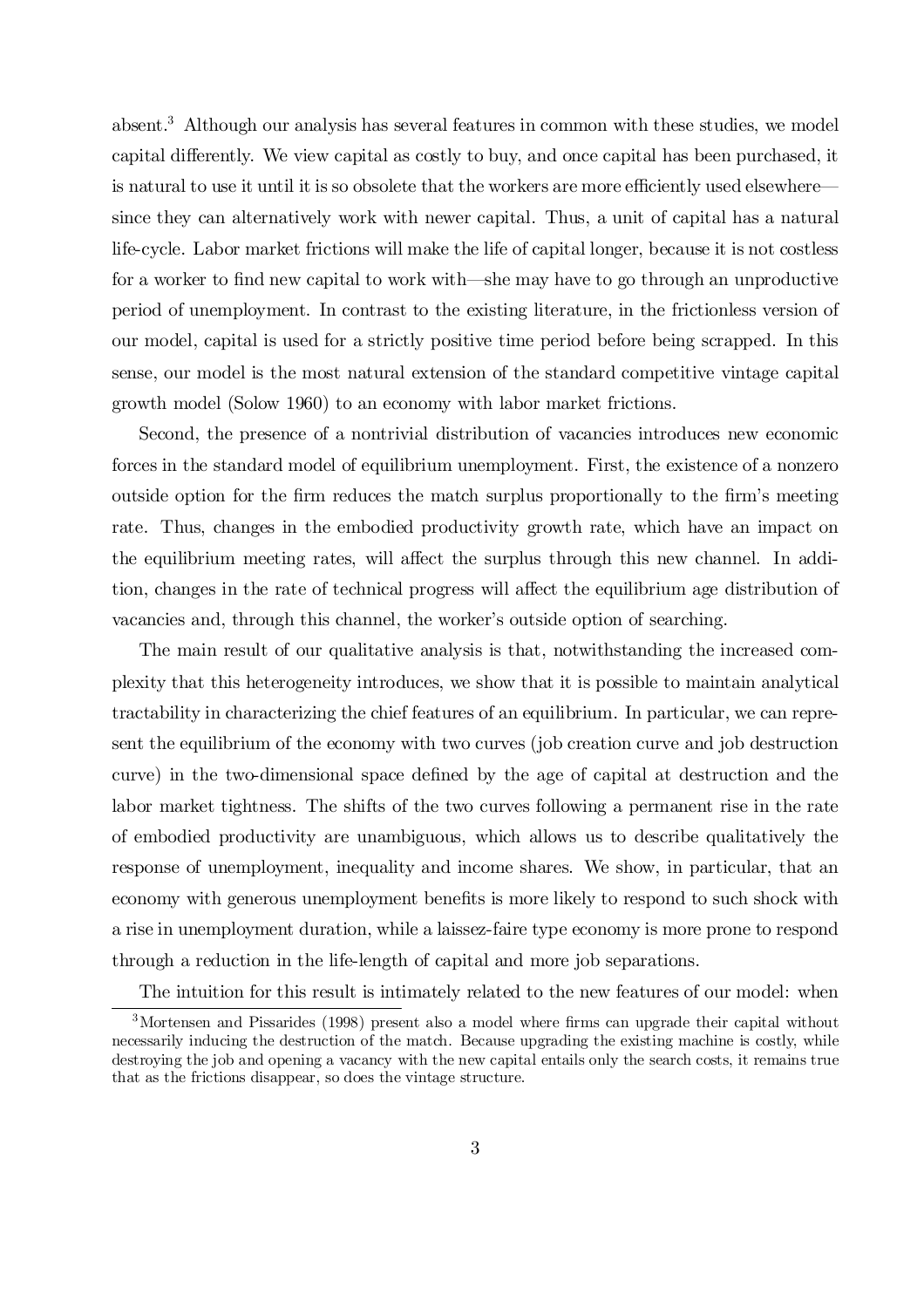capital is costly, there exists a minimum life-length of the job required to fully recovering the set-up cost even in absence of frictions. A U.S.-type economy with a minimal welfare state has low labor costs and, hence, "bad" jobs with very old capital are still profitable, so that the optimal scrapping age of capital is relatively high and far away from the technological minimum. On the contrary, in a European-type economy with munificent welfare payments, firms are forced to scrap old capital earlier. An increase in the productivity of capital is in essence an "obsolescence" shock to which firms would like to respond by shortening the life of capital and adopting the new vintages more quickly. However, while this is possible in a U.S. type economy, such margin of adjustment is not available to European-type economies whose life of capital is already very close to the technological minimum. Since the scrapping age cannot decline enough, firms need to be compensated through a different margin—a higher meeting probability—which translates into longer unemployment durations for workers. This mechanism improves the bargaining power of firms and allows them to push workers closer to their outside option (which is constant across workers). The consequence is a larger fall in the labor share of output and a smaller rise in wage inequality in European-like economies. This qualitative analysis is one of the keys to deciphering the results of the quantitative exercise.

#### The quantitative exercise

The difference between the labor market experiences of the United States and Continental Europe has been the objective of a quantitative analysis in a number of papers. <sup>4</sup> The divergent behavior of the two economies in these papers is explained through the interaction between different labor market institutions across regions and a common structural shock to the economic environment. In our view, the existing literature does not offer a way of linking the fundamental driving force behind the changes in the labor market to independent observable data. As a consequence, any calibration attempt matches one of the crucial elements of interest, such as the rise in inequality or the changes in income shares, by construction. We take the view that unemployment, inequality and changes in the labor income share are of great importance and have to be explained jointly: they are dimensions along which the model should be evaluated rather than calibrated. An important advantage of our model is that the unique source of the shock is capital-embodied productivity, and the parameter regulating the speed of capital-embodied technological change can be measured

<sup>4</sup>We summarize this literature in section 5.4.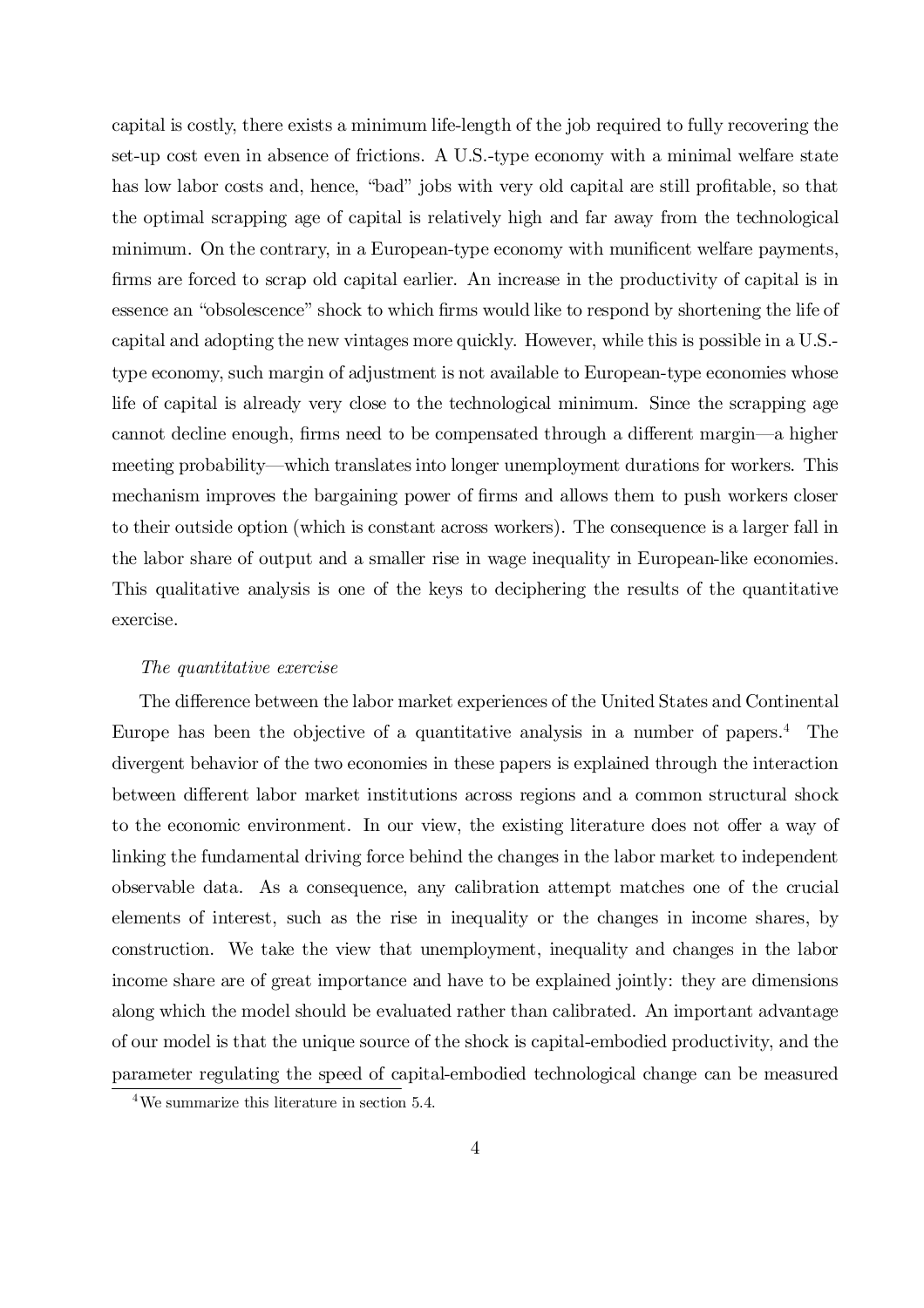through independent data—the change in the quality-adjusted relative price of equipment as is done in a number of previous papers which have applied this information to growth accounting and analyses of the labor market. 5

The quantitative exercise consists of an acceleration in the rate of embodied productivity growth in economies that differ according to the generosity of their welfare benefits and the strictness of employment protection legislation. The main result of our quantitative exercise is that the model is successful in generating the observed differential rise in unemployment and in the capital share between U.S. and Europe. A permanent rise in the rate of capitalembodied productivity growth of 2 percentage points increases unemployment rate by less than 1 point in the US-type economy and by over 8 points in the European-like economy, with all the increase taking place along the unemployment duration margin, as in the data. The labor share falls by over 6 points in both economies, but once we introduce a firing tax to capture variations in the degree of employment protection, the model generates a stronger fall in the labor share (by circa 3 points) in European-like economies with stricter firing restrictions. With respect to wage inequality, the 90-10 log wage differential rises by 1% in US-like economies and falls slightly in European-like economies. Although the differential behavior of the two economies is matched, the level of wage inequality implied by the model is small. However, this should not be surprising, as the only source of wage differentials in our economy is "technological heterogeneity" within an ex-ante equal set of workers. Finally, the numerical simulations show that our model with vacancy heterogeneity displays a quantitative amount of technology-policy complementarity much larger than that of the standard Aghion-Howitt/Mortensen-Pissarides framework. We believe this helps in explaining the data.

The remainder of the paper is organized as follows. In Section 2, we start our analysis with the frictionless environment where workers are all paid the same wage and are all employed. In section 3 we move to the frictional environment with heterogeneous vacancies, solve the model, and prove the existence and uniqueness of equilibrium. In Section 4 we characterize how equilibrium inequalities in employment, wages, and income shares respond qualitatively to a change in the speed of embodied technology and we also study the role of different labor market institutions in an attempt to explain the distinct labor market

<sup>&</sup>lt;sup>5</sup>See Gordon (1990), Hornstein and Krusell (1996), Greenwood, Hercowitz and Krusell (1997), Greenwood and Yorukoglu (1997), Krusell, Ohanian, Ríos-Rull and Violante (2000), and Cummins and Violante (2002) among others.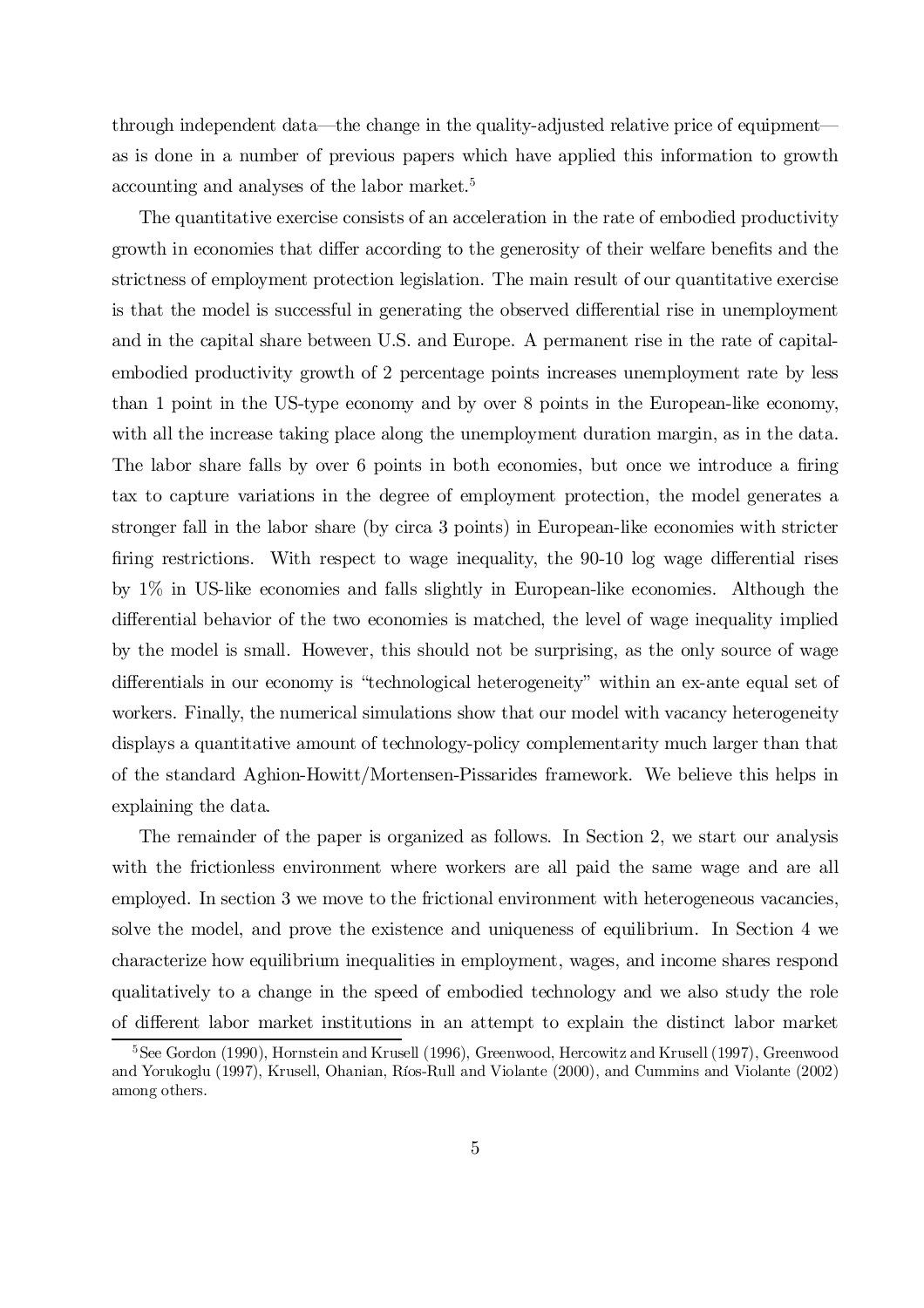performances of the U.S. and Europe. Section 5 presents the calibration of the model and the results of our quantitative exercises and discusses the related literature in detail. Section 5.5 compares our model with the standard matching model. Finally, Section 6 concludes the paper.

### 2 The frictionless economy

Time is continuous. The economy is populated by a stationary measure 1 of workers who are all alike, live forever, are risk-neutral, and discount the future at rate r. Technological progress is embodied in capital and the productive capacity of new vintage machines grows at the rate  $\gamma > 0$ . A firm (or job, or production unit) can be created through an initial investment expenditure  $I(t)$  and the cost of new vintage machines also grows at the rate  $\gamma$ . Firms can freely enter the market, upon payment of the initial installation cost. At time  $t$ , firms can choose whether to purchase the newest vintage machine or any older existing vintage: newer vintages are relatively more expensive to set up, but they are also relatively more productive.

A firm is productive only when paired with a worker. There is no physical depreciation and production of a firm remains constant through its lifetime. There is, however, economic depreciation. Older firms produce relatively less than newer firms because of embodied technological change, and firms with old enough capital will voluntarily exit the market.

In order to make the model stationary we normalize all variables and define output relative to the newest production unit. The normalized cost of a new production unit is then constant at I, and the normalized output of a production unit of age a which is paired with a worker is  $e^{-\gamma a}$ . We will focus on the steady-state of the normalized economy, which thus corresponds to a balanced growth path of the actual economy. Finally, we will assume that  $r > \gamma$  to guarantee the boundedness of infinite sums.

We start by describing the competitive equilibrium for the frictionless economy. In the steady state the wage rate also grows at the rate  $\gamma$  and the normalized wage  $w \leq 1$ , now measured relative to the output of the newest vintage, is constant. Consider a price-taker firm which plans to set up a new vintage machine. The firm optimally chooses the exit age  $\bar{a}$  that maximizes the present value of machine lifetime profits

$$
\max_{\bar{a}} \int_0^{\bar{a}} e^{-ra} (1 - we^{\gamma a}) da \equiv \Pi(w),
$$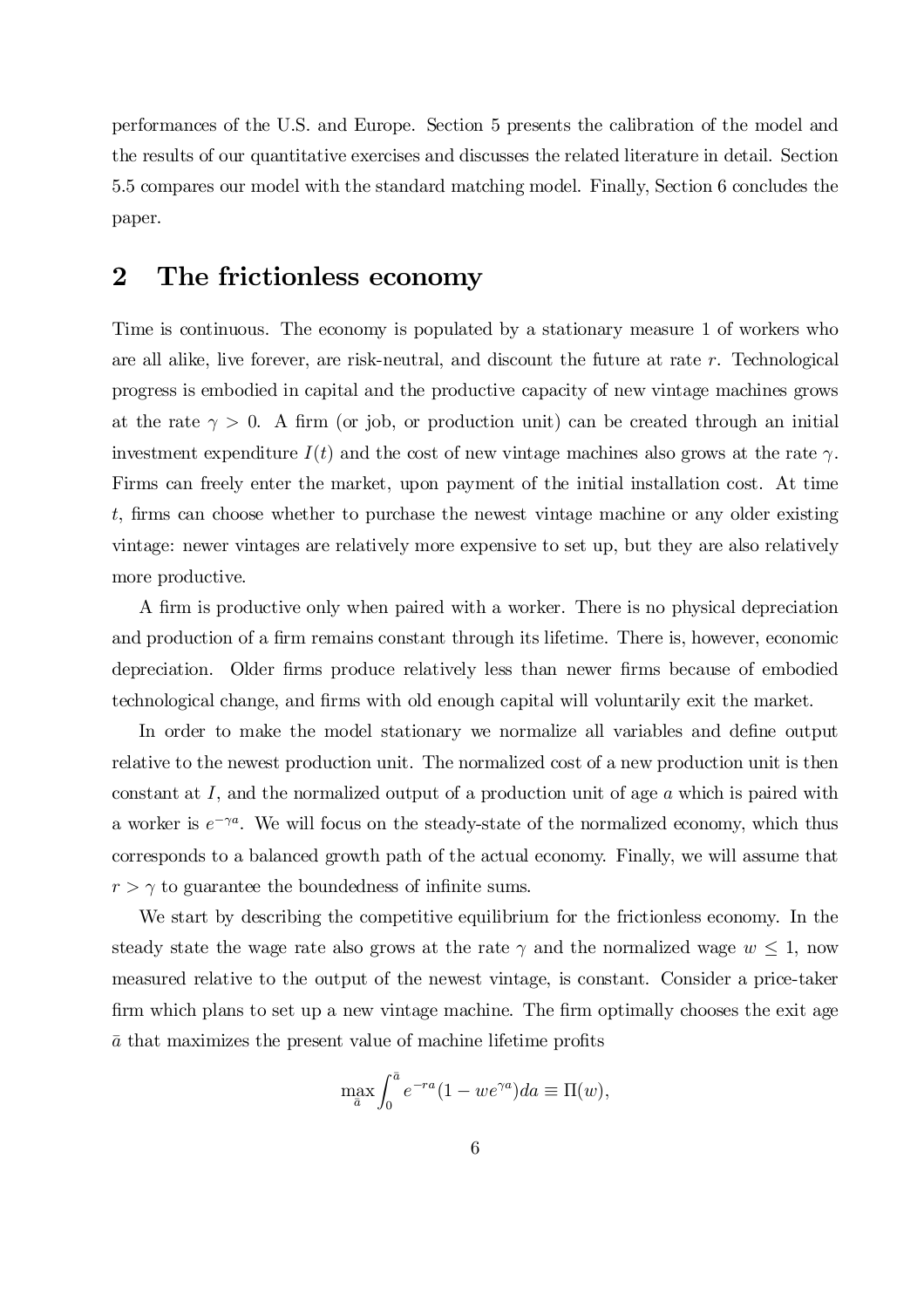where  $\Pi$  is the profit function. Since flow profits are monotonically declining and eventually become negative, there is a unique exit age for new vintages. Profit maximization leads to the condition

$$
w = e^{-\gamma \bar{a}},\tag{1}
$$

stating that the price of labor has to equal the productivity of the oldest machine, which is also the marginal productivity of labor. The higher is the wage, the shorter is the life-length of capital since (normalized) profits per period fall and thus reach zero sooner.

We now argue profit-maximizing firms always choose the newest capital vintage. Suppose the labor requirement used for every machine were also increasing in the quality of machines at rate  $\gamma$  over time. Then firms would be indifferent between the newest and any older technology: an older vintage would simply scale down costs—both for the machine and wage expenses—and revenues by the same amount, leaving profits unchanged, and the time in operation would remain at the same level as that for new firms. The labor requirement, however, is not increasing over time, which is why new technologies are better; in fact, technological change is labor-augmenting here in the sense that it allows one worker to work with more and more efficiency units of capital over time by using newer and newer equipment. Thus, a firm choosing to invest in old capital would, once in operation, generate lower profits per period, and it would operate for a shorter period of time (since the time at which the wage equals the total product is reached sooner) than if it chose the newest capital. The lower cost of the old machine would compensate these losses only partially.<sup>6</sup>

Free entry of firms requires that in equilibrium  $I = \Pi$ . This is the key condition that determines exit age  $\bar{a}$ , and hence wages. Using the profit-maximization condition (1), the free entry condition can be written as

$$
I = \int_0^{\bar{a}} e^{-ra} \left[ 1 - e^{-\gamma(\bar{a}-a)} \right] da.
$$
 (2)

This equation allows us to discuss existence and uniqueness of the equilibrium as well as comparative statics. It is straightforward to solve for efficient allocations and show that a stationary solution to the planner's problem reproduces the competitive allocations. We do this in Appendix A.1.

The right-hand side of the equilibrium condition (2) is strictly increasing in the exit age  $\bar{a}$  for two reasons. First, in an equilibrium with older firms the relative productivity of the

 $6$ This argument is easy to verify mathematically, so we omit its proof in the text.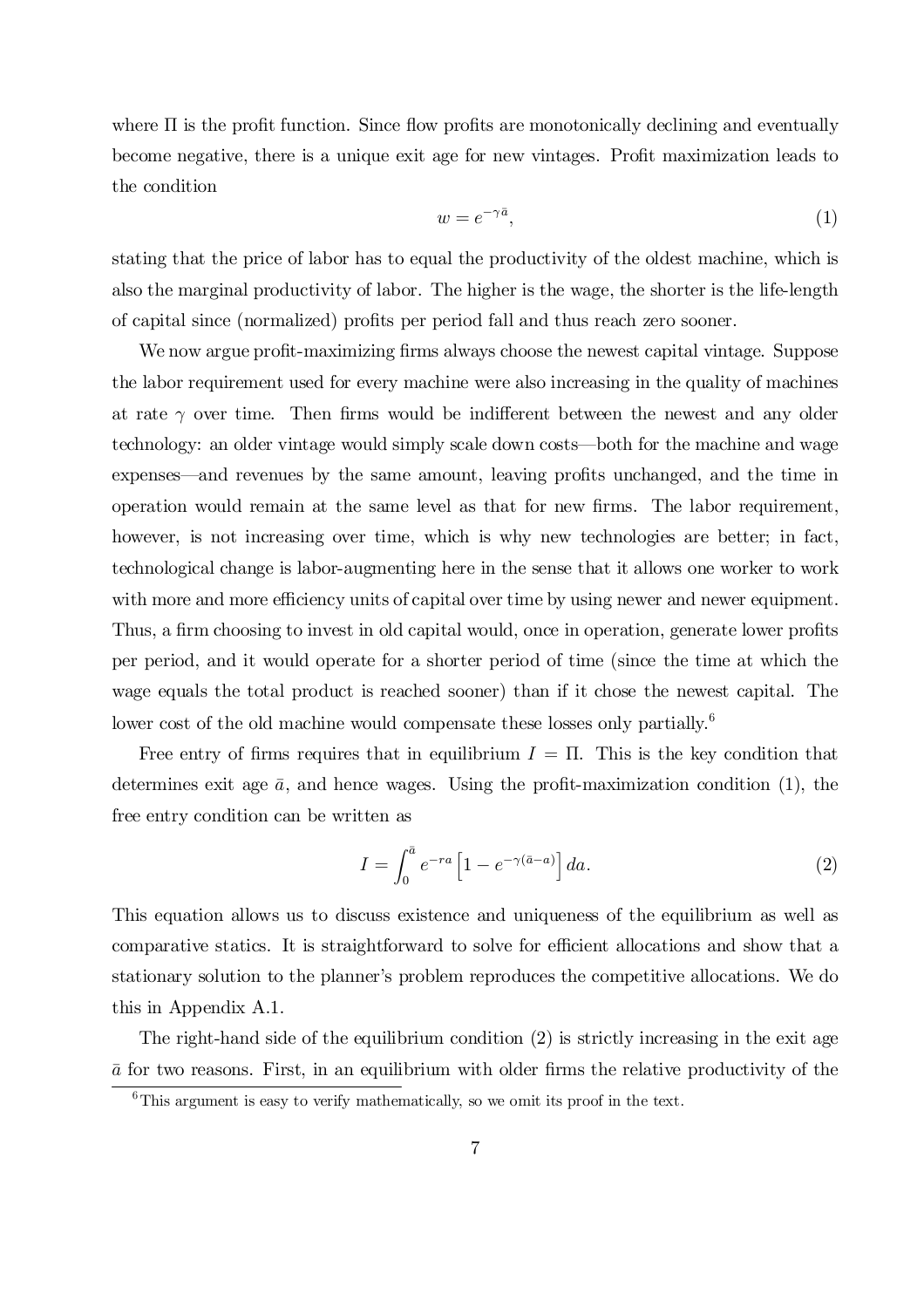marginal operating firm is lower and therefore wages have to be lower and profits are higher. Second, a longer machine life increases the duration for which profits are accumulated. The right-hand side of (2) increases from 0 to  $1/r$  as  $\bar{a}$  goes from 0 to infinity. Taken together, these facts mean that there exists a unique steady state exit age  $\bar{a}^{CE}$  whenever  $I < 1/r$ . This condition is natural: unless you can recover the initial capital investment at zero wages using an infinite life time  $\left(\int_0^\infty e^{-ra}da = 1/r$  being the net profit from such an operation), it is not profitable to start *any* firm. With a unit mass of workers, all employed, the firm distribution is uniform with density  $1/\bar{a}^{CE}$ , which is also the measure of entrant firms  $e_f$ .

Turning to comparative statics, we note that a larger interest rate  $r$  decreases presentvalue profits, thus lowering entry and increasing the life span of the machine. Conversely, an increase in the cost of a new machine  $I$  will raise the life span: fewer machines enter and they stay in operation longer to recover the fixed cost. An increased growth rate of capital-embodied technological change  $\gamma$  must decrease the life span of machines and increase the number of firms that enter at each point in time. Formally, the right-hand side of equation (2) is increasing in the growth rate  $\gamma$ : the higher the growth rate, the lower is the relative productivity of the least productive firm, and therefore the lower must be the cost of hiring labor. Faster growth means therefore higher profits, implying an increase in entry at the expense of older machines which are forced to exit earlier. Thus, in the competitive economy when technological change accelerates, the rate of job turnover in the economy rises and, as a consequence of the decline in the wage rate, the labor share of aggregate income  $\omega^{CE} = \gamma / (e^{\gamma \bar{a}^{CE}} - 1)$  falls.

Although the prediction on the income shares qualitatively matches the facts of Table 1, it is worth remarking that the environment without frictions displays neither wage nor employment inequality, so it cannot serve the purpose of analyzing the facts we described. For this reason, we now turn our attention to an environment with matching frictions.

### 3 The economy with matching frictions

In this section, we consider a slightly different economy. The demographics and the technological side of the model are unchanged; what is new is the structure of the labor market. The labor market is no longer perfectly competitive: it is frictional. The matching process between workers and production units is random and takes place in one pool comprising all workers and all vacant firms; vacant firms are distinguished by the age of their capital.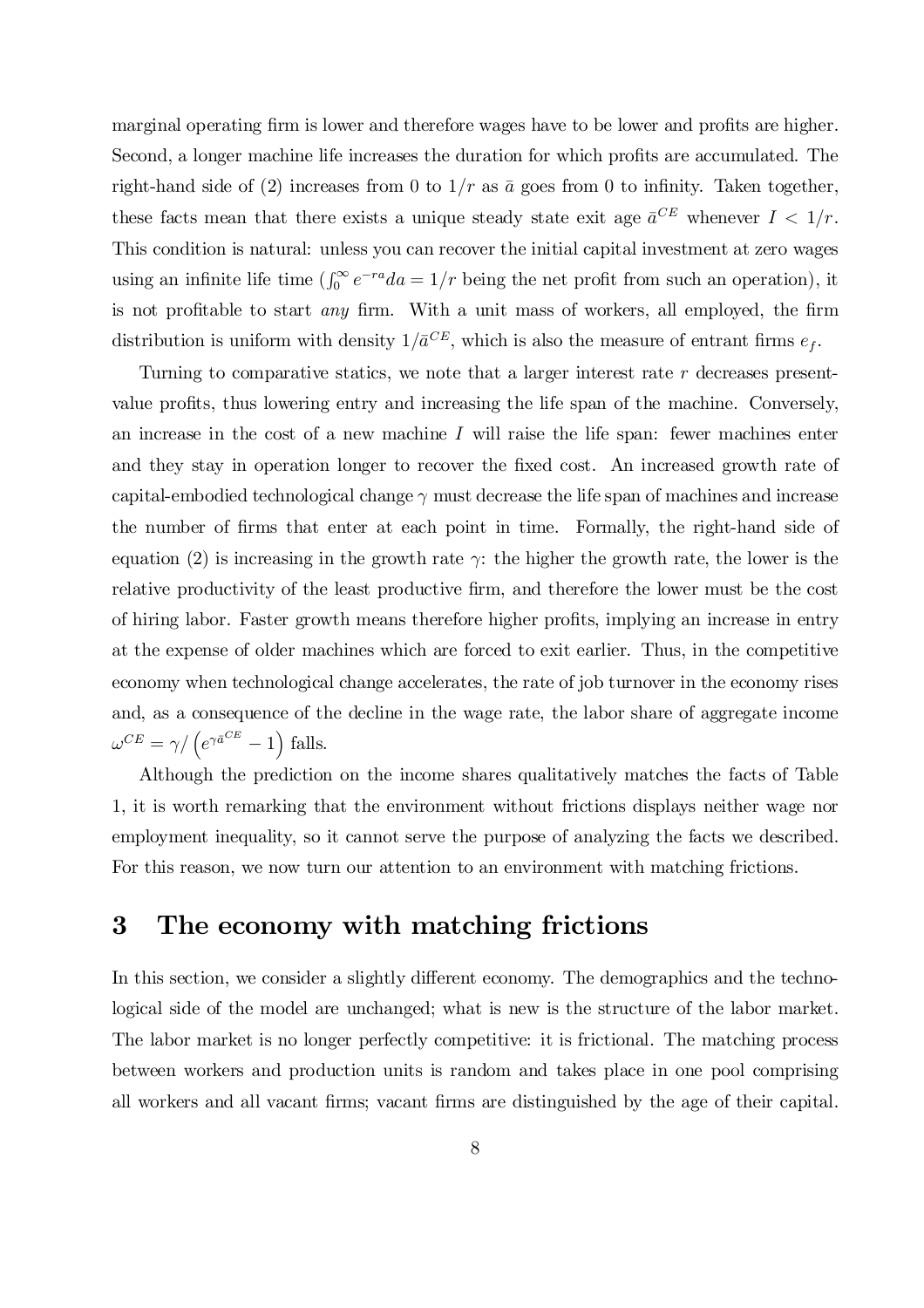Throughout, and for tractability, we will focus on steady-state analysis; thus, the notation presumes no time-dependence. In particular, all distributions are stationary over time.

The nature of the firm's decision process—buy a piece of capital, then match with a worker, and finally exit when the capital is so old that it no longer generates positive profit flows—remains the same as in the frictionless economy. In particular, firms in this economy will also choose to buy the newest form of capital when entering. Due to the matching frictions, some firms will also end up idle, but idle firms have no decision but to wait until they meet a worker.

The rate at which a worker meets a firm with capital of age a is  $\lambda_w(a)$  and the rate at which she meets any firm is  $\lambda_w \equiv \int_0^{\bar{a}} \lambda_w(a)da$ , where  $\bar{a}$  is the job-destruction age. A firm meets a worker at the rate  $\lambda_f$ . Let  $\nu(a)$  denote the measure of vacant firms of age a. We assume that the number of matches in any moment is determined by a constant returns to scale matching function  $m(v, u)$ , where  $v \equiv \int_0^{\bar{a}} v(a)da$  is the total number of vacancies and u is the total number of unemployed workers. We also assume that  $m(v, u)$  is strictly increasing in both arguments and satisfies some standard regularity conditions.<sup>7</sup> Using the notation  $\theta = v/u$  to denote labor market tightness, we then have that

$$
\lambda_w(a) = \frac{\nu(a)}{v} m(\theta, 1), \tag{3}
$$

$$
\lambda_f = \frac{m(\theta, 1)}{\theta}.\tag{4}
$$

The expression for the meeting probability in (4) provides a one-to-one (strictly decreasing) mapping between  $\lambda_f$  and  $\theta$ . Thereafter, when we discuss changes in  $\lambda_f$ , we imagine changes in  $\theta$ .

We assume that matches dissolve exogenously at the rate  $\delta$ : upon dissolution, the worker and the firm are thrown into the pool of searchers.<sup>8</sup> Searching is costless: it only takes time. When unemployed, the worker receives a welfare payment b. The measure of matches with

7 In particular:

$$
m(0, u) = m(v, 0) = 0,
$$
  
\n
$$
\lim_{u \to \infty} m_u(v, u) = \lim_{v \to \infty} m_v(v, u) = 0,
$$
  
\n
$$
\lim_{u \to 0} m_u(v, u) = \lim_{v \to 0} m_v(v, u) = +\infty.
$$

 $8$ We omitted this event from the description of the competitive equilibrium because, without frictions, it is immaterial to the firm whether the match dissolves exogenously or not as the worker can be replaced instantaneously at no cost.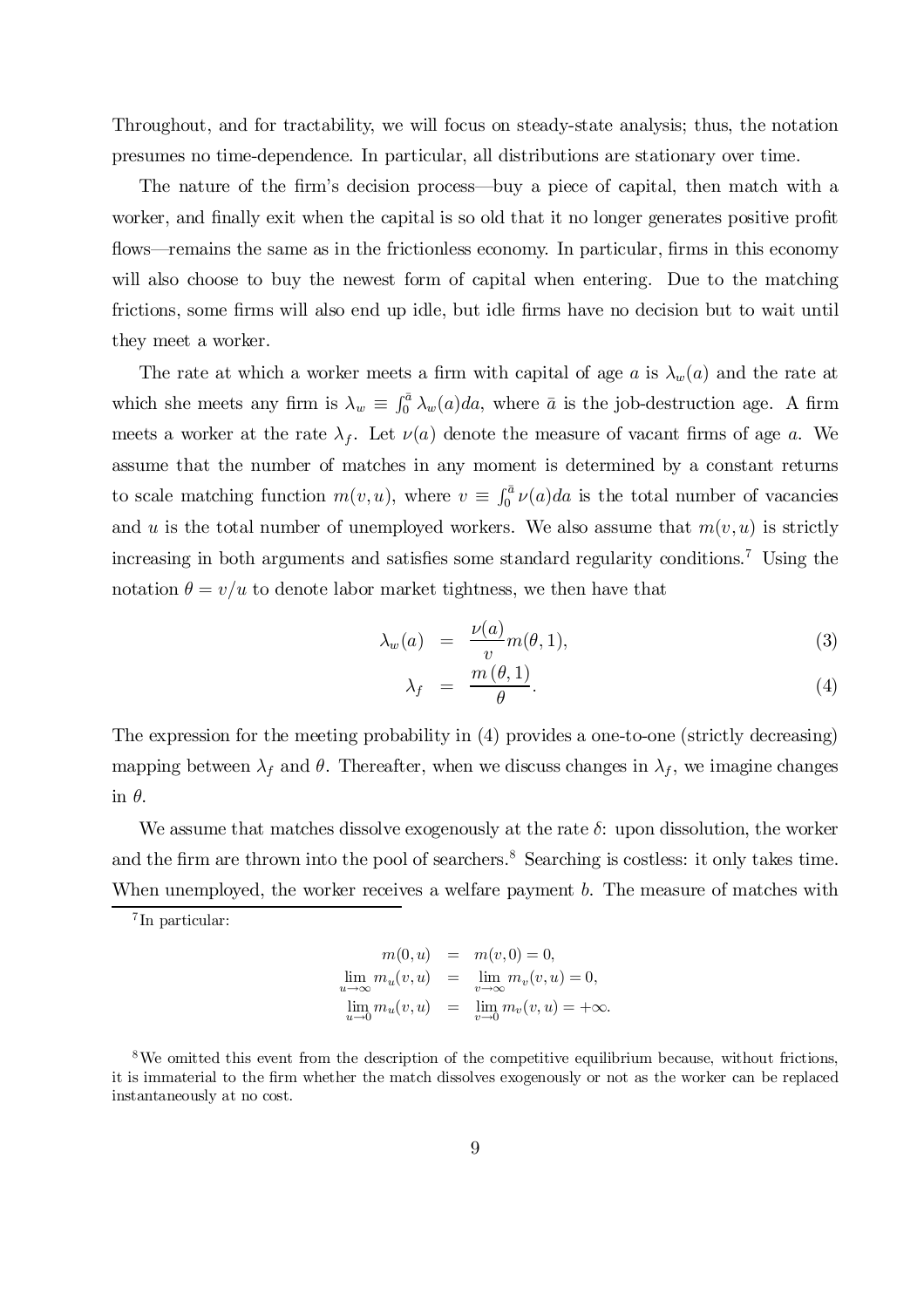an a firm and a worker is denoted  $\mu(a)$  and total employment  $\mu$ .

Values for the market participants are  $J(a)$  and  $W(a)$  for matched firms and workers, respectively,  $V(a)$  for vacant firms, and U for unemployed workers. Let  $w(a)$  denote the wage paid to a worker from an  $a$  firm. The values solve the following differential equation system, which summarizes the flow payoffs of workers and firms:

$$
(r - \gamma)V(a) = \max\{\lambda_f [J(a) - V(a)] + V'(a), 0\}
$$
\n(5)

$$
(r - \gamma)J(a) = \max \{ e^{-\gamma a} - w(a) - \delta [J(a) - V(a)] + J'(a), (r - \gamma)V(a) \}
$$
 (6)

$$
(r - \gamma)U = b + \int_0^{\bar{a}} \lambda_w(a) \left[ W(a) - U \right] da \tag{7}
$$

$$
(r - \gamma)W(a) = \max\{w(a) - \delta[W(a) - U] + W'(a), (r - \gamma)U\}.
$$
 (8)

The derivatives of the value functions with respect to  $a$  will be negative and are flow losses due to the aging of capital.<sup>9</sup>

Given the presence of frictions, a bilateral monopoly problem between the firm and the worker arises, and thus wages are not competitive. As is standard in the literature, we choose a Nash bargaining solution for wages. With outside options as in the above equations, the wage is such that at every instant a fraction  $\beta$  of the total surplus  $S(a)$  of a type a match goes to the worker and a fraction  $1 - \beta$  goes to the firm:

$$
S(a) \equiv J(a) + W(a) - V(a) - U \tag{9}
$$

$$
W(a) = U + \beta S(a) \text{ and } J(a) = V(a) + (1 - \beta)S(a). \tag{10}
$$

The explicit solution for the wage is discussed in section 4.2. Finally, we require that  $V(0) = I$ so that there is no profitable entry by firms with new capital in equilibrium.

### 3.1 Solving the matching model

We characterize the equilibrium of the matching model in terms of two variables: the rate at which vacant firms meet workers and the exit age:  $(\bar{a}, \lambda_f)$ . The two variables are jointly determined by two key conditions. The first condition, labelled the job destruction condition, expresses the indifference between carrying on and separating for a match with capital of age  $\bar{a}$ . The second condition, labelled the job creation condition, expresses the indifference for outside firms between creating a vacancy with the newest vintage and not entering. In the

 $9 \text{ In Appendix A.2 we describe a typical derivation of the differential equations above.}$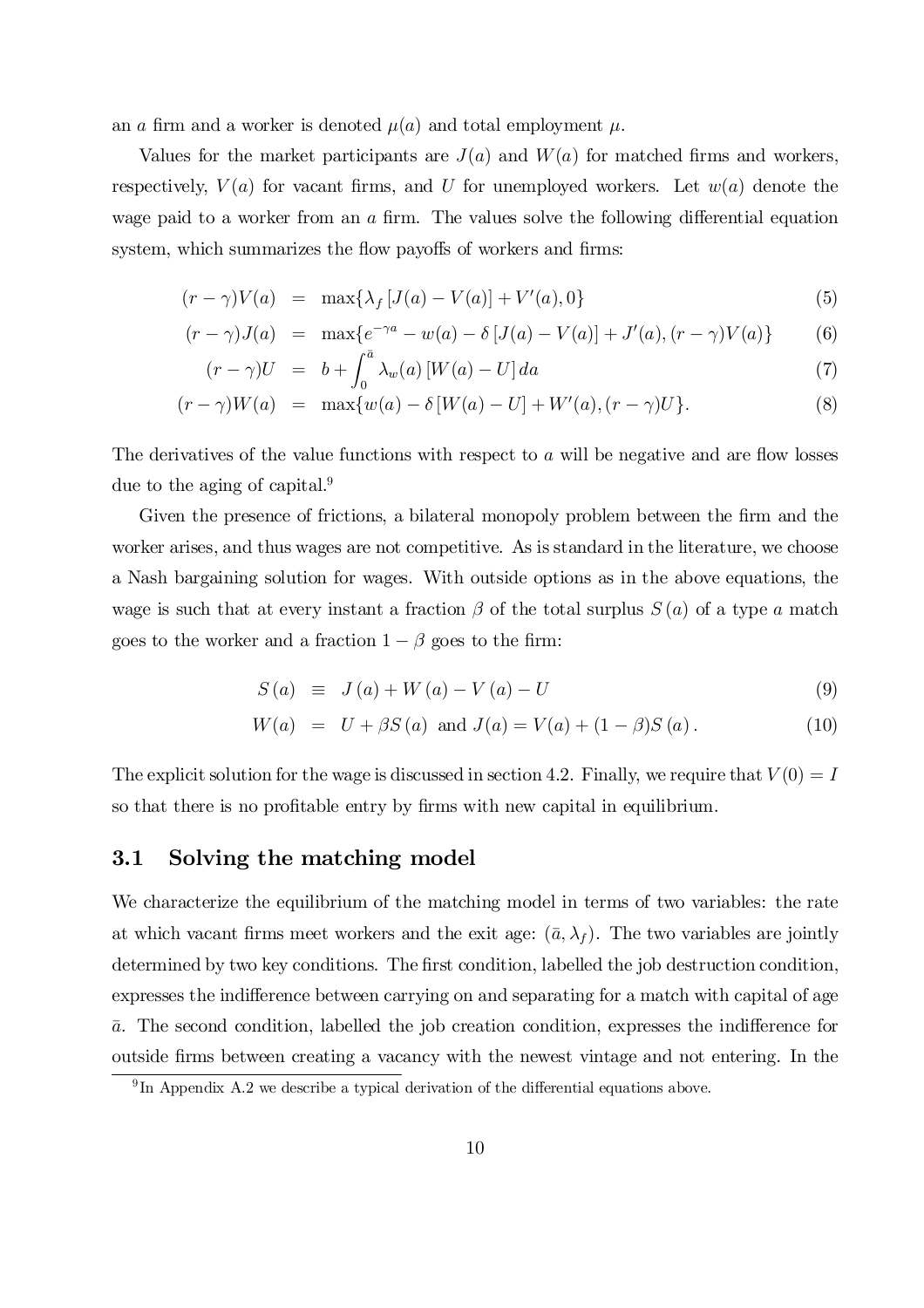next main section, section 3.2, we then demonstrate that a solution to these two conditions exists and is unique.

In section 3.1.1 we first derive closed-form solutions of the system of equations  $(5)-(10)$ that define the value/surplus functions. The specific solution for the surplus function depends on the pair  $(\bar{a}, \lambda_f)$  and the unemployment value U. In section 3.1.2 we apply the results of section 3.1.1 to the optimal separation decision and derive the job destruction condition. The optimal separation decision does depend on the pair  $(\bar{a}, \lambda_f)$  and the rates  $\lambda_w(a)$  at which unemployed workers are matched with firms. In section  $3.1.3$  we apply the results of sections 3.1.1 to the free entry requirement and derive the job creation condition which depends only on the pair  $(\bar{a}, \lambda_f)$ . In section 3.1.4 we derive the rates  $\lambda_w(a)$  at which unemployed workers are matched with firms in terms of the pair  $(\bar{a}, \lambda_f)$ .

#### 3.1.1 The surplus function

In this class of models all decisions are surplus-maximizing. Thus, it is useful to start by stating the (flow version of the) surplus equation. Using  $(9)$  this equation can be described by

$$
(r - \gamma)S(a) = \max\{e^{-\gamma a} - \delta S(a) - \lambda_f(1 - \beta)S(a) - (r - \gamma)U + S'(a), 0\}.
$$
 (11)

This asset-pricing-like equation is obtained by combining equations (5)-(10): the return on surplus on the left-hand side equals the flow gain on the right-hand side, where the flow gain is the maximum of zero and the flow difference between total inside minus total outside values. The inside value flows include (i) a production flow  $e^{-\gamma a}$ ; (ii) a flow loss due to the probability of a separation of the match  $\delta S(a)$ ; and (iii) changes in the value for the matched parties,  $J'(a) + W'(a)$ . The outside option flows are (i) the flow gain from the chance that a vacant firm matches  $\lambda_f (1 - \beta) S(a)$ ; (ii) the change in the value for the vacant firm  $V'(a)$ ; and (iii) the flow value of unemployment  $(r - \gamma)U$ .

The solution of the first-order linear differential equation  $(11)$  is the function:

$$
S(a) = \int_{a}^{\overline{a}} e^{-(r+\delta+(1-\beta)\lambda_f)(\tilde{a}-a)} \left[ e^{-\gamma a} - e^{\gamma(\tilde{a}-a)}(r-\gamma)U \right] d\tilde{a},\tag{12}
$$

where we have used the boundary condition associated with the fact that the surplusmaximizing decision is to keep the match alive until an age  $\bar{a}$  such that  $S(\bar{a}) = 0$ . For lower a's the match will have strictly positive surplus and for values of a above  $\bar{a}$ , the surplus will be equal to zero. Straightforward integration of the right hand side in  $(12)$  and further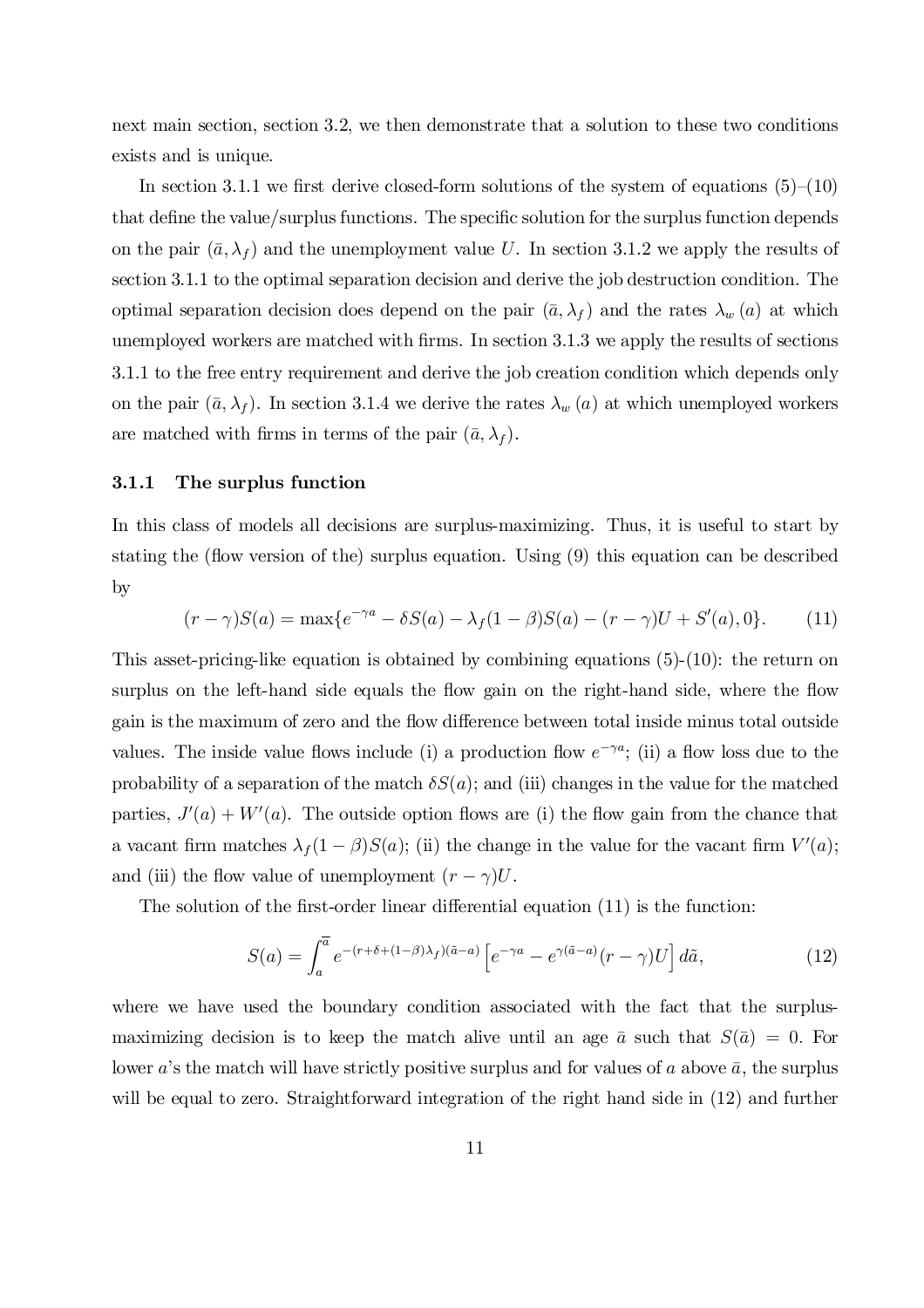differentiation shows that, over the range  $[0,\bar{a})$ , the function  $S(a)$  is strictly decreasing and convex; moreover,  $S(a)$  will approach 0 in such a manner that  $S'(\bar{a})$  is defined and equals zero. Intuitively, the surplus is decreasing in age  $\alpha$  for two reasons: first, the time-horizon over which the flow surplus accrues to the pair shortens with  $a$ ; second, the outside option of the worker rises over time at rate  $\gamma$  –the pace of productivity growth of the new vacant jobs– while output is fixed.

Equation (12) contains a non-standard term due to the vacancy heterogeneity: the nonzero firm's outside option of remaining vacant with its machine reduces the surplus by increasing the "effective" discount factor through the term  $(1 - \beta) \lambda_f$ . Everything else equal, the larger is the bargaining power of the firm or its meeting rate, the smaller are the quasi-rents in the match.

#### 3.1.2 The separation decision

The optimal separation rule  $S(\bar{a})=0$  together with equation (12) implies that the exit age  $\bar{a}$  satisfies

$$
e^{-\gamma \bar{a}} = (r - \gamma)U,\tag{13}
$$

for a given value of unemployment  $U$ . The idea is simple: firms with old enough capital shut down because workers are too expensive, since the average productivity of vacancies and, therefore, the workers' outside option of searching, are growing at the rate of the leading edge technology. Note that this equation resembles the profit maximization condition in the frictionless economy, with the worker's flow outside option,  $(r - \gamma)U$ , playing the role of the competitive wage rate.<sup>10</sup>

We can now rewrite the surplus function (12) in terms of the two endogenous variables  $(\bar{a}, \lambda_f)$  only, by substituting for  $(r - \gamma)U$  from (13):

$$
S(a; \bar{a}, \lambda_f) = \int_a^{\bar{a}} e^{-(r+\delta + (1-\beta)\lambda_f)(\bar{a}-a)} \left[ e^{-\gamma a} - e^{\gamma(\tilde{a}-a-\bar{a})} \right] d\tilde{a}.
$$
 (14)

In this equation, and occasionally below, we use a notation of values (the surplus in this case) which shows an explicit dependence of  $\bar{a}$  and  $\lambda_f$ . From (14) it is immediate that  $S(a; \bar{a}, \lambda_f)$ is strictly increasing in  $\bar{a}$  and decreasing in  $\lambda_f$ . A longer life-span of capital  $\bar{a}$  increases the surplus at each age for two reasons. First, it increases the surplus flow because it lowers

<sup>&</sup>lt;sup>10</sup>In fact, later we show that the lowest wage paid in the economy (on machines of age  $\bar{a}$ ) exactly equals the flow value of unemployment.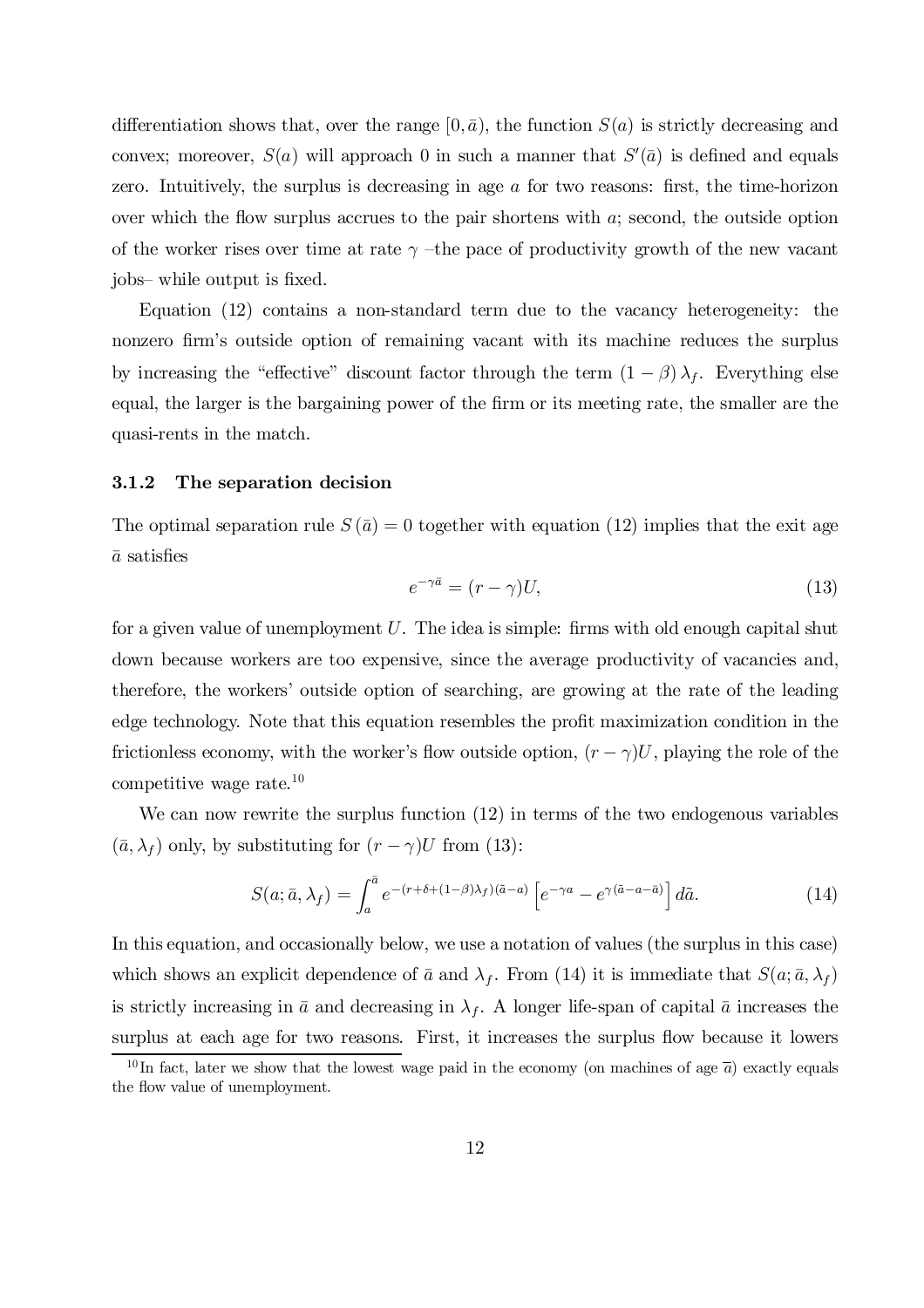the flow value of the worker's outside option,  $(r - \gamma) U = e^{-\gamma \bar{a}}$ . Second, it increases the duration for which a match receives a positive surplus flow. A higher rate at which firms meet workers,  $\lambda_f$ , reduces the surplus because it increases the outside option for a firm: a vacant firm meets workers at a higher rate.

The optimal separation (or job destruction) condition (13) requires that the lowest output in operation be equal to the flow value of unemployment. Using  $(7)$  and  $(10)$  we obtain

$$
e^{-\gamma \bar{a}} = b + \beta \int_0^{\bar{a}} \lambda_w(a; \bar{a}, \lambda_f) S(a; \bar{a}, \lambda_f) da,
$$
 (JD)

which is an equation in the two unknowns  $(\bar{a}, \lambda_f)$  and the rates  $\lambda_w(a)$  at which unemployed workers are matched with firms. In section  $(3.1.4)$  below we explain how the two endogenous variables determine the workers' meeting rates.

#### 3.1.3 The free-entry condition

We define the value of a vacancy of age a using the new expression  $(14)$  for the surplus of a match  $S(a; \bar{a}, \lambda_f)$  together with (10). The differential equation for a vacant firm (5) then implies that the net-present-value of a vacant firm equals

$$
\lambda_f (1 - \beta) \int_a^{\hat{a}} e^{-(r - \gamma)(\tilde{a} - a)} S(\tilde{a}; \bar{a}, \lambda_f) d\tilde{a}, \qquad (15)
$$

where  $\hat{a}$  equals the age at which the vacant firm exits. Since vacant firms do not incur in any direct search cost, they will exit the market at an age such that this expression equals 0, from which it follows immediately that  $\hat{a} = \bar{a}$ . Since in equilibrium there are no profits from entry, we must have that  $V(0; \bar{a}, \lambda_f) = I$ , and we thus have the free-entry (or job creation) condition, which becomes

$$
I = \lambda_f (1 - \beta) \int_0^{\bar{a}} e^{-(r - \gamma)a} S(a; \bar{a}, \lambda_f) da.
$$
 (JC)

This condition requires that the cost of creating a new job  $I$  equals the value of a vacant firm at age zero, which is the expected present value of the profits it will generate —a share  $(1 - \beta)$ of the discounted future surpluses produced by a match occurring at the instantaneous rate  $\lambda_f$ . The job creation condition is the second equation in the two unknowns  $(\bar{a}, \lambda_f)$ .

#### 3.1.4 The stationary distributions and measures

We now complete the characterization of the equilibrium and derive explicit expressions for the matching probabilities in terms of the endogenous variables  $(\bar{a}, \lambda_f)$ . The probabilities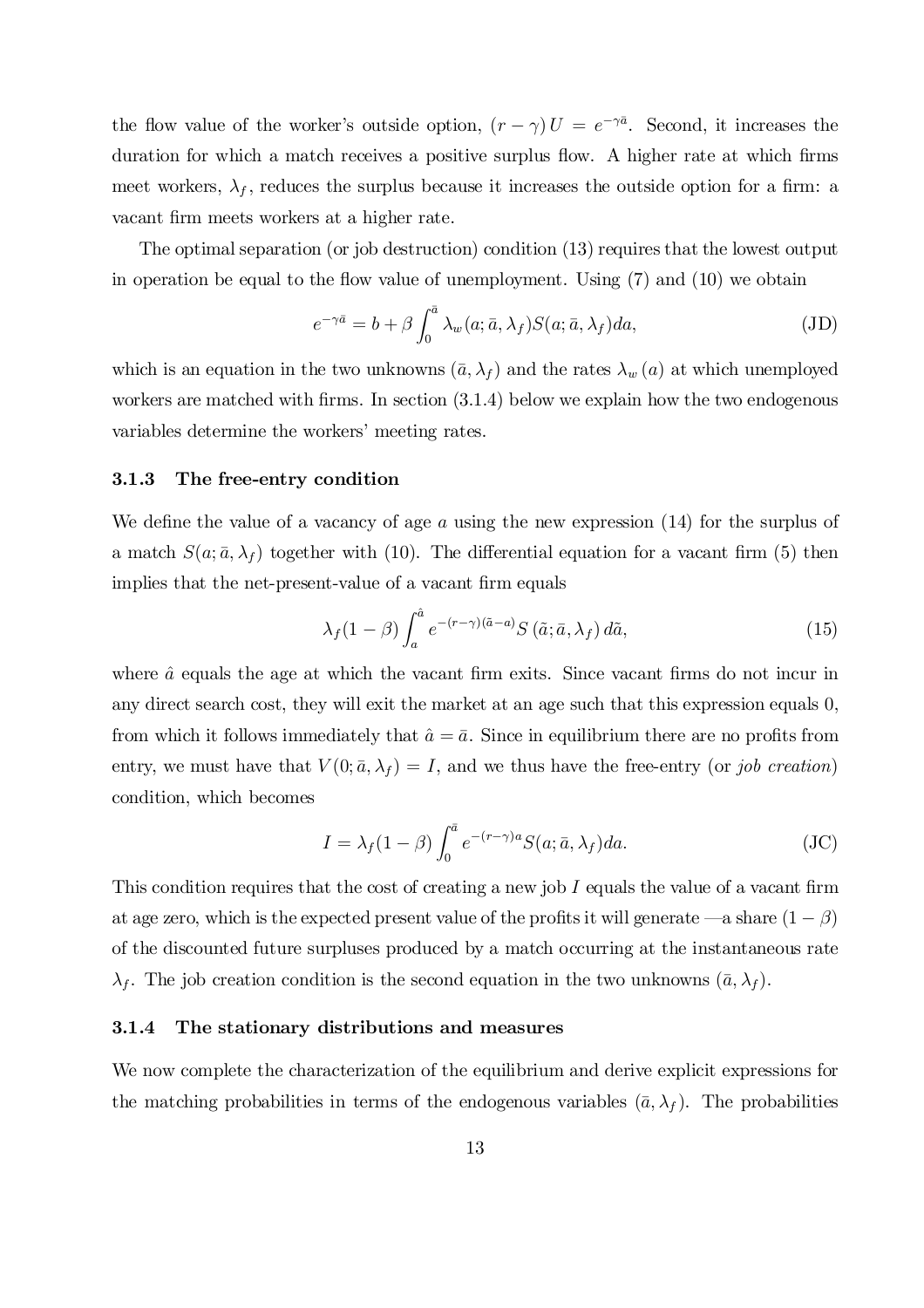$\lambda_w(a)$  depend on the steady-state distributions of vacant firms. The inflow of new firms is  $\nu(0)$ : new firms acquire the new capital and proceed to the vacancy pool. Thereafter, these firms transit stochastically back and forth between vacancy and match and they exit at  $a = \bar{a}$ , whether vacant or matched. This means that  $\nu(a) + \mu(a) = \nu(0)$  for all  $a \in [0, \bar{a})$ . The functions  $\nu(a)$  and  $\mu(a)$  jump down to 0 discontinuously at  $\bar{a}$ . For  $a \in [0,\bar{a})$ , the evolution of  $\mu(a)$  therefore follows

$$
\dot{\mu}(a) = -\delta\mu(a) + \lambda_f \nu(a) = \lambda_f \nu(0) - (\delta + \lambda_f)\mu(a). \tag{16}
$$

Exogenous separations  $\delta \mu(a)$  reduce employment and vacancies being filled  $\lambda_f \nu(a)$  increases employment.<sup>11</sup> It is easy to demonstrate that

$$
\frac{\mu(a)}{\mu} = \frac{1 - e^{-(\delta + \lambda_f)a}}{\bar{a} + \frac{1}{\delta + \lambda_f} (1 - e^{-(\delta + \lambda_f)\bar{a}})}, \text{ and}
$$
\n(17)

$$
\frac{\nu(a)}{v} = \frac{\delta + \lambda_f e^{-(\delta + \lambda_f)a}}{\bar{a}\delta + \frac{\lambda_f}{\delta + \lambda_f} (1 - e^{-(\delta + \lambda_f)\bar{a}})},
$$
\n(18)

where  $\mu$  is the total mass of employed workers. The employment (vacancy) density is therefore increasing and concave (decreasing and convex) in age a. The reason for this is that for every age  $a \in [0,\bar{a})$  there is a constant number of machines and older machines have a larger cumulative probability of having been matched in the past. This feature distinguishes our model from standard search-vintage models where the distribution of vacant jobs is degenerate at zero and the employment density is decreasing in age a at a rate equal to the exogenous destruction rate  $\delta$ .

With the vacancy distribution in hand, we now have the explicit expression for the value of  $\lambda_w(a)$ ,

$$
\lambda_w(a; \bar{a}, \lambda_f) = m(\theta, 1) \frac{\delta + \lambda_f e^{-(\delta + \lambda_f)a}}{\bar{a}\delta + \frac{\lambda_f}{\delta + \lambda_f} (1 - e^{-(\delta + \lambda_f)\bar{a}})},
$$
\n(19)

which depends only on the pair of endogenous variables  $(\bar{a}, \lambda_f)$ , given the relation between  $\theta$  and  $\lambda_f$ .

### 3.2 Analysis of the equilibrium

We now proceed to show that there exists a unique steady state for the economy with frictions. We characterize the equilibrium in terms of the rate at which firms find workers,

<sup>&</sup>lt;sup>11</sup> In Appendix A.2 we describe in detail how to derive  $(16)$ ,  $(17)$ , and  $(18)$ .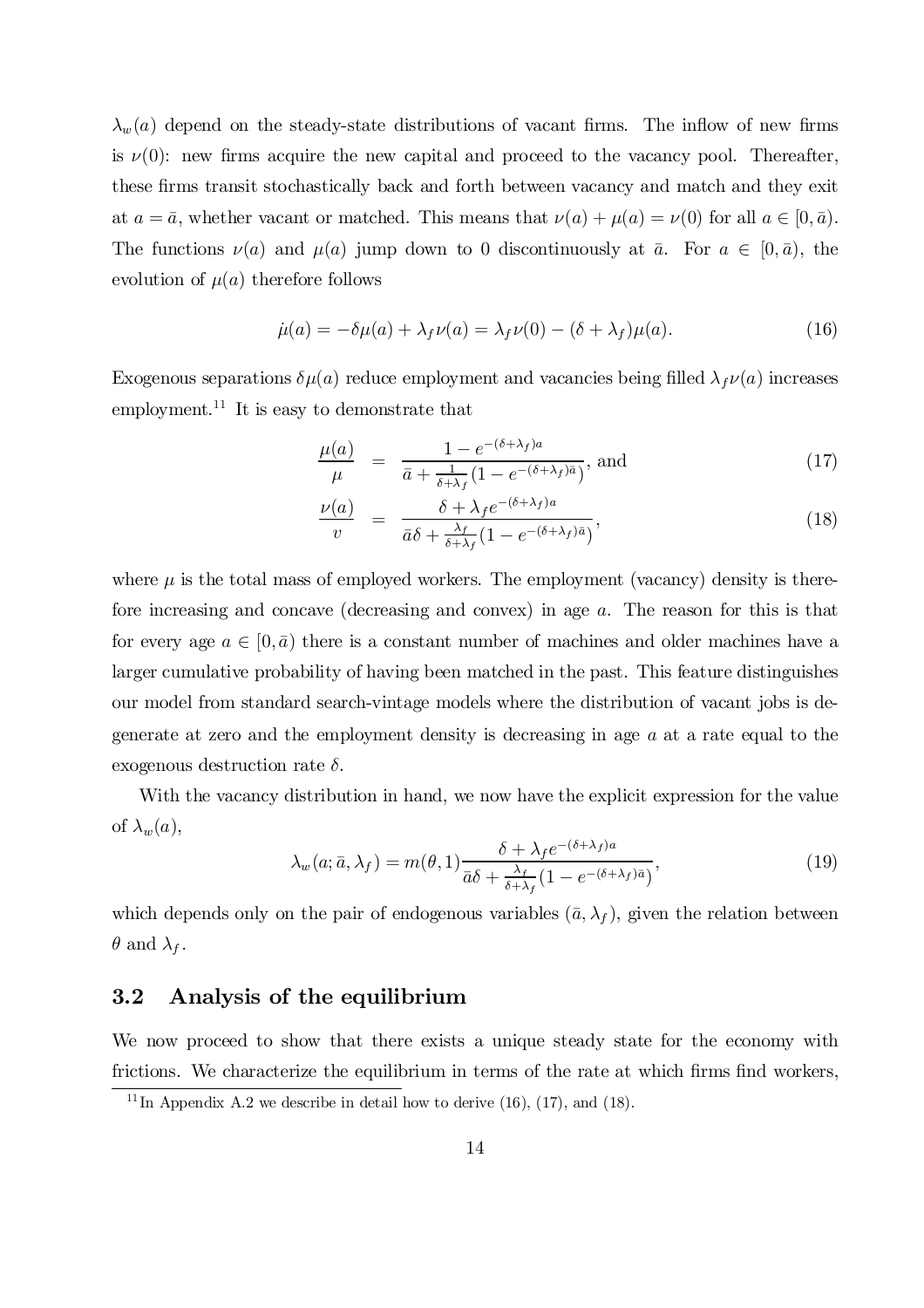$\lambda_f$ , and the exit age,  $\bar{a}$ . These two variables are jointly determined by the job creation condition (JC) and the job destruction condition (JD). We begin by studying each of the two steady-state equations in turn. Next, we turn to the comparative statics of changes in the unemployment benefits b, the growth rate  $\gamma$ , the interest rate r, and the efficiency of the matching process (a parameter of the matching function). The formal proofs of our arguments are contained in the Appendix.

#### 3.2.1 The job creation condition (JC)

The job creation condition states that a potential entrant makes zero profits from setting up a new machine. We have

**Lemma 1.** The job creation condition  $\overline{(JC)}$  describes a curve that is negatively sloped in  $(\bar{a}, \lambda_f)$  space.

Lemma 1 follows from the fact that the vacancy value of new firms is increasing in the exit age  $\bar{a}$  and in the rate at which firms find workers  $\lambda_f$ . Keeping  $\lambda_f$  constant, a longer life-span of capital  $\bar{a}$  increases the vacancy value of a new machine for two reasons: first, it raises the surplus in every match as explained above, and second, it prolongs the period over which the new firm can recoup the initial investment. Keeping  $\bar{a}$  constant, a higher rate at which firms find workers  $\lambda_f$  also increases the vacancy value of a new machine. The reason is simply that, almost by definition, a match becomes more likely with a higher  $\lambda_f$ . Even though the surplus of a match declines in  $\lambda_f$  as discussed above, it is straightforward to prove that this indirect effect is always dominated by the direct effect. The job creation condition thus defines a curve in  $(\bar{a}, \lambda_f)$  space that has a *negative* slope: if the life-length of a machine goes up, the probability of finding a worker has to go down so that the value of entry remains at I. This condition is plotted in Figure 1.

**Lemma 2.** As  $\lambda_f \rightarrow \infty$ , the (JC) curve asymptotes to the exit age of the frictionless economy,  $\bar{a}^{CE}$ .

Suppose firms live for a very short period:  $\bar{a}$  is very close to zero. Then even if vacant firms meet workers for sure (with an arbitrarily high rate  $\lambda_f$ ), the life-length of capital is too short for the initial investment  $I$  to pay off. That is, a minimum life-length is necessary to ensure that the free-entry condition can be satisfied with equality. The asymptote can be worked out to lie exactly at the destruction age for the competitive solution  $\bar{a}^{CE}$ . Intuitively,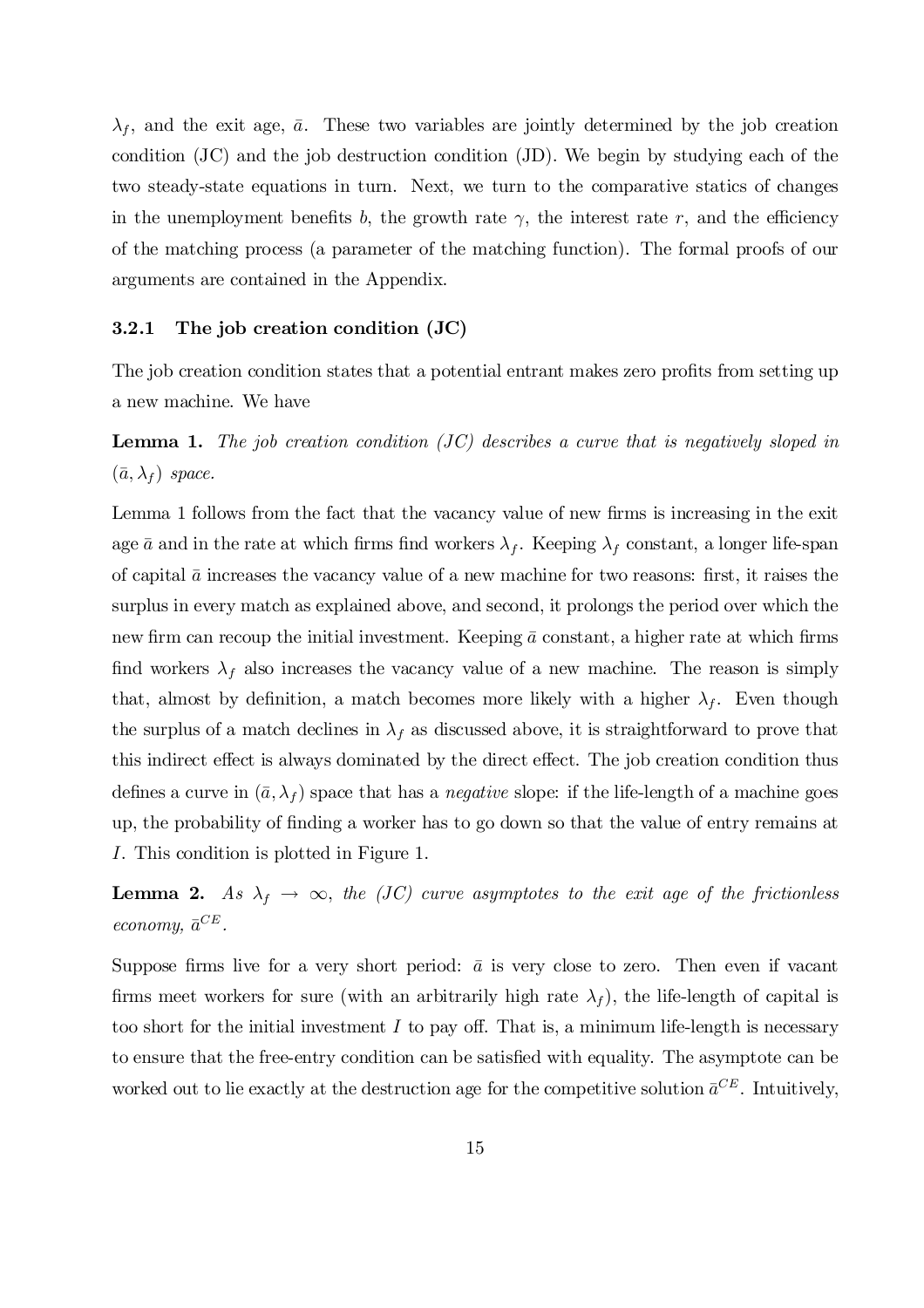as  $\lambda_f \to \infty$ , the matching frictions disappear for vacancies and the firms' entry problem becomes the competitive problem (2) with solution  $\bar{a}^{CE}$ .

**Lemma 3.** As  $\bar{a} \rightarrow \infty$ , the (JC) curve asymptotes to a strictly positive value

$$
\lambda_f^{\min} \equiv \frac{\left(r+\delta\right)rI}{\left(1-\beta\right)\left(1-rI\right)}.\tag{20}
$$

Suppose that  $\lambda_f$  is very close to zero. Then even if the life-length of capital is infinite, vacant firms meet workers with a probability that is too low for the initial investment to pay off in expected terms. The asymptote value  $\lambda_f^{\min}$  $f_f^{\text{min}}$  is increasing in I and in the effective discount rate  $r + \delta$ , as they both make it more difficult to recover the initial investment, and it is decreasing in  $1 - \beta$ , the surplus share accruing to the firm. Notice that if  $rI > 1$  (recall that the condition for existence of the frictionless equilibrium is  $rI < 1$ , this asymptote would be negative.

#### 3.2.2 The job destruction condition (JD)

The job destruction condition states that the productivity of the marginal match at the cutoff age  $\bar{a}$  equals the flow value of the outside option for the worker. We have

**Lemma 4.** If the matching function is Cobb-Douglas,  $m(v, u) \equiv Av^{\alpha}u^{1-\alpha}$ , with  $\alpha > 1/2$ , then the job destruction condition (JD) describes a curve that is positively sloped in  $(\bar{a}, \lambda_f)$ space.

The characterization of the job destruction condition (JD) turns out to be a bit more involved. After we multiply the (JD) equation with  $e^{\gamma \bar{a}}$ , we can show that the right hand side of the equation is increasing in  $\bar{a}$  and decreasing in  $\lambda_f$ . Note first that the capital value of being unemployed depends on the expected surplus from a match, and we know that the surplus function decreases in  $\lambda_f$ , as explained earlier. Also, a higher  $\lambda_f$  decreases the unconditional meeting probability for workers  $\lambda_w$  by definition. But there is also a counteracting effect that is unique to our model with a vacancy distribution: a faster meeting rate for vacant firms shifts the vacancy density towards younger vintages with larger potential surplus. We show that given the assumed Cobb-Douglas matching technology, the value of search is decreasing in  $\lambda_f$  because the decline of the unconditional probability becomes strong enough to overcome the counteracting shift in the vacancy distribution. Intuitively, one can write  $\lambda_w \simeq (1/\lambda_f)^{\frac{\alpha}{1-\alpha}}$ so the larger is  $\alpha$ , the stronger the decline in  $\lambda_w$  for a given rise in  $\lambda_f$ . For the cut-off age  $\bar{a}$ ,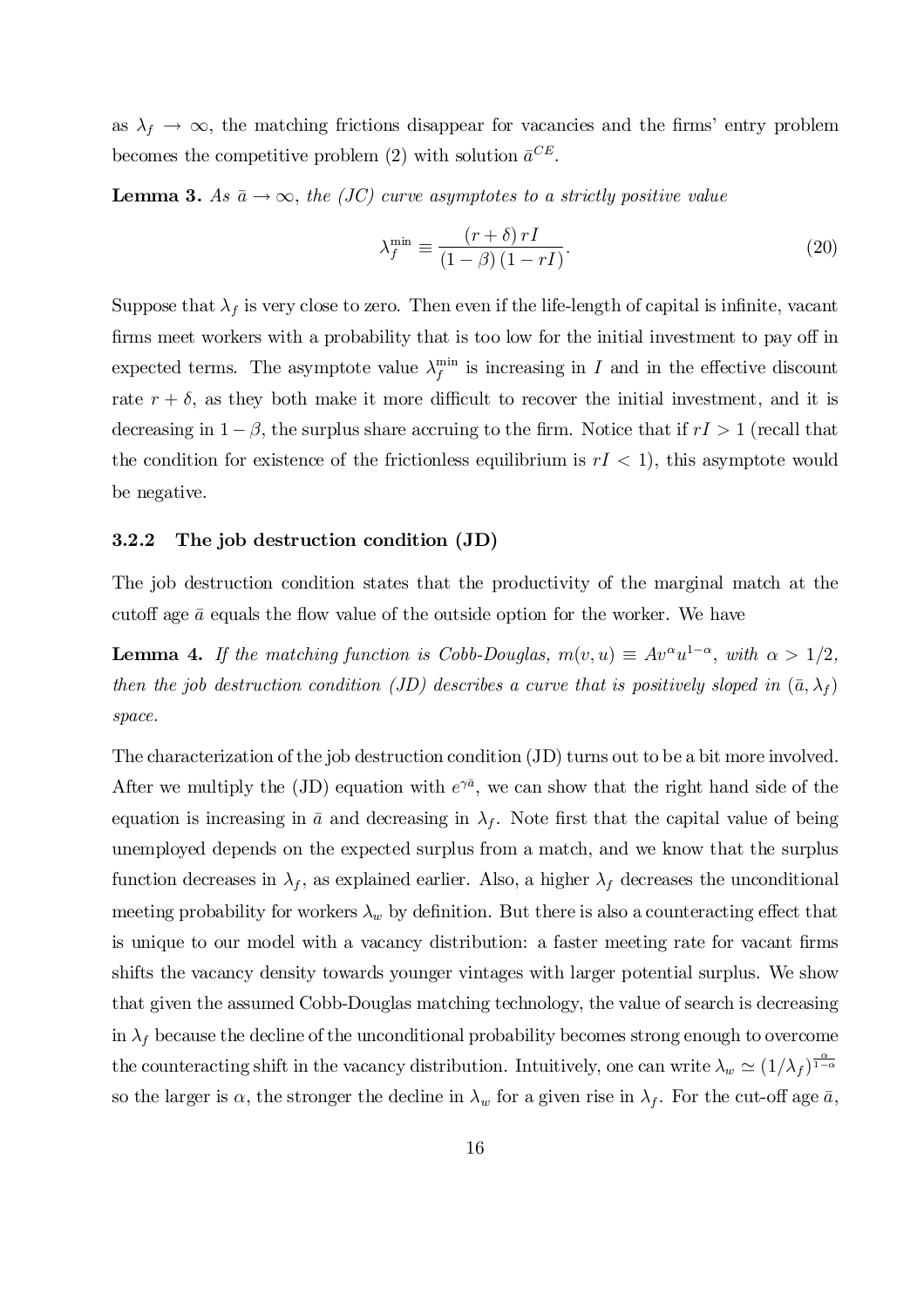a similar argument applies. First, the surplus is increasing with  $\bar{a}$ . However, the probability of meeting any given vintage—which the surplus function is weighted by—decreases as  $\bar{a}$ goes up; in particular, it becomes relatively more probable to meet older vintages, and older vintages have lower surplus than younger ones. The latter effect is unambiguously dominated by the former effect with the assumed aggregate matching function. We conclude that the (JD) curve has a positive slope in  $(\bar{a}, \lambda_f)$  space (see Figure 2).

**Lemma 5.** As  $\lambda_f \to \infty$ , the (JD) curve asymptotes to  $\bar{a}^{\text{max}} = -\ln(b)/\gamma > 0$ .

This result tells us that when the meeting frictions disappear, the surplus goes to zero and output on the marginal job equals the wage which, in turn, would equal the marginal value of leisure, given by the welfare benefit  $b$ . For the labor market to be viable, we need to impose the restriction  $b < 1$ , where "1" represents the normalized output on the best firm; otherwise no worker would accept any job.

### 3.2.3 Existence and uniqueness

Based on our characterization of the (JC) and (JD) curves we can now state a set of conditions which imply the existence and uniqueness of the steady-state equilibrium.

**Proposition 1** An equilibrium with finite values of the pair  $(\bar{a}, \lambda_f)$  exists if and only if  $rI < 1$  and  $\bar{a}^{\text{max}} > \bar{a}^{CE}$ . If the matching function is Cobb-Douglas with  $\alpha > 1/2$ , then the equilibrium is unique.

**Proof.** We first prove the necessity of each condition. If  $rI > 1$ , then no job is created and the job creation condition is not well defined. As  $rI \to 1$ ,  $\lambda_f^{\min} \to \infty$  and the (JC) and (JD) curves do not intersect for a finite value of  $\lambda_f$ . If  $\bar{a}^{\max} \leq \bar{a}^{CE}$  then the (JC) curve lies strictly above the (JD) curve, and there is no intersection. Hence, if any of the two conditions of the Lemma is violated, no equilibrium will exist. To prove sufficiency, it is enough to consider that if  $rI < 1$ , then  $\lambda_f^{\min}$  and  $\bar{a}^{CE}$  are positive and finite, and if  $\bar{a}^{\max} > \bar{a}^{CE}$ , then the two curves intersect at least once in the positive orthant and an equilibrium  $(\bar{a}^*, \lambda_f^*)$ ´ exists. Furthermore, if the matching function is Cobb-Douglas with  $\alpha > 1/2$ , the (JD) curve is monotonically increasing, and since the (JC) curve is monotonically decreasing, the intersection of the two curves (and the equilibrium) is unique.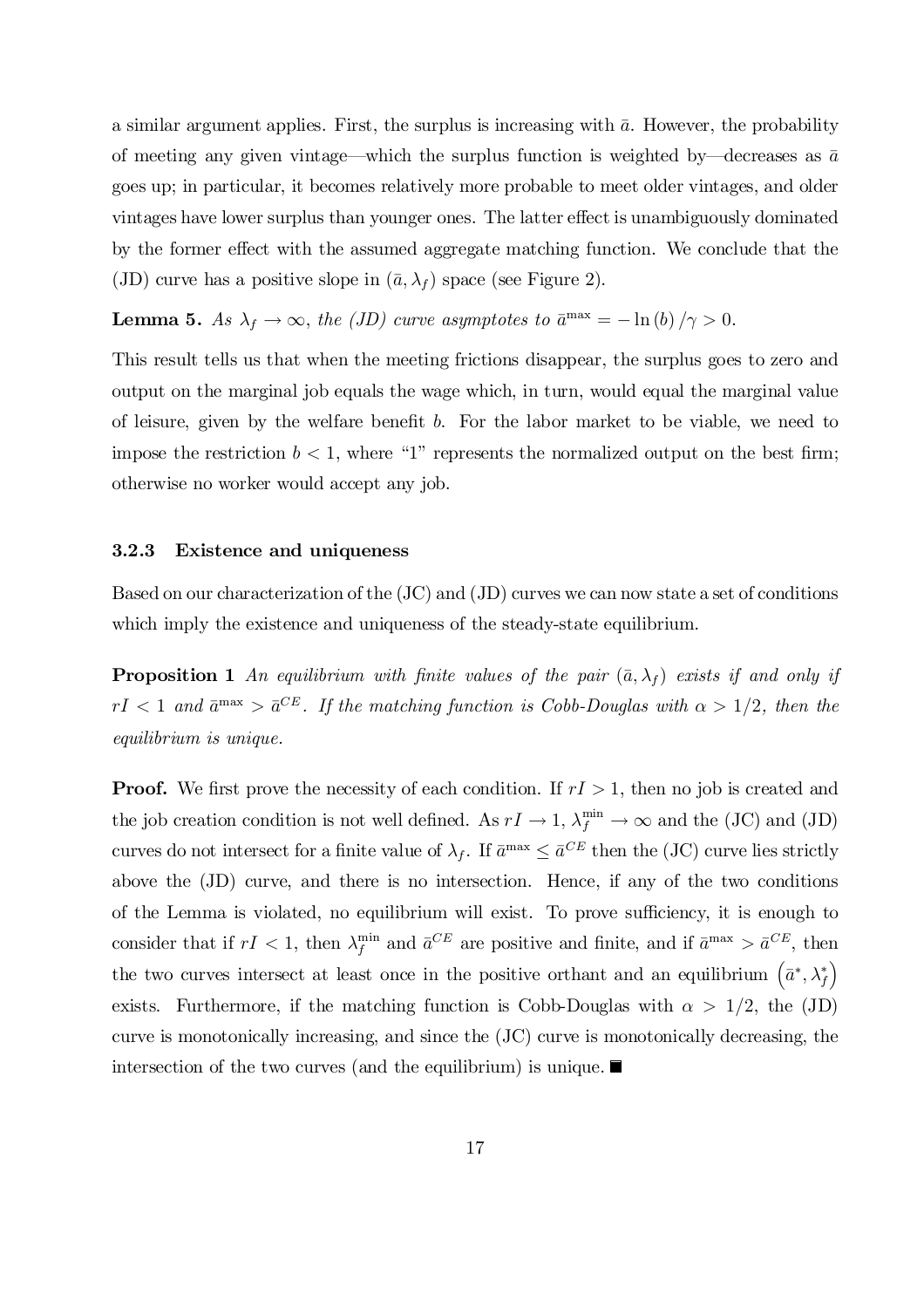## 4 Comparative statics: qualitative results

Our study focuses on how technological change and labor market institutions interact in the determination of the income distribution and unemployment. In particular, we are interested in the role of the rate of embodied technological change  $\gamma$ , and the payments to workers when unemployed b. The parameter b represents the generosity of the welfare system and at the same time it captures the degree of downward wage rigidity, given the fact that wages in Nash bargaining have the workers' outside option as a lower bound. We also study the effects of changes in the interest rate  $r$ , and in the efficiency of matching,  $A$ . First, we analyze the effect of changes in the above mentioned parameters on the equilibrium pair  $(\bar{a}^*, \lambda_f^*)$  $\big)$ , using the job creation and the job destruction curves. Then, we study the implied changes for unemployment, wage inequality and the labor share.

## 4.1 Comparative statics in  $(\bar{a}, \lambda_f)$  space

**Lemma 6.** A rise in b does not shift the  $\overline{(JC)}$  curve but shifts the  $\overline{(JD)}$  curve downward, inducing a fall in  $\bar{a}^*$  and a rise in  $\lambda_f^*$ .

The comparative statics of a rise in b are simple: the job creation curve  $(\rm{JC})$  is unaffected by the worker's payoff determinants, and therefore by the unemployment benefit. A higher benefit will increase workers' outside options. Hence, in order to restore the job destruction condition (JD), output on the marginal job has to increase. So, for a given value of  $\lambda_f$ , the exit age  $\bar{a}$  must fall, which induces a downward shift of the job-destruction curve. Workers become more expensive for firms, without becoming more productive, and therefore machines are scrapped earlier. The upper panel of Figure 2 shows that the equilibrium moves along the  $(JC)$  curve, and hence both the life length of firms and labor market tightness fall unambiguously. In particular, the general equilibrium feedback weakens the fall in the lifelength of capital, but transfers part of the impact of the shock on a reduction in firms' entry. 12

**Lemma 7.** A rise in  $\gamma$  shifts the (JC) curve and the (JD) curve downward, inducing a fall in  $\bar{a}^*$ . The change in  $\lambda_f^*$  is ambiguous.

 $12$  Upon impact, the higher b leads to a higher wage, lower profits and shorter job duration; the reduction in firms' profits, in turn, decreases their incentive to enter the labor market with new machines ( $\lambda_f$  increases). The implied fall in the meeting rate for workers tends to reduce their outside option and hence their hiring costs and increase profits, therefore making a smaller fall in  $\bar{a}$  necessary for the adjustment to the new equilibrium.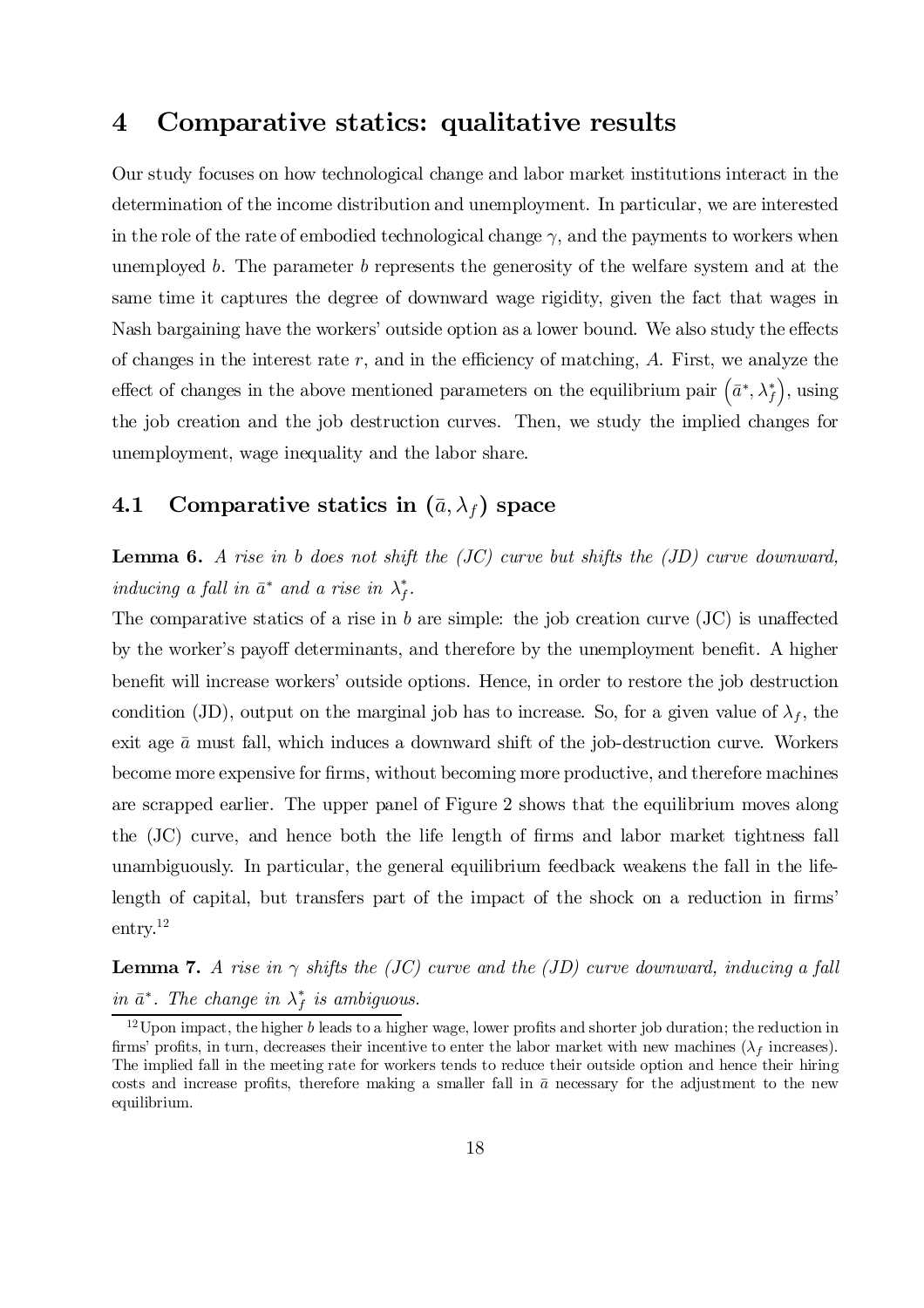The comparative statics for  $\gamma$  are somewhat more complicated because an increase in  $\gamma$ has two counteracting effects on the surplus function (14). First, a higher  $\gamma$  means that a vintage's output relative to the frontier falls at a faster rate with age. This obsolescence effect decreases the surplus of a match. On the other hand, a higher  $\gamma$  reduces the relative output of the marginal technology of age  $\bar{a}$  and thereby shrinks the outside option value of a worker. This worker's outside option effect increases the surplus of a match. The older is a match the stronger is the obsolescence effect, and the shorter is the time period for which it will benefit from the worker's outside option effect. We show that there is a critical age such that for vintages younger (older) than this critical age the surplus rises (falls) with  $\gamma$ . In particular at age zero there is no obsolescence effect, so the surplus of a new machine grows unambiguously with  $\gamma$ : this last remark will be important later, once we compare our model with the standard Aghion-Howitt/Mortensen-Pissarides framework where all vacancies are of age zero.

Notwithstanding this non-monotonicity of the surplus function, we can prove that the shifts of the (JC) and (JD) curves are unambiguous. A rise in  $\gamma$  increases the value of new vacancies, and thus shifts the (JC) curve downward: for a given scrapping age, a lower meeting rate for vacant firms is necessary to bring the value of vacancies back in line with the constant set-up cost I. If we turn to the (JD) curve, a rise in  $\gamma$  reduces output on the marginal job, but also increases the value of search for an unemployed worker, as waiting is compensated by the expectation of being matched to a more productive firm: both effects lead to the conclusion that for the (JD) condition to hold for a given market tightness, the marginal machine has to be scrapped earlier, so the curve shifts downward. Taking these two shifts together, we see that the life length of firms declines unambiguously with a higher rate of technological change. Whether labor market tightness goes up or down depends on the relative slopes of the two curves and the initial position of the curves, that is, on the "starting values" for the parameters, including the initial growth rate (see the lower and central panels of Figure 2). This is an important factor behind understanding the complementarity of growth and institutions, as explained below.

**Lemma 8.** A rise in r shifts the  $\langle JC \rangle$  curve and the  $\langle JD \rangle$  curve upward, inducing an increase in  $\bar{a}^*$ . The effect on  $\lambda_f^*$  is ambiguous.

An increase in the interest rate lowers the weight on future profits and thus lowers surplus. This makes the job destruction curve shift up: for a given  $\lambda_f$ , the worker who is indifferent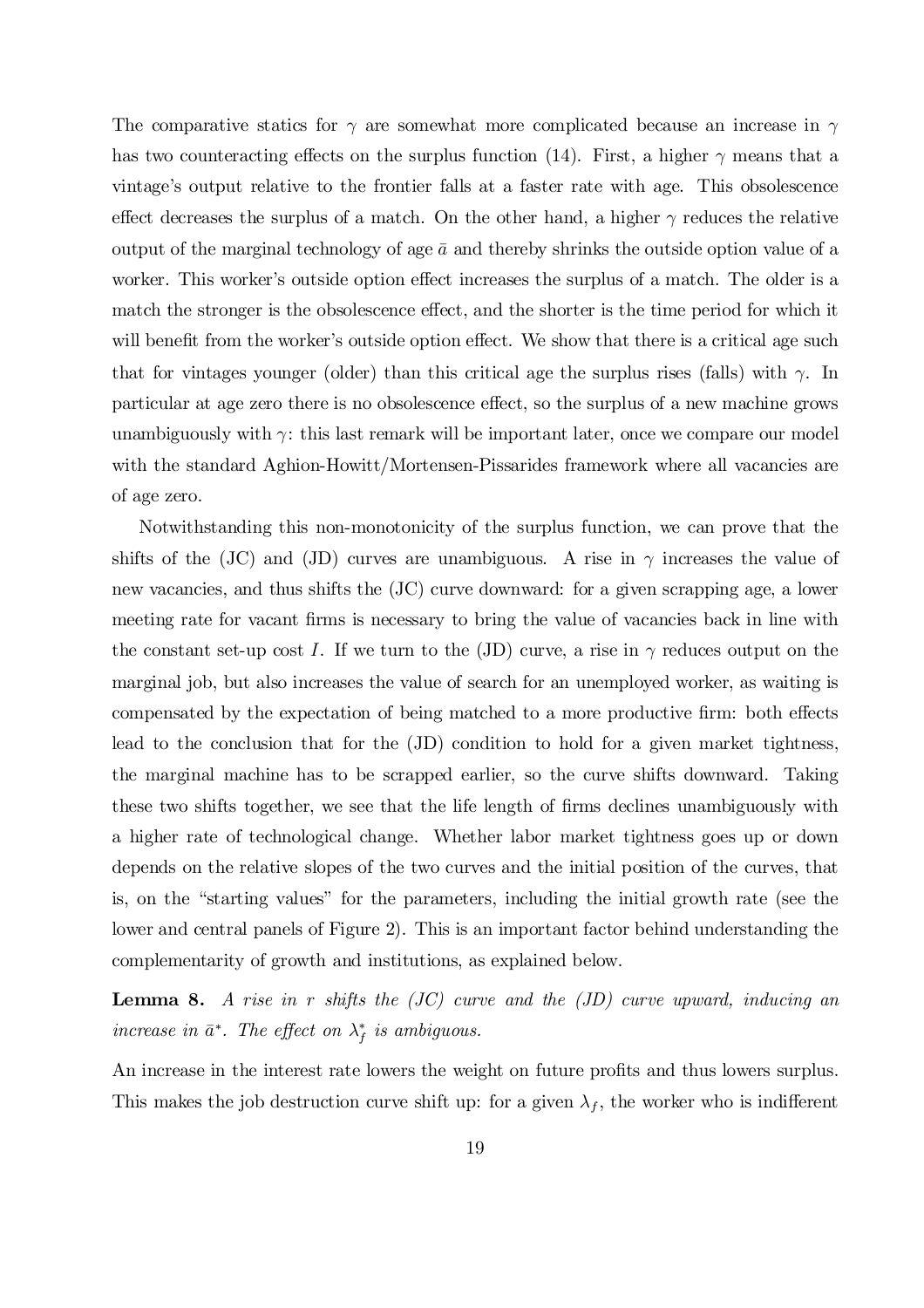between staying on the job and leaving now needs a longer life on the job to counteract the fall in the surplus of the job. Similarly, the job creation curve shifts up: a lower surplus must be counteracted by a longer life in order for the firm to remain indifferent between entering and not entering. As a result, higher interest rates induce a rise in  $\bar{a}$ , whereas the impact on  $\lambda_f$  cannot be signed.

The severity of the matching friction can be regulated with the level of the shift parameter of the matching function (A in the Cobb-Douglas formulation).

**Lemma 9.** In the limit, as  $A \rightarrow \infty$ , the frictions disappear, and the equilibrium with frictions converges to the competitive equilibrium.

As  $A \to \infty$ , the matching friction vanishes and the equilibrium of the economy entails  $\overline{a} \to \overline{a}^{CE}$  and  $\lambda_f \to \infty$ . Recall that, when  $\lambda_f \to \infty$  in the standard matching model without vacancy heterogeneity,  $\overline{a} \rightarrow 0$ : the vintage structure vanishes without frictions. In our model, the vintage capital structure survives in limiting frictionless equilibrium. Frictions extend the life of capital, but are not necessary for old machines to be operated by workers in equilibrium.

# 4.2 Unemployment, inequality and labor share as functions of  $(\bar{a}, \lambda_f)$

Having characterized the changes in the equilibrium pair  $(\bar{a}^*, \lambda_f^*)$ ) for a given parameter change, we can study how the change in  $(\bar{a}^*, \lambda_f^*)$ ) together with the underlying parameter change determines the labor market outcomes we are interested in, namely unemployment, wage inequality, and the wage-income share.

In steady state, the flow into unemployment equals the flow out of unemployment. That is,

$$
\delta\mu + \mu(\bar{a}) = \lambda_w u = m(\theta, 1)u.
$$
\n(21)

To understand how unemployment responds to changes in the pair  $(\bar{a}, \lambda_f)$ , it is convenient to restate (21) as

$$
\frac{u}{1-u} = \frac{\delta + \mu(\bar{a})/\mu}{m(\theta, 1)},\tag{22}
$$

which is simply the product of unemployment incidence and duration. The degree of endogenous job destruction  $\mu(\overline{a})/\mu$ , that is, the fraction of matched jobs destroyed at  $\overline{a}$ , can be read of  $(17)$ . A rise in  $\bar{a}$  reduces the unemployment rate, since endogenous job destruction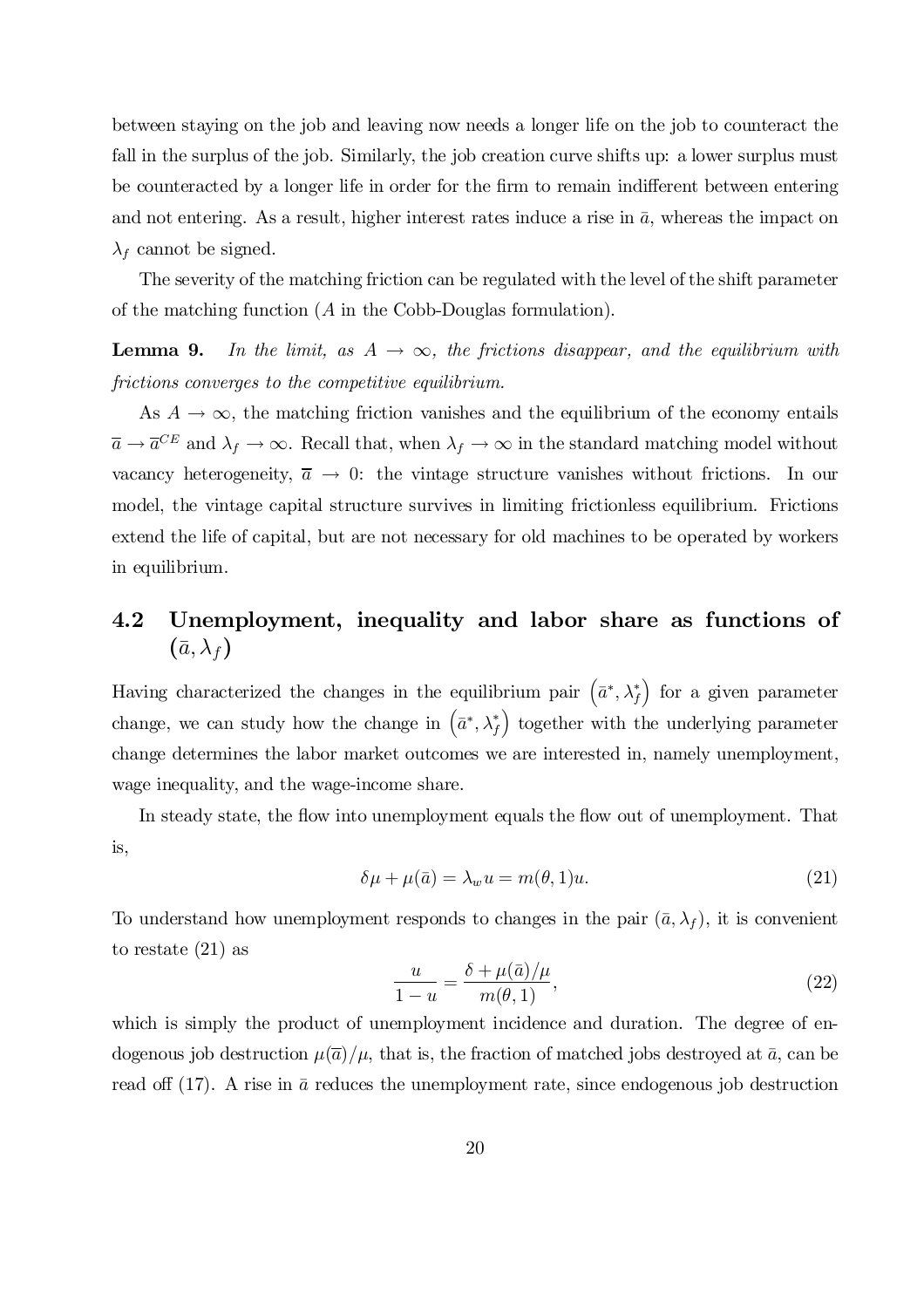is reduced. A rise in  $\lambda_f$  has two counteracting effects. First, a higher  $\lambda_f$  reduces the meeting probability for unemployed workers, which in turn increases unemployment duration. Second, a higher  $\lambda_f$  reduces endogenous job destruction, which in turn reduces unemployment incidence. As  $\lambda_f$  increases, vacant firms meet workers at a faster rate, so the employment distribution shifts towards younger machines, and there are relatively fewer machines at the exit age. We can show that for the Cobb-Douglas matching function with  $\alpha > 1/2$  the first effect dominates and unemployment increases with  $\lambda_f$ .<sup>13</sup>

Wage payments support the surplus-sharing allocation. Using the surplus-based definition (10) of the value of an employed worker  $W(a)$  in equation (8) and rearranging terms, we obtain the wage rate as

$$
w(a) = (r - \gamma)U + \beta [(r - \gamma + \delta) S(a) - S'(a)].
$$

Using the differential equation for the surplus  $(11)$  we obtain the wage equation

$$
w(a) = (r - \gamma)U + \beta \left[ e^{-\gamma a} - (r - \gamma)U - \lambda_f (1 - \beta) S(a) \right].
$$
 (23)

The Nash wage rate exceeds the flow value of unemployment (that is the competitive wage) by a fraction  $\beta$  of the quasi-rents. This latter term is composed by the production flow  $e^{-\gamma a}$  net of the worker's flow outside option  $(r - \gamma)U$  and net of the firm's expected surplus share of being in an alternative match  $\lambda_f (1 - \beta) S(a)$ . The last term is age-specific and it is intrinsically related to the value of older firms to become vacant. In standard models, this value is zero for every firm. The wage equation also confirms that at the separation age  $\bar{a}$  the firm and the worker are indifferent between continuing the match and separating. Evaluating (23) at  $\bar{a}$  together with the destruction condition implies that  $w(\bar{a}) = e^{-\gamma \bar{a}}$ , that is, the flow profits are zero. It also means that  $w(\bar{a}) = (r - \gamma)U$ , that is, the worker is indifferent between working and entering unemployment.

Wage inequality in the economy is determined by two factors: the maximum wage differential  $w(0)/w(\bar{a})$  and the employment distribution. We can write the maximum wage differential as

$$
\frac{w(0)}{w(\bar{a})} = (1 - \beta) + \beta \frac{1 - \lambda_f (1 - \beta) S(0; \bar{a}, \lambda_f)}{e^{-\gamma \bar{a}}}.
$$
\n(24)

A longer life-span for the job increases the distance between the highest and lowest productivity in the economy, thus raises wage inequality: the *technological heterogeneity effect*. We

<sup>&</sup>lt;sup>13</sup>To show this result, multiply both numerator and denominator of (22) by  $\lambda_f$  and differentiate  $u/(1-u)$ with respect to  $\lambda_f$ .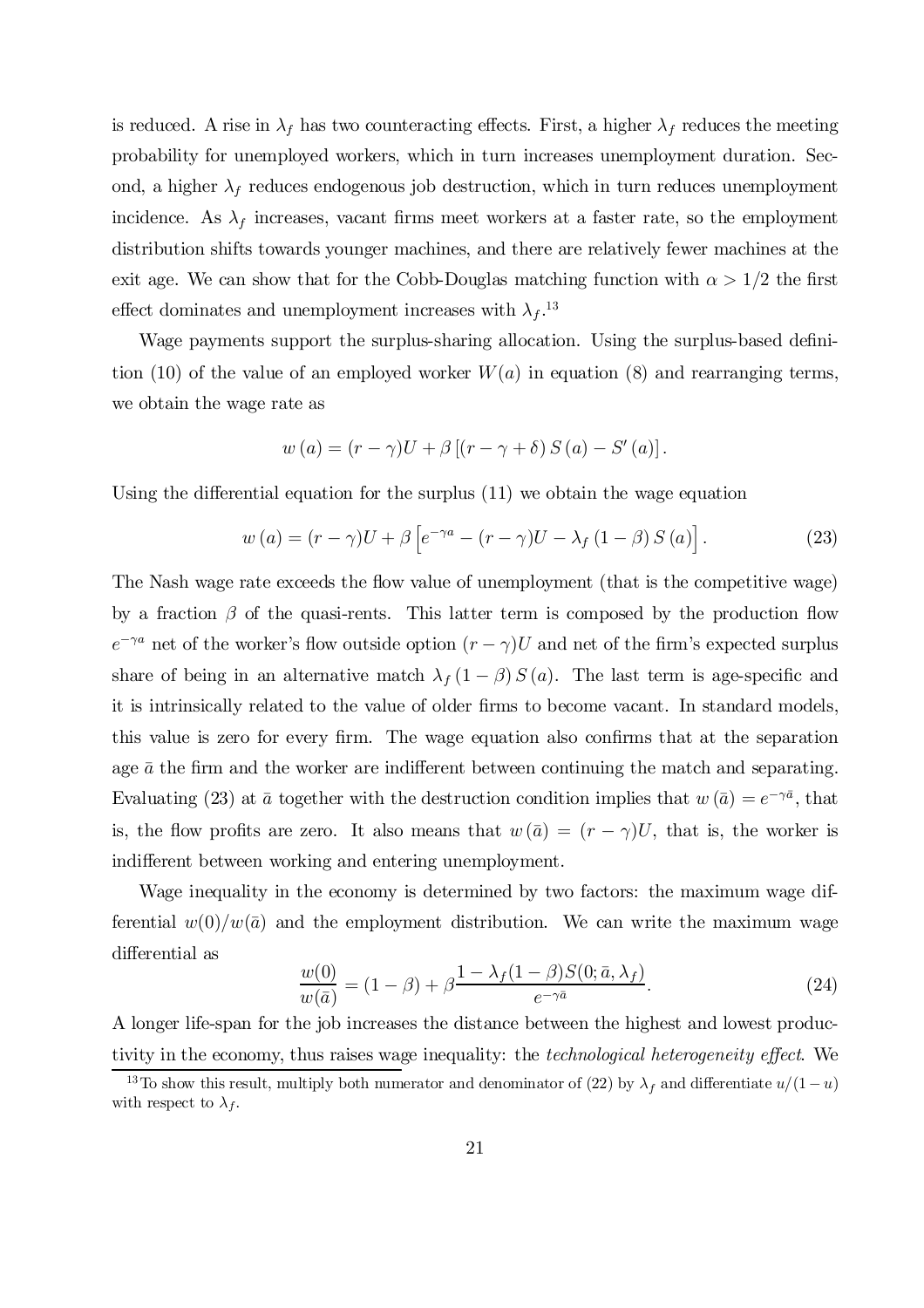explained in the proof of Lemma 9 that as the meeting rate for firms  $\lambda_f \to \infty$ , the flow outside option for the new firm grows towards the highest possible flow profit  $1 - e^{-\gamma \bar{a}}$ , thus the term multiplied by  $\beta$  in (24) converges to one, implying (as in the competitive economy) perfect wage equality: the firm's outside option effect. The intuition is that as  $\lambda_f$  increases, firms meet at a faster rate and their bargaining position improves so much that gradually workers are squeezed against their outside option, which is constant, so wage inequality falls.

The changes in the employment distribution are also crucial for equilibrium inequality because, given that the wage rate (23) has a constant component and a component linked to the productivity of the vintage, younger vintages display larger inequality. As shown before, an increase in  $\lambda_f$  or a reduction in  $\bar{a}$  shifts the employment distribution towards younger vintages, with more inequality: the *distributional effects*.

Finally, consider the labor share. A closed-form expression for the labor share in our model can be obtained, but it does not add much to the intuition we have built in the previous analysis on the wage rate and on inequality. A shorter life-length of capital  $\bar{a}$ unambiguously increases the wage share through a rise in the equilibrium outside option of the worker  $e^{-\gamma \bar{a}}$ . Instead, a larger firm's meeting rate  $\lambda_f$  improves the firm's threat point in the bargaining and reduces the wage share of output in each match. The distributional effects following an increase in  $\lambda_f$  or a reduction in  $\bar{a}$  shift the employment distribution towards younger vintages which have smaller labor share of output (recall that on matches of age  $\bar{a}$  the labor share is one).

### 4.3 How inequalities are affected by growth and institutions

What are the qualitative effects on labor market variables of changes in the welfare system and the rate of technological change? For our model we find that a more generous welfare system, increases unemployment, tends to reduce wage inequality, and is likely to have no impact on the labor share. We also find that a faster rate of technological change tends to increase unemployment and wage inequality, and tends to reduce the labor share.

A more generous welfare system, higher b, decreases  $\bar{a}^*$  and increases  $\lambda_f^*$ , which leads to a rise in the unemployment rate: both incidence and duration increase (see the upper panel of Figure 3). Economies with higher b should display less wage inequality. Because technological heterogeneity declines ( $\bar{a}$  falls) and the firm's outside option increases ( $\lambda_f$  increases), the maximum wage differential across vintages falls, which tends to reduce inequality across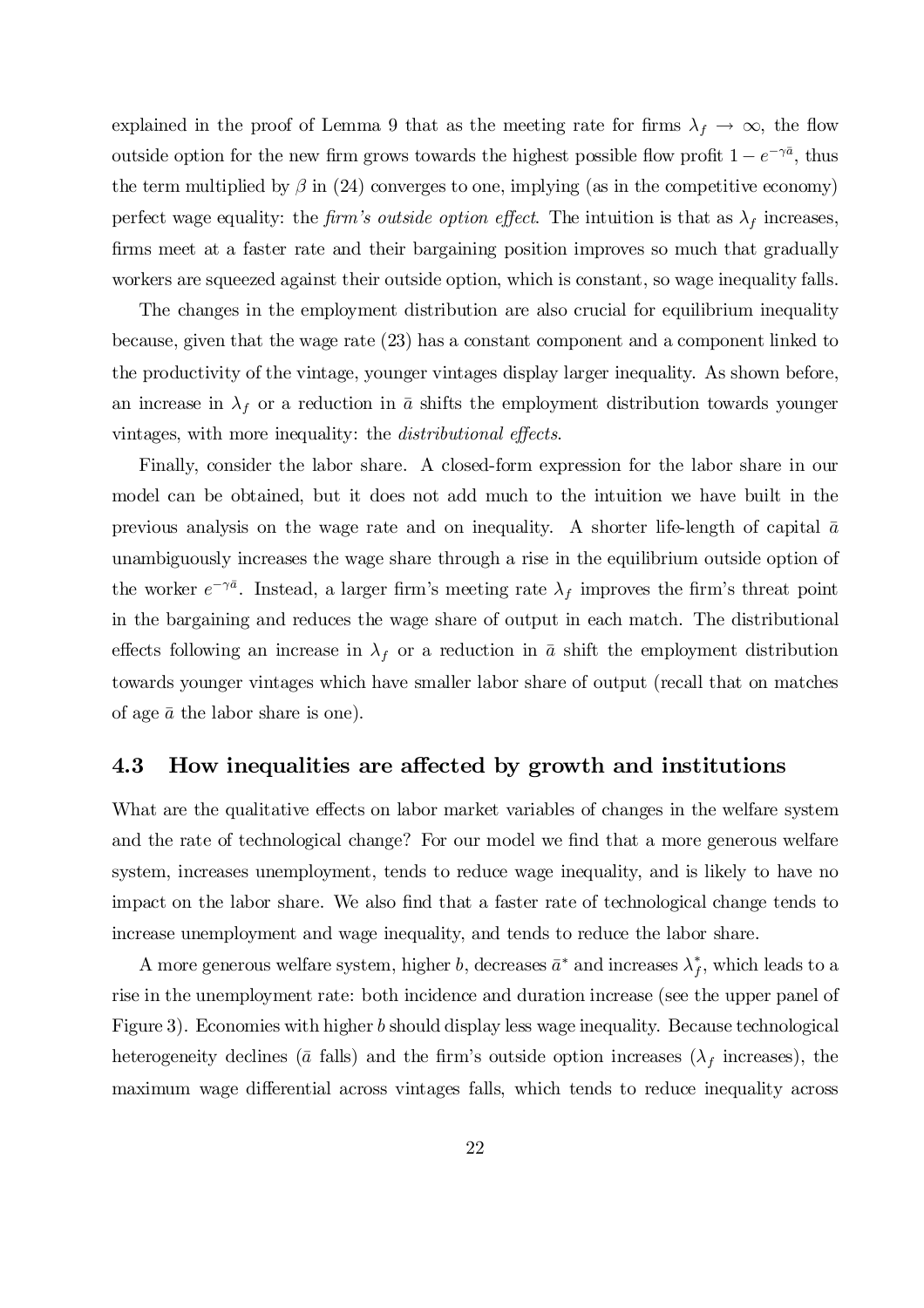vintages. There is a countervailing effect since the new equilibrium employment distribution gives more weight to younger vintages which display more wage inequality. Barring strong changes in the employment distribution, inequality, however, will fall with  $b$ . Welfare benefits have conflicting effects on the labor share, as explained above, so we should not expect large differences across economies with different b.

A faster rate of embodied technological change, higher  $\gamma$ , lowers  $\bar{a}^*$  and has an ambiguous effect on  $\lambda_f^*$ . The shorter life time of firms increases the unemployment rate through a higher unemployment incidence. The ambiguity with respect to the worker finding rate can be understood by looking at the two extremes depicted in Figure 2. We could be in an economy that responds to the shock with a sharp fall in  $\bar{a}$  but no significant change in  $\lambda_f$ , generating a higher unemployment incidence, but little change in unemployment duration (the central panel of Figure 2). Alternatively, we could be in an economy where job separation rates  $(\bar{a})$ are barely affected and all the adjustment takes place through less firms' entry  $(\lambda_f)$ , that is, unemployment duration rises with little impact on unemployment incidence (the lower panel of Figure 2). In any case, a higher  $\gamma$  tends to raise the unemployment rate and its effect on unemployment is ambiguous only in the first case, when the initial equilibrium is in the vertical region of the (JC) curve.

A faster rate of embodied technological change directly increases wage inequality. This is counteracted by the implied decline of the exit age  $\bar{a}$ . Furthermore, if the firm's contact rate  $\lambda_f$  rises strongly this will will create an additional tendency towards lower inequality through the firm's outside option effect. Overall, we expect the direct effect to dominate, but wage inequality will tend to increase more in economies which respond through the unemployment incidence margin  $(\lambda_f)$  rather than through the unemployment duration margin  $(\bar{a})$ .

A faster rate of embodied technological change tends to reduce the labor income share. The direct effect of a rise in  $\gamma$  reduces the equilibrium value of unemployment,  $e^{-\gamma \bar{a}}$ , and the share of output going to labor in each job. The indirect effect through  $\bar{a}$  and  $\lambda_f$  depends crucially on the margin of adjustment. In economies which adjust through the unemployment incidence margin, the substantial shortening of job durations tends to counteract the direct effect and increases the labor share. In economies which adjust through the unemployment duration margin, the substantial increase of the firm's contact rate improves the firm's outside option value and reduces the worker's share in production. Finally, as explained, changes in the employment distribution always reinforce the fall in the labor share. Thus, we should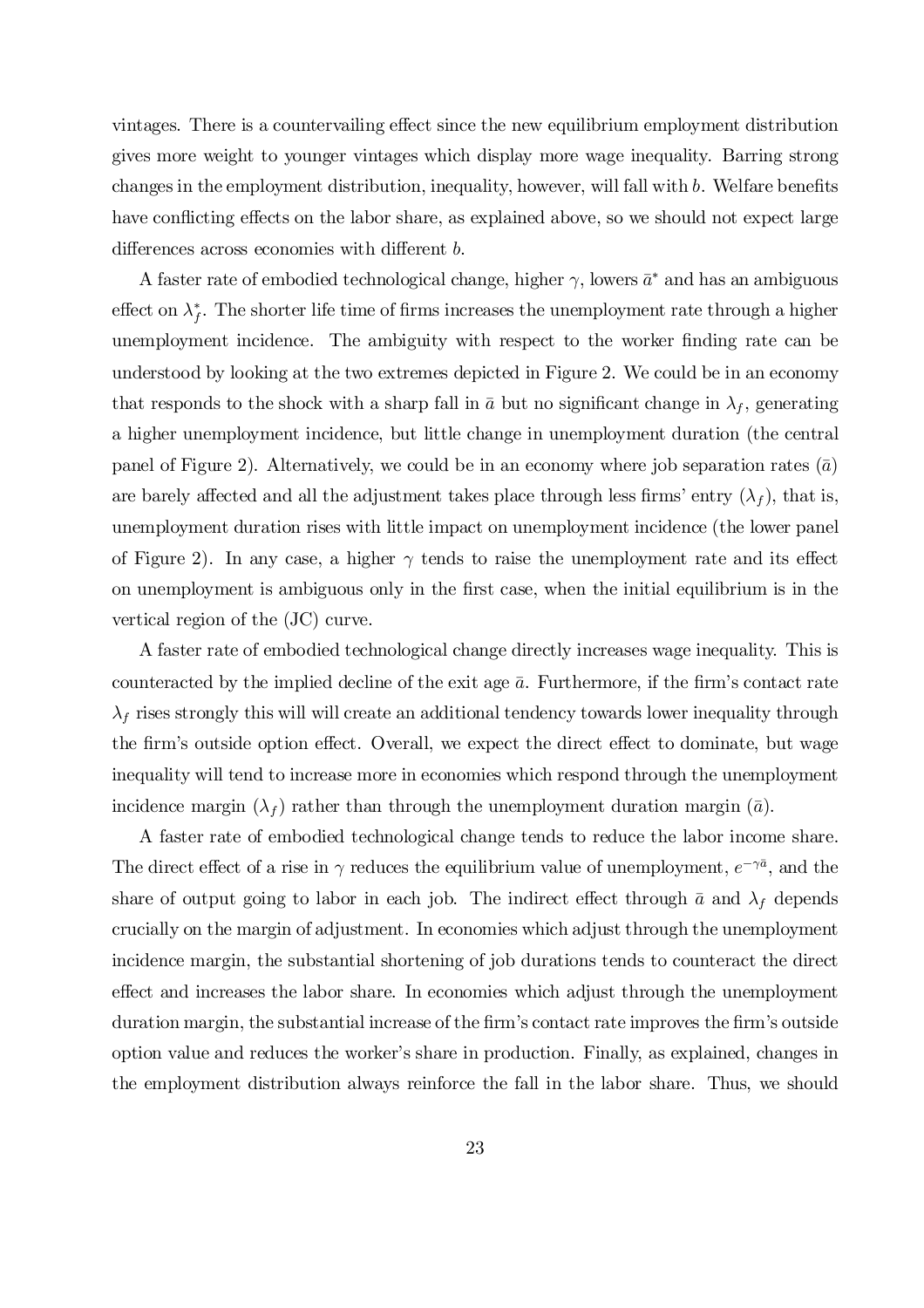expect a more dramatic fall in the labor share in economies responding through the "duration margin".

We conclude this section by studying the interaction of labor market institutions and technological change. In particular, we argue that in our model labor market institutions can, at least qualitatively, account for a differential response in labor market variables to the same acceleration in embodied technological change. Consider first a low-benefits economy (the United States). An acceleration in the rate of productivity growth of new vintages makes labor costs grow at a faster rate over the life of a job with fixed productivity. Thus, in order to adopt new technologies at a faster rate, it requires firms to shorten the optimal life-length of machines. The U.S. economy reduces the life-time of machines and adjusts along the unemployment incidence margin discussed above. Now consider the response of a high-benefits economy (Europe). In our previous discussion we have argued that higher benefits move us down the job creation curve towards its flat region. With an initial position where the job creation curve is very flat, a rise in the growth rate  $\gamma$  will induce a much larger rise in  $\lambda_f$ . The logic for this result is straightforward. High benefits and high labor costs have already pushed the optimal life-length of capital very close to its technological minimum  $\bar{a}^{CE}$ and the life-time of a machine cannot be reduced much further. Since operating firms cannot decrease  $\bar{a}$  any more, they need to be compensated in a different way and, hence, fewer new jobs are created in order to raise their contact rate when vacant. The corresponding stronger decrease in the worker's meeting rates induces a larger rise in unemployment duration, a smaller increase in wage inequality, and a larger decline in the labor share of aggregate income.

# 5 U.S. versus Europe: the quantitative role of technologypolicy complementarity

We now go beyond a purely qualitative analysis and ask if our simple model can quantitatively account for the differential behavior of unemployment, wage inequality, and income shares in the United States and Europe over the past thirty years. In our experiment we calculate the steady-state response of the model economies to the observed increase of the rate of embodied technological change  $\gamma$ . The model economies differ with respect to the policy measure b, which we interpret as a form of welfare benefit and/or downward wage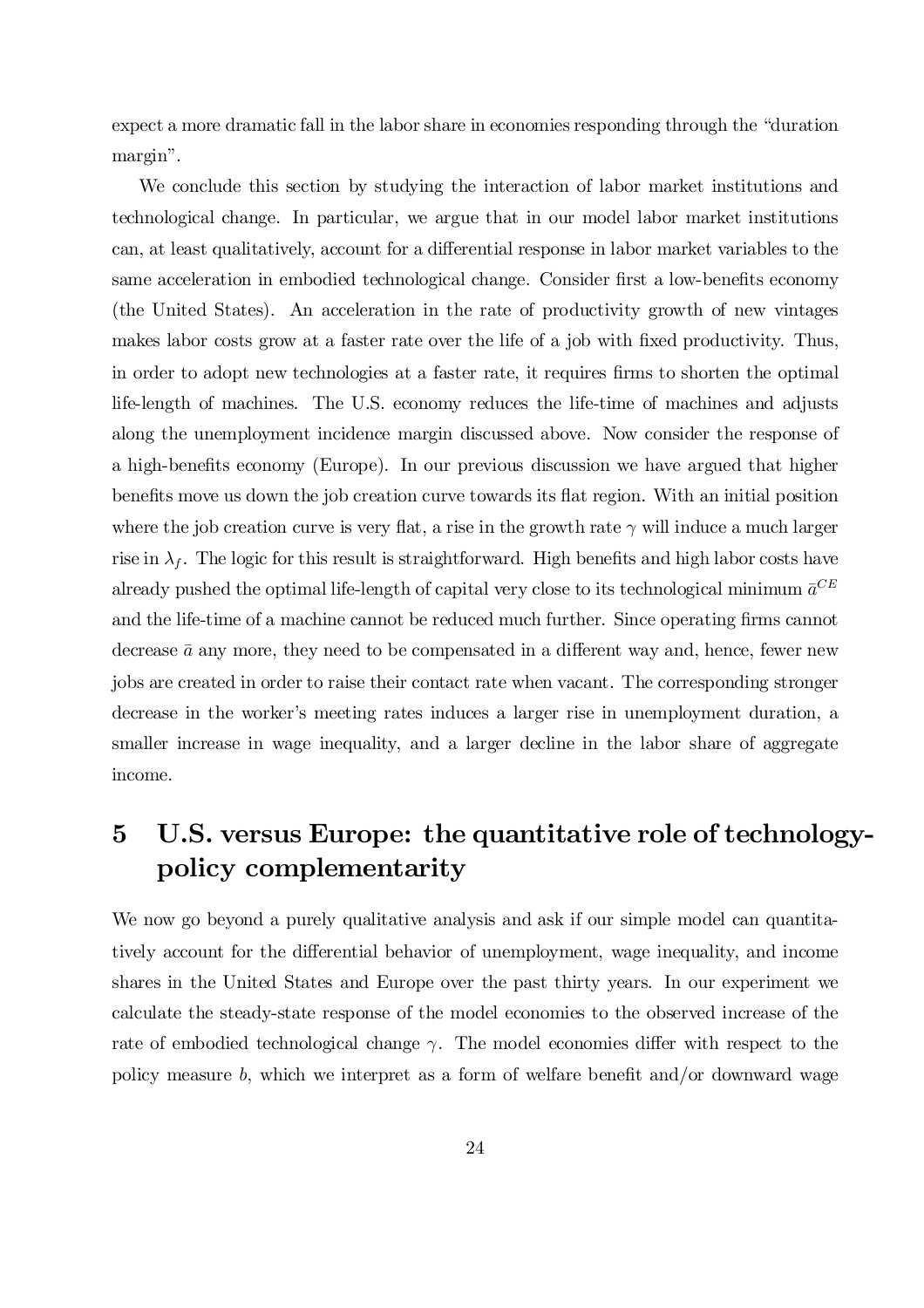rigidity. We find that the same increase of the rate of technological change implies a larger increase of the unemployment rate and a smaller increase of wage inequality in economies with high welfare benefits. Quantitatively, the differential response of high and low welfare payment economies calibrated to continental Europe and the United States is very close to the actual differential response of these economies.

Our model does not match the differential response of the labor income share: although it predicts that the labor income share declines, the magnitude of the decline is the same for all economies. We consider the potential of another difference in labor market institutions employment protection—to account for the differential response in the shares of labor income. Employment protection legislation tends to be much stricter in continental Europe than in the United States. In section 5.3, we study the effect of a simple version of employment protection and we find that stricter employment protection in continental Europe can account for the relatively larger decline of the labor income share in Europe.

### 5.1 Calibration

The quantitative analysis requires calibration of the model economy. In the calibration, we choose to match U.S. averages for the pre-1970 period since the technological shock we model is likely to have hit the economy around the early-mid 1970s.<sup>14</sup> Moreover, initially we choose to represent Europe as an economy which differs from the United States only in terms of policy. This choice simplifies the interpretation of the results since the different outcomes are entirely attributable to different policies. Later, we relax this assumption. Finally, it is important to point out that in the experiment we treat the data for the late 1960s and mid 1990s as both representing steady states.

Given the choice of a Cobb-Douglas matching function with constant elasticity of matching with respect to unemployment equal to  $\alpha$  and scale parameter A (that we normalize to 1), the model has seven parameters:  $\{r, \delta, \alpha, \beta, I, b, \gamma_L\}$ . We set r to match an annual interest rate of  $7\%$ <sup>15</sup> We set  $\delta$  in order to match an annual worker's separation rate from employment to unemployment equal to 25%, as reported in CEPR (1995, page 10).<sup>16</sup> We choose

<sup>&</sup>lt;sup>14</sup>See Hornstein and Krusell (1998) and Acemoglu (2000) for a discussion of the timing of the technological acceleration.

<sup>&</sup>lt;sup>15</sup>This value of r is slightly larger than the one commonly used in the literature, but it is necessary to keep  $r > \gamma$  in every experiment so that the infinite discounted sums are all well defined. In section (5.4) we discuss the impact of changes in r.

<sup>&</sup>lt;sup>16</sup>In the model, the separation rate, i.e., the unconditional probability that a worker separates from a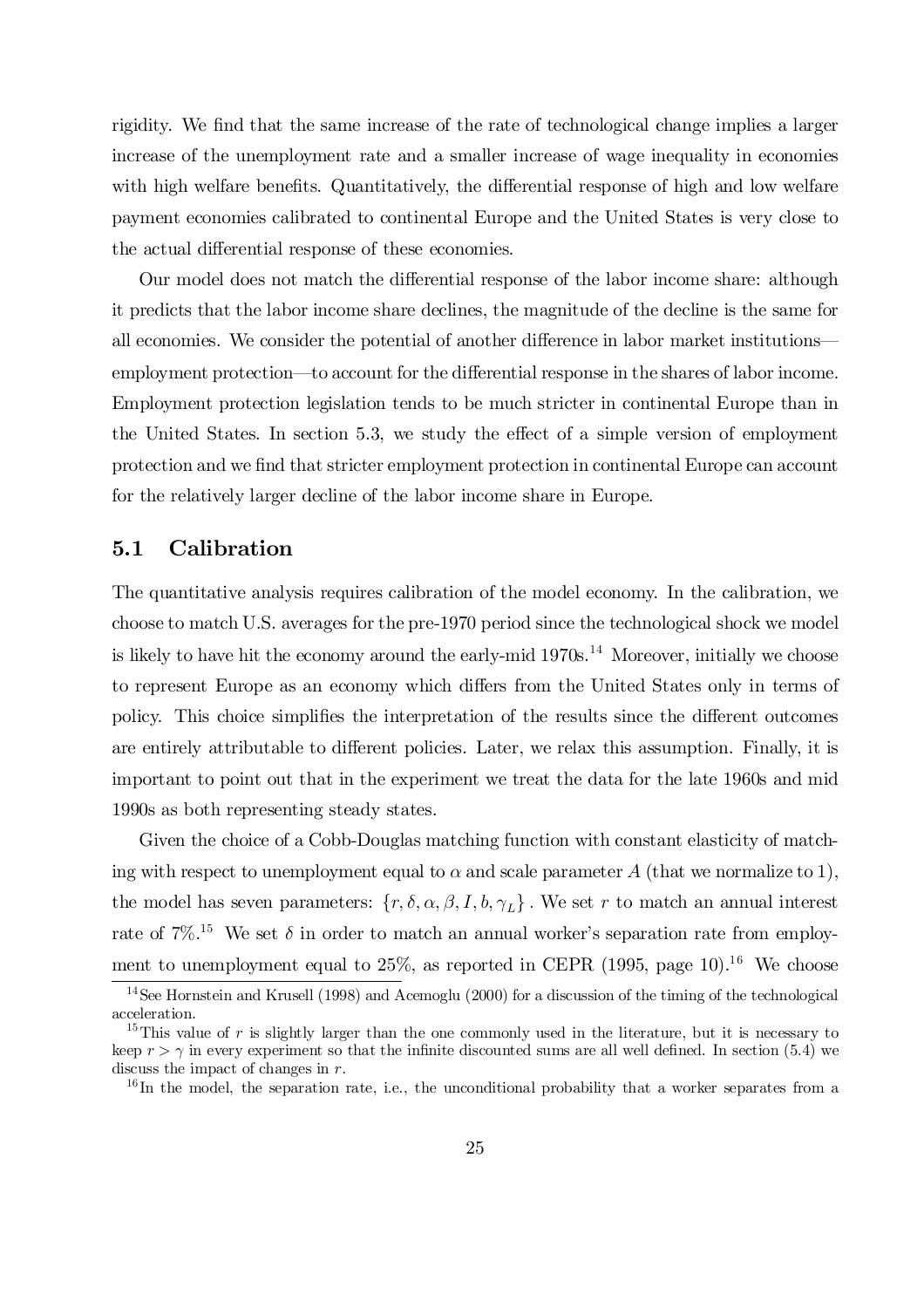$\alpha$  to match an average unemployment duration of approximately 8-9 weeks (as reported by Abrahams and Shimer, 2001), which together with the above separation rates gives us an unemployment rate of 4%, the U.S. value for the early 1970s (as reported in Table 1). The Nash bargaining parameter  $\beta$  is chosen to match a labor share of 0.69 and the cost of setting up a production unit  $I$  is chosen to reproduce an average age of capital of about 11.4 years, as reported by the Bureau of Economic Analysis (1994) for the late 1960s.

The speed of embodied technological change  $\gamma$  is matched to the inverse of the rate of decline of quality-adjusted relative price of equipment before and after the mid 1970s. This implies a value of  $3.5\%$  per year for the first steady-state with low rate of embodied technical change  $(\gamma_L)$ . As documented in Gordon's (1990) influential work on quality-adjusted prices for durable goods, and more recently by Cummins and Violante (2002), in the last two decades the speed of embodied technical change has increased substantially to reach 6:5% in the years 1995-2000. <sup>17</sup> How reasonable is it to assume that the shock is common between the U.S. and Europe? A recent OECD study (Colecchia and Schreyer, 2001) measures the decline in relative price for various high-tech equipment across various countries in Europe from 1980 to 2000. Table 2 shows that in the last decade several European countries experienced an acceleration quantitatively comparable to the US. Since high-tech goods drove the technological acceleration in the aggregate price index, we can be confident that also the aggregate indexes should display similar patterns. 18

|                                     |                      | US UK France Germany Italy |        |  |
|-------------------------------------|----------------------|----------------------------|--------|--|
| Computers                           | $-7.6$ $-7.3$ $-7.4$ | $-4.8$                     | $-8.7$ |  |
| Communications $-4.4$ $-5.1$ $-5.5$ |                      | $-2.6$                     | $-7.4$ |  |
| Software                            | $-1.9$ $-2.8$ $-3.0$ | $-2.2$                     | $-5.1$ |  |
|                                     |                      |                            |        |  |

Table 2: Acceleration in quality-adjusted relative price (1980s-1990s)

Source: Table 4, Colecchia and Schreyer (OECD, 2001)

In our experiment we gradually increase the annual growth rate  $\gamma$  from 3.5% to 6.5% and study the response of unemployment, wage inequality, and the labor share for economies with

job within the period, is defined as  $[\delta + \mu (\bar{a})/\mu]$ . Note that it would be incorrect to match job destruction rates (i.e., job flows rather than worker flows, as we do) since the event occurring at rate  $\delta$  involves only a separation of workers and machines, but not the destruction of the job.

<sup>&</sup>lt;sup>17</sup>Other authors, using measurement techniques different from quality-adjusted relative prices, arrived at very similar conclusions on the pace of embodied technical change in the postwar era (Hobjin, 2000) for the United States.

<sup>&</sup>lt;sup>18</sup> Ideally, one would like to compare growth rates in the 1970s as well, but these are not available for European countries. Table 1 shows that in some continental European countries the measured acceleration is even larger than in the United States, but one should keep in mind that the high-tech goods' share of aggregate equipment in these same countries is likely to be smaller than in the United States.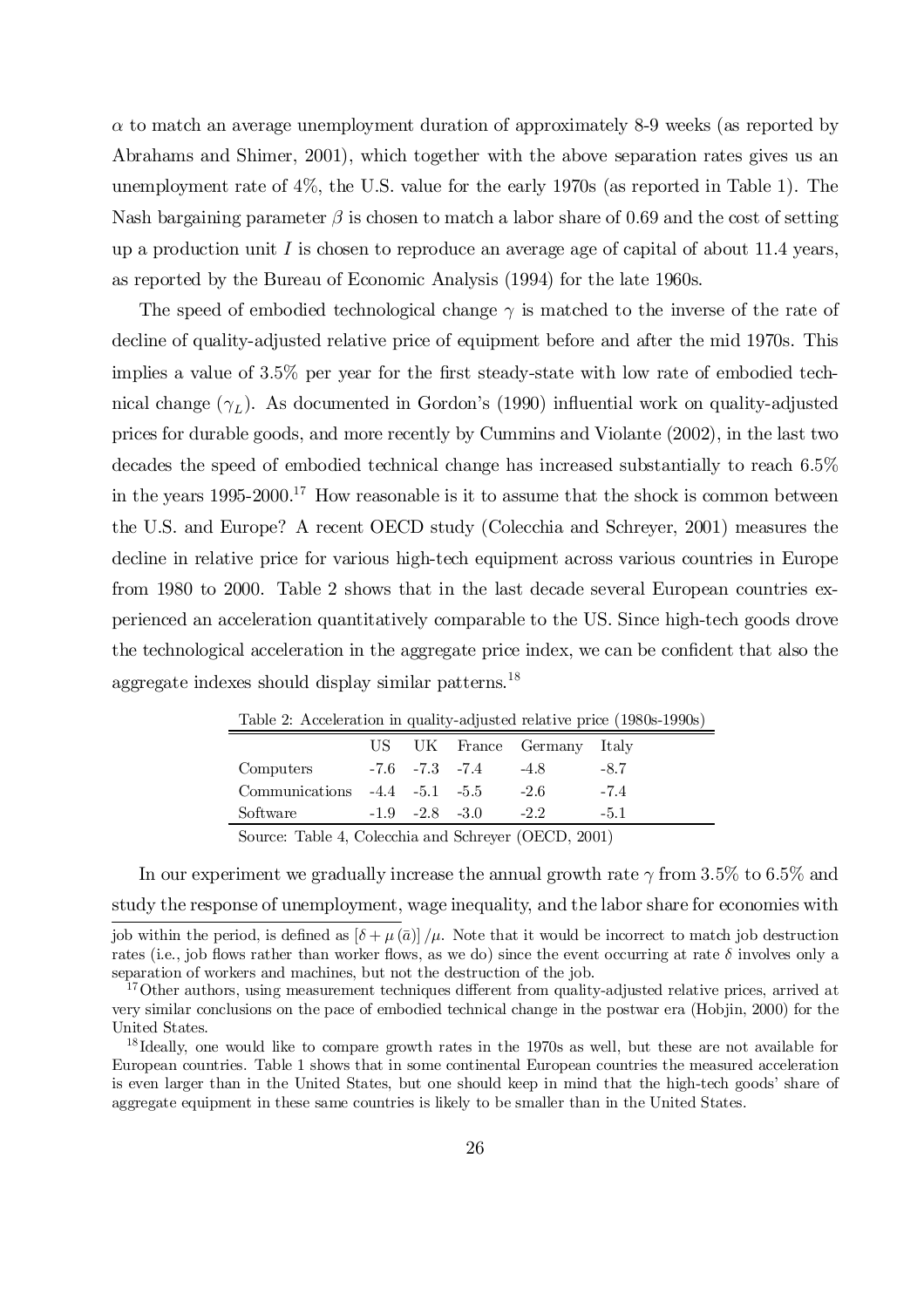different values of the benefits parameter  $b$ . This simple parameter is supposed to summarize a wide variation of benefit policies with respect to unemployment duration, family situation (none of which we model), and country. The OECD Employment Outlook (1996) computes average replacement rates from unemployment benefits in OECD countries from 1961 to 1995 for two earnings levels, three family types, and three durations of unemployment. In the mid 1970s the OECD average replacement rates for the United States were 11% whereas for many European countries the replacement rates were 40% or higher (Chart 2.2, page 29). 19

The OECD replacement rates for Europe understate the measure of benefits which we use in our model, since many European countries offer long-term social assistance schemes in addition to unemployment benefits. Our parameter should reflect these policies since most of them are not earnings-related and have indefinite duration. Hansen (1998) computes corrected replacement ratios to account for social assistance and finds much larger values for a set of European countries, all between  $45\%$  and  $72\%$  (Hansen 1998, Graph 3, page 29).<sup>20</sup> In the baseline economy, which we interpret as the U.S. economy before the technological acceleration, we set  $b = 0.05$ , which implies a ratio of welfare benefits to average wage of roughly  $10\%$ . To model Europe-like economies, we gradually increase b up to 0.4, which implies a ratio of welfare benefits to average wage of roughly 70%. Finally, although in the data there is some time-series variation in these replacement rates, we model them as constant through time, i.e. the only source of shock is the rate of productivity growth of capital. Bertola, Blau and Kahn (2001) and Blanchard and Wolfers (2000) find that time-variation in labor market institutions is extremely small compared to cross-country differences and empirically accounts for a very minor fraction of unemployment rate differentials.

<sup>&</sup>lt;sup>19</sup>The same OECD data source documents that average replacement rates reached peaks of 50% in the Netherlands, 45% in Belgium, 37% in France, 35% in Spain, and 30% in Germany.

<sup>20</sup>These replacement rates are calculated for a 40-year old single male production worker.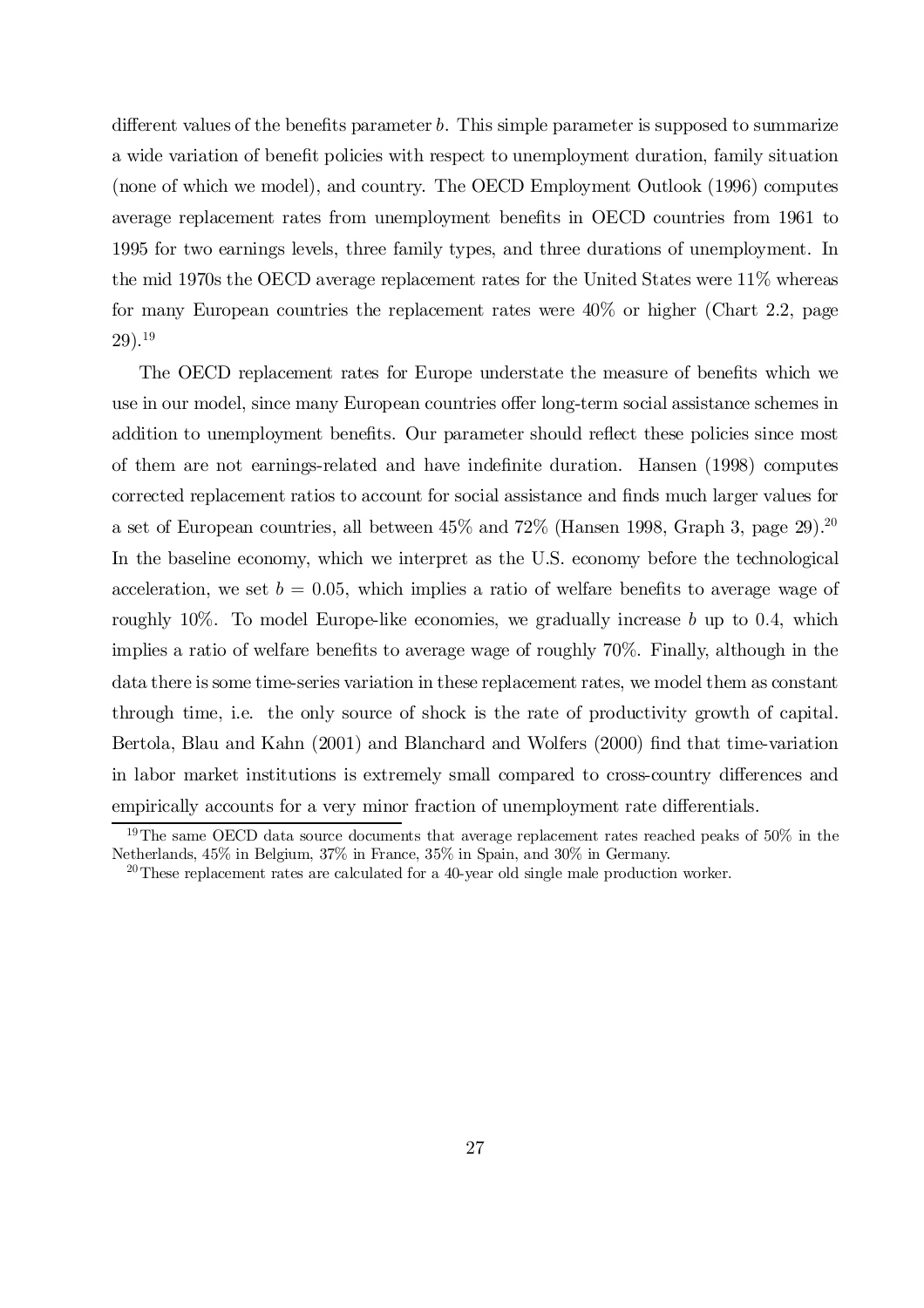| Table 3: Calibration of the Model Economy (period 1 quarter) |               |                                                    |  |  |  |
|--------------------------------------------------------------|---------------|----------------------------------------------------|--|--|--|
| Parameter                                                    | Value         | Moment to match                                    |  |  |  |
| $\boldsymbol{r}$                                             | 0.017         | interest rate                                      |  |  |  |
| δ                                                            | 0.0515        | separation rate (CEPR, 1995)                       |  |  |  |
| β                                                            | 0.50          | labor share (Cooley, 1995)                         |  |  |  |
| $\alpha$                                                     | 0.55          | unemployment duration (Abrahams-Shimer 2001)       |  |  |  |
| Ι                                                            | 14.5          | average life of capital (BEA, 2001)                |  |  |  |
| $\boldsymbol{b}$                                             | $0.05 - 0.4$  | welfare benefits (OECD, $1996$ )                   |  |  |  |
| $\gamma_L$                                                   | $.009 - .016$ | relative price of equipment (Krusell et al., 2000) |  |  |  |

The calibrated parameter values are summarized in the following table:

Finally, we should stress that we have not used any of the parameters to try to match the initial level of wage inequality in the data. The reason is that wage inequality in this model is purely due to technological heterogeneity and we are not aware of data counterparts measuring the extent of inequality which can be attributed to this source. Reversing the argument, we can use the model as a measurement tool to find out how much of this type of wage inequality is generated by this mechanism when calibrated to a U.S.-like economy. We return to this point in the next section.

### 5.2 Results

The main quantitative results of our experiment are reported in Figure 3, where a number of equilibrium outcomes of the model (unemployment rate, unemployment duration, separation rate, maximum age of capital, wage inequality, and labor share) are plotted for different rates of embodied technical change (from  $3.5\%$  to  $6.5\%$ ) and for different levels of the policy variable of interest  $b$  (from 0.05 to 0.40).

Let us start by discussing the response of the unemployment rate. Following a faster rate of technological change, unemployment increases for all values of the welfare benefits, but its increase is much more pronounced for European-like economies with high b. If we take the cautious view that the new steady-state level of capital embodied productivity growth is 5.5%, then the model predicts that in the baseline economy unemployment moves very little, by less than 1 point, whereas for  $b = 0.40$  unemployment jumps by 6 percentage points. It is clear from Figure 3 that although both unemployment duration and the separation rate rise with  $\gamma$ , the bulk of the differential increase in unemployment is explained by the former: the separation rate changes only very marginally, by roughly  $1\%$  in all the economies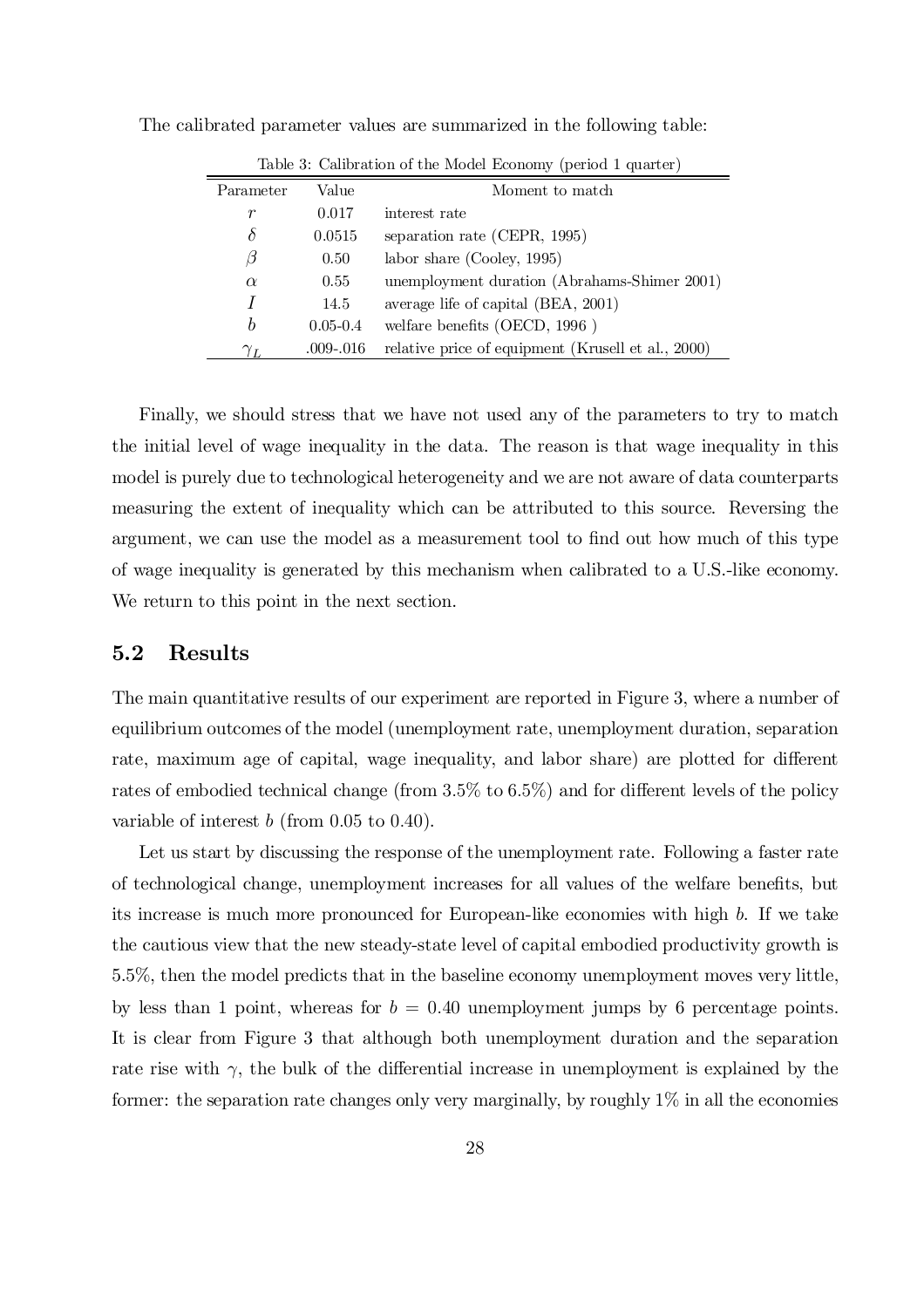considered, whilst the increase in unemployment duration is small in the US-type economy (from 8.5 to 10.5 weeks), but it is substantial in the economies with high  $b$ , from 19 to 38 weeks when  $b = .4$ . This result is consistent with the recent experience of European labor markets, where labor turnover did *not* increase significantly, and where most of the increase in the unemployment rate is associated to longer durations (Machin and Manning, 1999). Overall, quantitatively, the differential rise in unemployment rate is of an order of magnitude comparable to the data in Table 1. For the US-like economy, unemployment rate rises by 1%, and in the most rigid economy it rises by 8%, as  $\gamma$  approaches an annual rate of 5.5% from the initial value of 3:5%.

The response of wage inequality to a faster rate of technological change depends on the magnitude of the policy variable b. We measure wage inequality through the  $90-10$  logwage differential. The model is designed to generate inequality among ex-ante equal workers which originate from a combination of labor market frictions and technological heterogeneity. Figure 3 shows that in the final steady state of the baseline economy the 90-10 log wage differential is around  $7\%$ . How reasonable is this number? We are not aware of any exact data counterpart, but Doms, Dunne and Troske (1998) provide an interesting benchmark of comparison. They examine a sample of U.S. plants in 1988 for which one could observe both the degree of technological advancement of the plant (i.e., the technologies recently adopted) and the characteristics of the workers (like education) and conclude that the wage differential induced only by the technological gap between a plant in the top quartile and a plant in the bottom quartile of the technological scale is 8:4% for production workers and  $12.7\%$  for technical and non-production workers (Table III, page 267). These figures seem to suggest that our estimates are of the right size.<sup>21</sup>

Figure 3 shows that wage inequality in the U.S.-like economy rises by 1 point. As explained earlier, this increase in inequality is brought about essentially by an increase in technological heterogeneity through the interplay between a higher  $\gamma$  (a large productivity differential across successive vintages of machines) and a lower  $\bar{a}$  (a lower age gap between

<sup>&</sup>lt;sup>21</sup>To understand how large wage inequality among ex-ante identical workers is in the US economy, consider that according to Katz and Autor (1999) in the mid 1970's the 90-10 "residual" (with respect to observable characteristics, like age and education) wage differential was about 90%. Gottschalk and Moffitt (1994) argue that the transitory component, that is, the fraction not accounted for by permanent unobservable characteristics of individuals (i.e. "innate ability"), is roughly 1/3. Thus the model tells us that labor market frictions, together with technological heterogeneity, account for 20% of the transitory component of residual inequality  $(.06/.30)$ .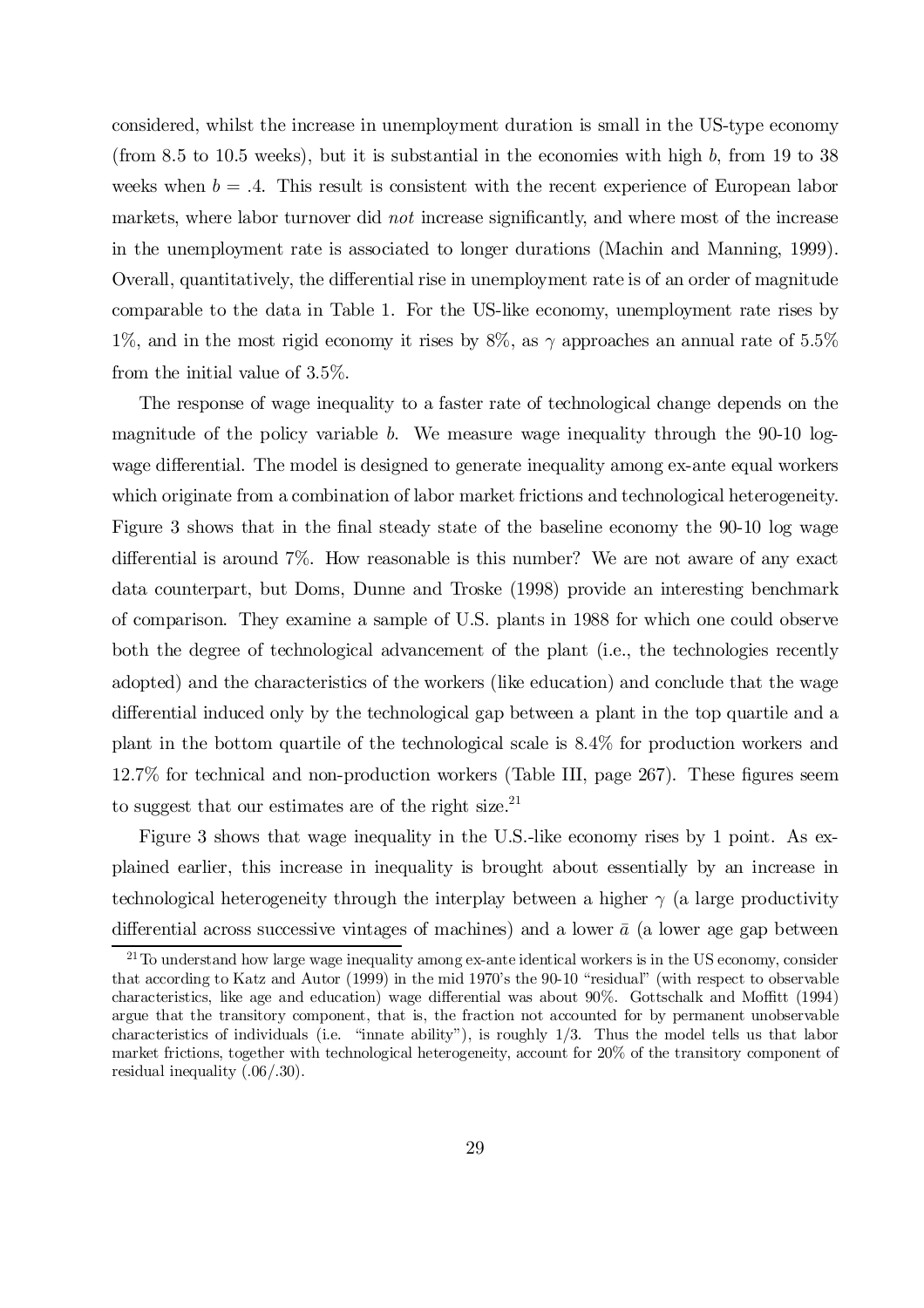the youngest and the oldest machine, see Figure 5). In the simulations, the first effect dominates, and the distributional effects are always fairly small. The firm's outside option effect restrains inequality from a sharp surge. In economies with a large  $b$ , the increase in  $\lambda_f$  is massive, so this latter effect is very strong and in some extreme cases (e.g.,  $b = 0.4$ ), can dominate the larger technological heterogeneity and lead wage inequality to fall. <sup>22</sup> The model suggests that wage inequality did not increase in continental Europe as a response to the shock because the sharp increase in unemployment duration improved the bargaining position of the firms so as to squeeze workers against their outside option, which is invariant. It is worth remarking that this argument, based on the firm's outside option, is a unique feature of our model with vacancy heterogeneity.

The labor income share (last panel of Figure 3) declines as  $\gamma$  increases, independently of the magnitude of the policy parameter b. Note that the model generates labor shares of a similar size independently of the magnitude of the policy parameter  $b$ . This reflects the offsetting effects of b on the labor share discussed in section 4.3. As expected, the labor share falls with  $\gamma$ : a rise from 3.5% to 5.5% reduces the labor share in every economy by 6%. The magnitude of this decline of the labor share is in line with the data for Continental European economies in Table 1 (6 points). On the other hand, the magnitude of the labor income share decline in the United States is substantially smaller than predicted by the model. In the next section, we argue that the inclusion of another important labor market policy, employment protection legislation, helps the model match the differential decline in labor shares.

One limit of our experiment is that the model economies initially (i.e., for a low value of  $\gamma$ ) display a large unemployment differential since they only differ through the policy b. The data in Table 1 show that the unemployment rates in continental Europe and the United States were quite similar in the early 1970s. Machin and Manning (1999) report that although they had a similar unemployment rate in that period, unemployment duration was already much longer in continental Europe (Machin and Manning 1999, Table 4, page 3100). To account for this observation, we modify the experiment and change the separation rate  $\delta$  together with the policy parameter b in a way that keeps the initial unemployment rate constant at  $4\%$ . The results are in Figure 4: the rise in unemployment is still magnified by

 $^{22}$  Note that this decline in wage inequality is not inconsistent with the European data. Table 1 shows that wage inequality fell on average in Europe from 1980 to 1990, and in some countries such as Germany and Norway kept falling until the mid 1990s.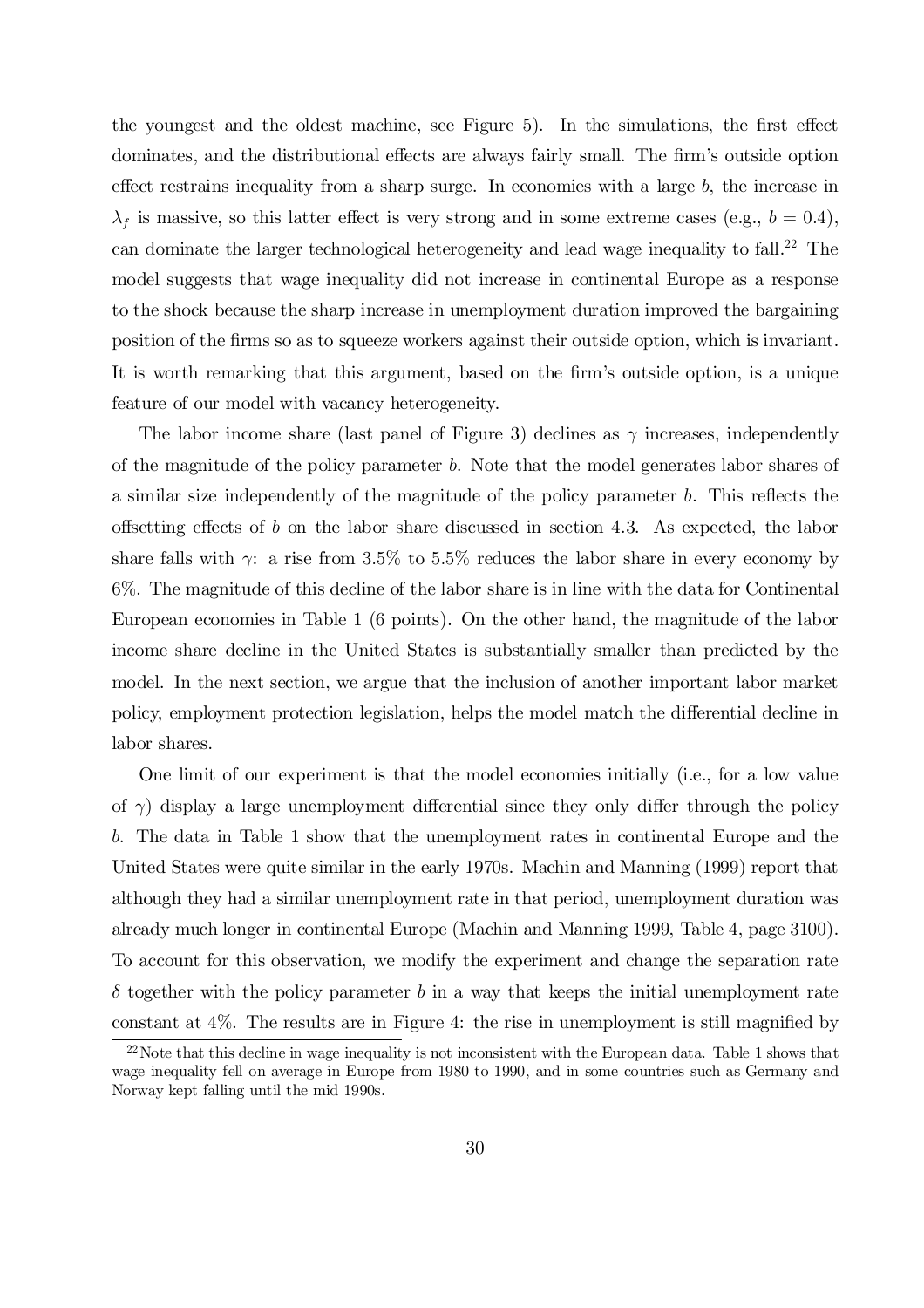the policy b by an amount which is in line with the data, and again the bulk of the rise is due to longer durations, with the separation rates changing very little. The changes in wage inequality and labor share remain of the same magnitude.

One implication of the mechanism in the model is that the age of capital declines in the wake of the technological acceleration: firms scrap their machines earlier in response to the faster obsolescence rate. The Bureau of Economic Analysis publishes data on the age of capital for the US economy since 1925. Figure 5 plots the average age of private fixed assets (BEA 2002, Table 2.10) for our sample period 1965-1995. Average age in the US falls from 11.4 years in 1965 to 8.6 in 1985 and then it rises again to 9.5 years in 1995. The model's age of capital (Figures 3 and 4) falls to 8.7 as  $\gamma$  approaches 5.5%. Overall, the size of the age decline in the model is quite similar to the US data, with the data showing a fall by 17% and the model by 25%.

### 5.3 Extension: employment protection legislation

Our analysis of differences in labor market institutions so far has focused on the role of welfare benefits/unemployment insurance. This analysis has successfully accounted for the differential response on unemployment and wage inequality in Europe and the United States to an increase of the rate of technological change. Differences in welfare benefits, however, cannot account for the differential response of the labor income share in these countries. We now study if differences in employment protection legislation, in particular a firing tax, can account for the differential response of the labor income share.

Introducing a pure firing tax complicates the analysis significantly. The destruction age for a vacancy,  $\hat{a}$ , would no longer be the same as the destruction age for an existing match,  $\bar{a}$ . This is because prior to matching, the cost of the dissolution of the match in the future—the firing tax—is not a liability: it will not be until the match is formed. An existing match treats this cost as sunk and it dissolves at a capital age such that the total surplus of the match (which includes a liability T to the government) equals  $-T$ : this is when the marginal profit flow from production is equal to zero. A vacancy would not be posted at such an age because the total surplus is negative at that point, so vacant capital withdraws from the market at an earlier age than matched capital:  $\hat{a} < \bar{a}$ . Formally, the presence of a firing tax leads to two different notions of surplus: surplus upon hiring, where the disagreement in the bargaining does not imply the payment of the tax, and surplus during the match, where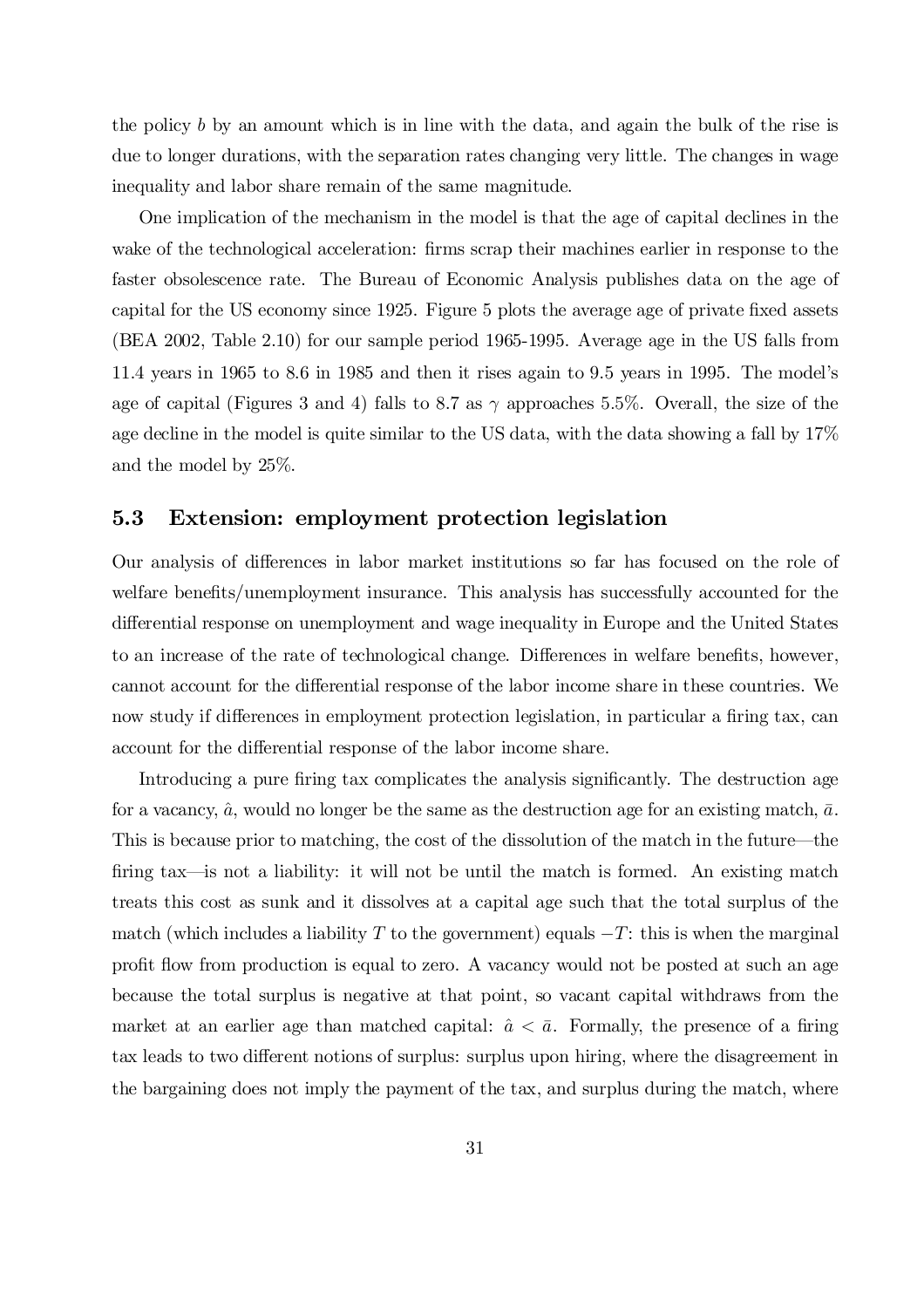it does. As a result, we have a two-tier labor market (with two wage functions) and two destruction thresholds. The structure of the model with a simple firing tax is therefore quite different from the one studied above.

Fortunately, there is a simple way of introducing an employment protection policy without affecting the structure of our equilibrium. Consider an employment protection policy that combines a firing tax with a hiring subsidy. In particular, assume that in an existing match the firm pays a firing tax  $T$  on separation, and a vacant firm that hires a worker receives a hiring subsidy  $T^{23}$  In Appendix A.6 we solve the model and show that the modified destruction rule for a match is

$$
e^{-\gamma \bar{a}} + (r - \gamma)T = (r - \gamma)U.
$$
\n(25)

The intuition behind this equation is easy to grasp once it is understood that the policy T has the form of a zero-coupon government bond off which the firm is entitled to receive the growth-adjusted return,  $r - \gamma$ , for the duration of the match. In other words, every period the firm's payoff from the match is augmented by the amount  $(r - \gamma)T$ , which will tend to extend the life-length of capital.

In the Appendix we show that the new wage function is

$$
w(a) = (r - \gamma) U + \beta \left[ e^{-\gamma a} + \lambda_f (1 - \beta) S(a) - (r - \gamma) (U - T) \right].
$$
 (26)

As before, we have  $w(\bar{a}) = (r - \gamma) U$  and a separation will occur when the marginal operating profit of the firm  $e^{-\gamma \bar{a}} + (r - \gamma)T$  is entirely paid into the wage bill. The job creation and job destruction equations become

$$
e^{-\gamma \bar{a}} + (r - \gamma) T = b + \beta \int_0^{\bar{a}} \lambda_w(a; \bar{a}, \lambda_f) S(a; \bar{a}, \lambda_f) da,
$$
 (JD')

$$
I = \lambda_f (1 - \beta) \int_0^{\bar{a}} e^{-(r - \gamma)a} S(a; \bar{a}, \lambda_f) da.
$$
 (JC')

One can see that the comparative statics of the job creation curve (JC') are unchanged. The comparative statics of the job destruction curve (JD') with respect to  $\gamma$  are also qualitatively unchanged. Now, however, a rise in  $\gamma$  reduces the LHS of (JD') by a larger amount the larger is  $T$ , so the policy amplifies the downward shift of the  $J(D')$  curve. Here the policytechnology complementarity is very stark. Equation (26) makes clear that the larger is the

 $^{23}$ This implies that every period the policy satisfies a balanced budget constraint for the government because total separations equal newly created matches in steady-state.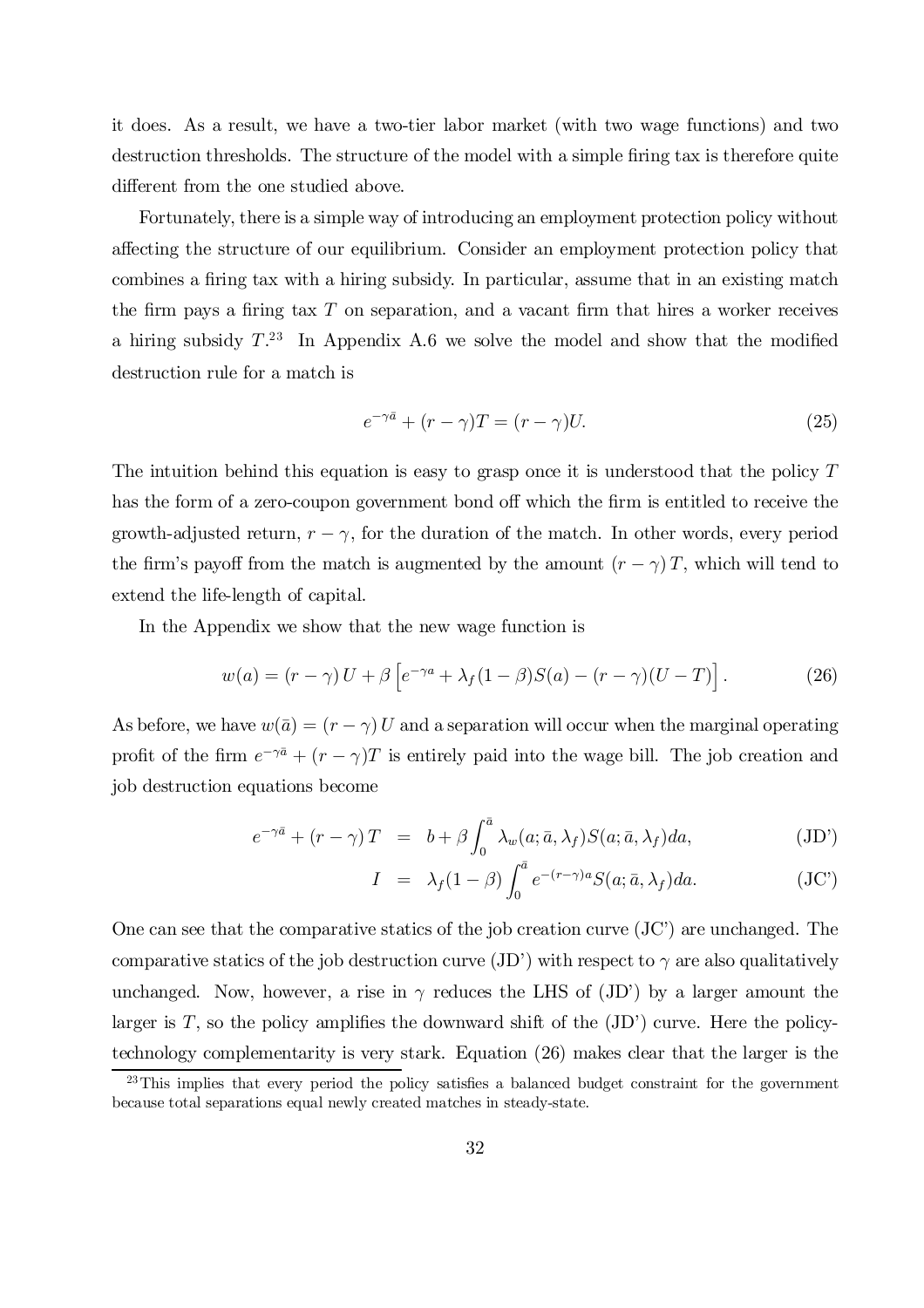tax/subsidy T, the more the wage will fall as  $\gamma$  increases: through the bargaining, the worker can appropriate a share  $\beta$  of this additional return to the match, and the fall in this quasi-rent due to an increase in the growth rate  $\gamma$  is proportional to T. This mechanism will tend to reduce the labor share more severely in economies with more generous employment protection policies. Finally, as we should expect, a rise in the firing tax (for a given  $\gamma$ ) shifts the (JD') curve upward inducing longer job tenures and more firm entry, which unambiguously lowers unemployment.

We now move to the quantitative analysis. Based on the data on firing costs reported in the OECD Employment Outlook (1999) we choose a range for the tax T running from zero to two years of salary.<sup>24</sup> The results are displayed in Figure 6. In economies with a high firing tax T the labor share falls much faster as  $\gamma$  increases: the firing tax can account for a 3 percentage point differential decline across economies, which is very close to the number implied by Table 1,  $4.3\%$ . Although the model economy is able to generate this differential fall, in absolute terms it overpredicts the decline in the labor share. For the US, it predicts a fall of 6%, whereas the decline in the labor share in the US data is only 1:5%. Interestingly, the firing tax is much less important than the welfare benefits in the determination of crosscountry differences in the evolution of the unemployment rate: independently of the level of T, unemployment duration and separation rates change by very similar amounts in the model.

In conclusion, employment protection does not seem responsible for different patterns of unemployment between U.S. and Europe, but it might be important in understanding the different evolutions of the distribution of income between capital and labor.

### 5.4 Discussion of related results in the literature

Ljungqvist and Sargent (1998) are among the first to study quantitatively the channel of technology-policy complementarity to explain the relative labor market performances of the U.S. and Europe. They model the common shock as a rise in the degree of skill depreciation of unemployed workers and analyze the impact of this shock in a search model where workers receive unemployment benefits linked to their past earnings (and their past skills), while the wage offers they receive are linked to their current skills. More rapid skill depre-

 $^{24}$ In virtually all OECD economies, firing costs are proportional to the wage at separation, so we model  $T = (r - \gamma)U \cdot t$ . We have verified that this choice has no impact on the results. The other parameters of the model are unchanged with respect to the benchmark calibration. In particular, we set  $b = 0.05$ .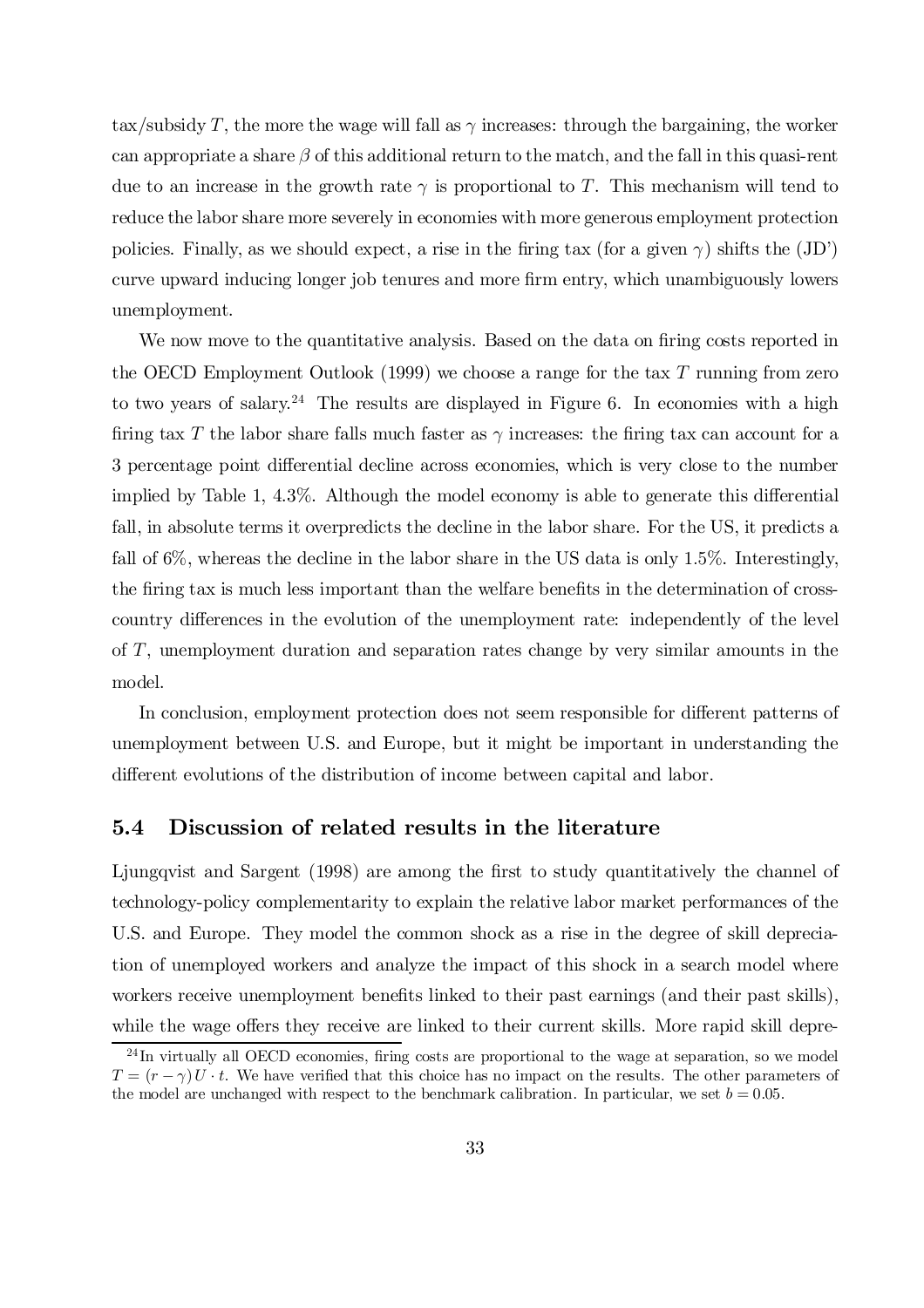ciation worsens the value of the average wage offer compared to the value of unemployment and increases unemployment duration. This model has a fixed wage distribution and fixed number of jobs; thus, the mechanism operates entirely on the labor supply side. In our model in contrast, workers accept every job offer, but both wages and labor demand (i.e., the number of jobs) are endogenous. In this sense, the two papers highlight the importance of the complementarity between technological shocks and welfare benefits along two parallel margins: labor supply and labor demand.

Blanchard and Wolfers (1999) attribute unemployment differentials across countries and over time in a panel of OECD countries to the interaction between shocks and labor market policies. They consider three types of shocks—a productivity growth slowdown, a rise in the interest rate, and technological change biased against labor—together with several types of policies, including unemployment insurance and employment protection legislation. Our embodied productivity acceleration can be interpreted as the source of technological change biased against labor, measured by Blanchard and Wolfers directly off the fall in the labor share. The authors find significant evidence of interactions between shocks and institutions: in line with our findings, they report that a shock that increases unemployment by  $1\%$  in the country with the lowest welfare benefits would have an impact 5 times larger in the country with the most generous welfare payments, whereas this "multiplier" effect for employment protection legislation is only  $2^{25}$  Bentolila and Saint-Paul (1999) also study the evolution of the labor share across OECD countries since 1970. They find that in the presence of institutions that promote wage rigidity, shocks that reduce employment significantly also reduce the labor share of income. One can view our quantitative study as the "structural" counterpart of these empirical analyses.

In a recent paper, den Haan, Haefke, and Ramey (2001) study the quantitative implications of interest-rate and TFP shocks within a calibrated version of the traditional Mortensen and Pissarides (1994) framework. In this class of models, a rise in the real interest rate or a fall in TFP have identical effects: the equilibrium unemployment rate increases through a rise in the "effective discount factor", as demonstrated already in Pissarides (1990). Like us, den Haan et al. also ask if institutions can account for the differential response of labor markets to these shocks. They find that labor market institutions are important only if the

 $25$  We reached this conclusion from their Table 1, where shocks are all bundled into a time effect. An ideal comparison with our model would be a measure of this institutional multiplier for their observable "labor demand" shock, but this number is not directly available in the paper.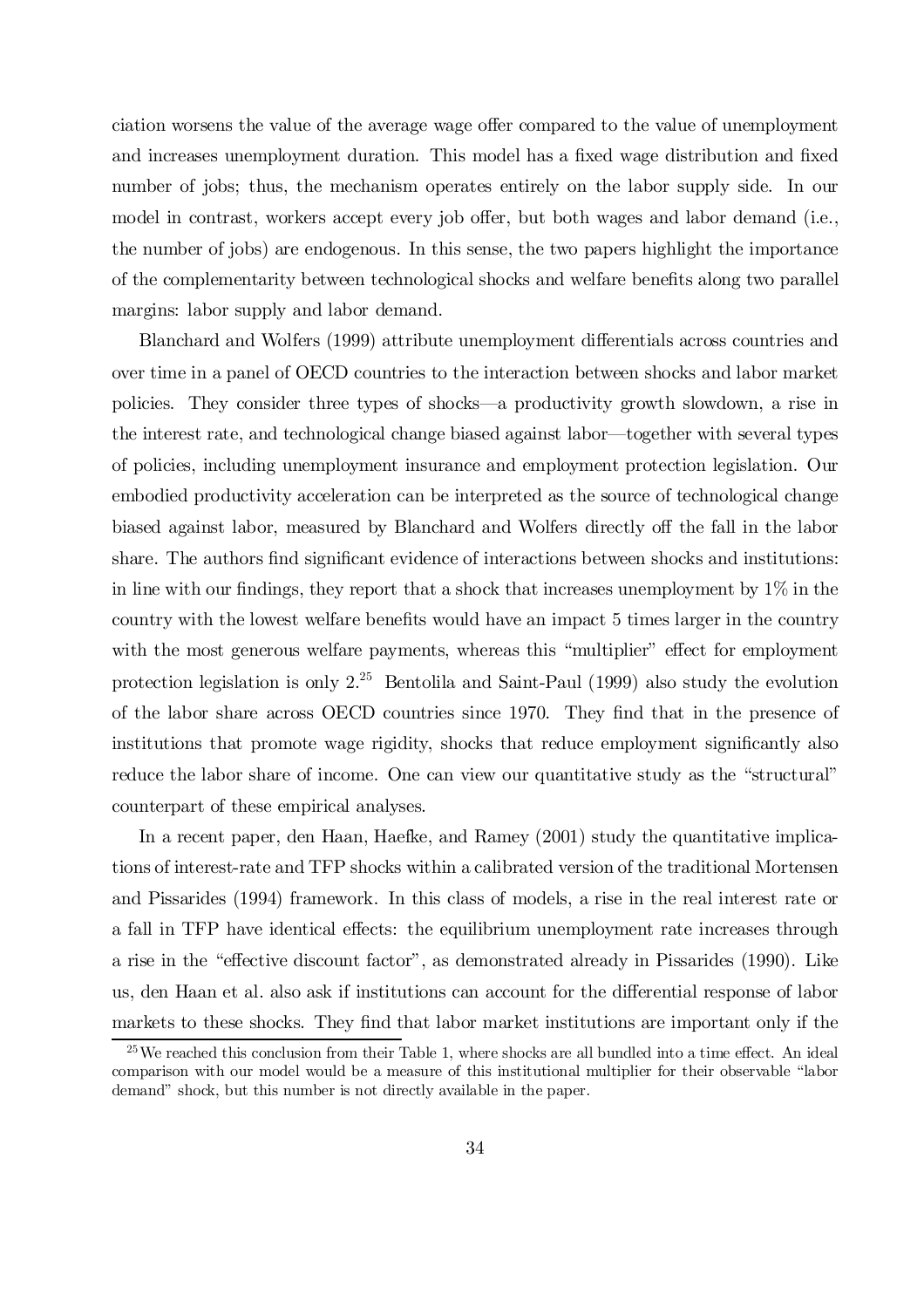United States and Europe differ substantially in their cross-sectional distributions of matchspecific productivities, a dimension of the data that the authors do not attempt to calibrate. In our model economies the effects of an interest rate shock are negligible. Following an interest rate hike, less jobs are created and unemployment duration rises, but at the same time the destruction age increases, which reduces the separation rate (see Lemma 8). We find that the net effect on unemployment is small and the policy-shock interactions are much less pronounced than in our experiments. For example, as the real interest rate grows from  $.5\%$  per year to 6%, the differential rise in the unemployment rate between the economy with the highest benefits and the economy with the lowest benefits is only by  $2\%$ .<sup>26</sup>

The paper relates to the argument advanced for example in Blanchard (1997) and Caballero and Hammour (1998) whereby European unemployment is largely due to expensive labor services and a fall in labor demand associated to firms' adoption of ever more laborsaving technologies. Our model does not allow for any substitutability between capital and labor at the level of the production unit, but some form of substitution takes place at the aggregate level: as capital becomes cheaper and cheaper in efficiency units, the European economy produces with more effective capital per worker and less workers, inducing a similar mechanism as the one emphasized in this work.

Finally, an important advantage of our approach compared to the literature is that in virtually all the existing models which formalize the US–Europe comparison, the source of the shock cannot be measured independently –as we do through capital-embodied productivity– thus, it is calibrated to labor market equilibrium outcomes of interest, such as wage inequality or labor share.<sup>27</sup> As a result, the focus of the analysis is only the different unemployment experience of US and Europe. We maintain the view that unemployment, wage inequality

<sup>&</sup>lt;sup>26</sup>In this experiment we set  $\gamma = 5\%$  per year, the average of the period considered. All the other parameters are unchanged.

<sup>&</sup>lt;sup>27</sup>In Ljungqvist and Sargent (1998) the skill depreciation shock is calibrated to the increase in U.S. earnings instability. In Mortensen and Pissarides (1999a), the shock is a mean-preserving spread in the skill distribution, calibrated to the increase in U.S. wage inequality. In Blanchard (1997), the main source of the shock is the degree of technological bias in favor of capital (against labor) and is identified through changes in the capital share of income. At the extreme of the spectrum the shock is completely unobservable. In Marimon and Zilibotti (1999) the shock is an increase in the degree of mismatch between workers and jobs, while Caballero and Hammour (1998) model an "appropriability" shock that changes the division of quasirents between capital and labor. Because of the intrinsic unobservability, no attempt is made to calibrate the parameter is these two papers.

A recent exception is the paper by DenHaan et al. (2001), where several candidates for the shock are considered (the decline in total factor productivity and the rise in the real interest rate) all measured from independent data. However, the authors focus on unemployment and do not examine the dynamics of wage inequality or income shares.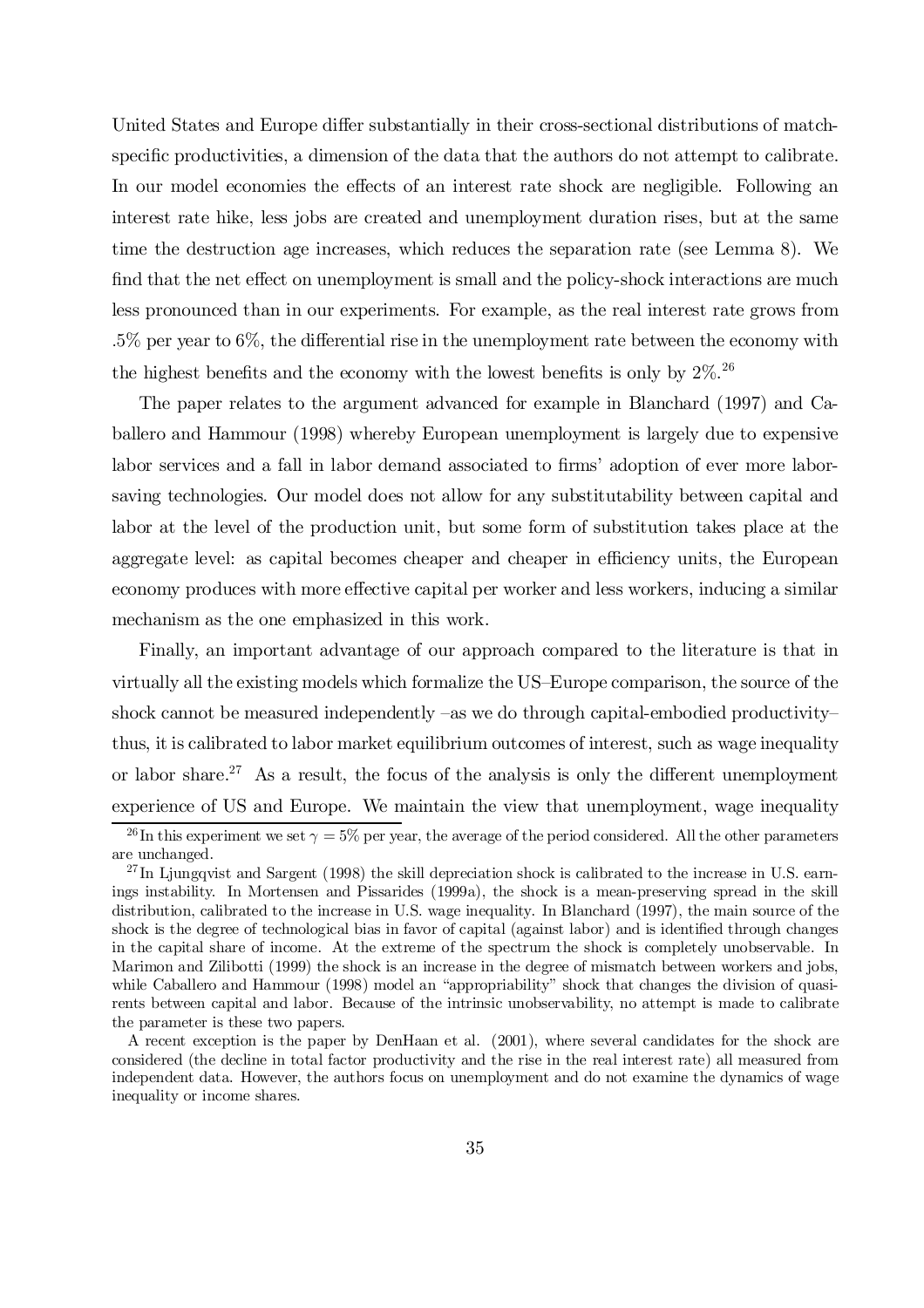and changes in the labor income share have been produced by the same fundamental shock and should be explained jointly: they are all dimensions along which the model needs to be evaluated rather than calibrated.

## 5.5 A comparison with the Aghion-Howitt/Mortensen-Pissarides setup

In contrast to other search models with vintage capital (in particular, see Aghion-Howitt 1994, and Mortensen-Pissarides 1999) the pool of vacant firms in our model economies is heterogenous. Vacancies are heterogeneous because of random matching and because the bulk of the cost associated with creating a job is related to the purchase of the capital needed in production. It is precisely this vacancy heterogeneity which contributes to the amplification of the effects of shocks in our economies.

Traditional search-matching frameworks (e.g., Mortensen and Pissarides, 1999) assume that a new machine can be created at zero cost and that only posting a vacancy is costly. This implies that the pool of vacancies consists of the newest machines only, and that only machines in existing matches age over time. In our setup we instead assume that once a machine has been acquired at a cost, recruiting costs are small (zero in our model).<sup>28</sup> This explicit distinction between a "large" purchase/setup cost for the machine and a "smaller" recruiting cost fits naturally with a vintage capital growth model, whose emphasis is on capital investment expenditures as a way of improving productivity. Aghion and Howitt (1994) also describe a vintage capital model with large setup costs for capital, but they assume that matching is "deterministic": at the time a new machine is set up, a worker queues up for the machine and after a fixed amount of time the worker and firm start operations. Hence, in the matching process, all vacant firms are equal (although they do not embody the leading-edge technology).

The equilibrium of the Mortensen-Pissarides (MP) model is characterized by the following modified surplus, job creation, and job destruction equations:

$$
\tilde{S}(a; \bar{a}) = \int_{a}^{\bar{a}} e^{-(r+\delta)(\tilde{a}-a)} (e^{-\gamma a} - e^{\gamma(\tilde{a}-a-\bar{a})}) d\tilde{a}; \qquad (27)
$$

$$
e^{-\gamma \bar{a}} = b + m(\theta) \beta \tilde{S}(0; \bar{a}); \qquad (JC")
$$

$$
I = \lambda_f (1 - \beta) \tilde{S}(0; \bar{a}). \tag{JD"}
$$

 $^{28}$ At the cost of being redundant, let us restate that vacancy heterogeneity will survive the addition of a flow search cost c, as long as this cost is strictly less than the initial set-up cost  $I$ .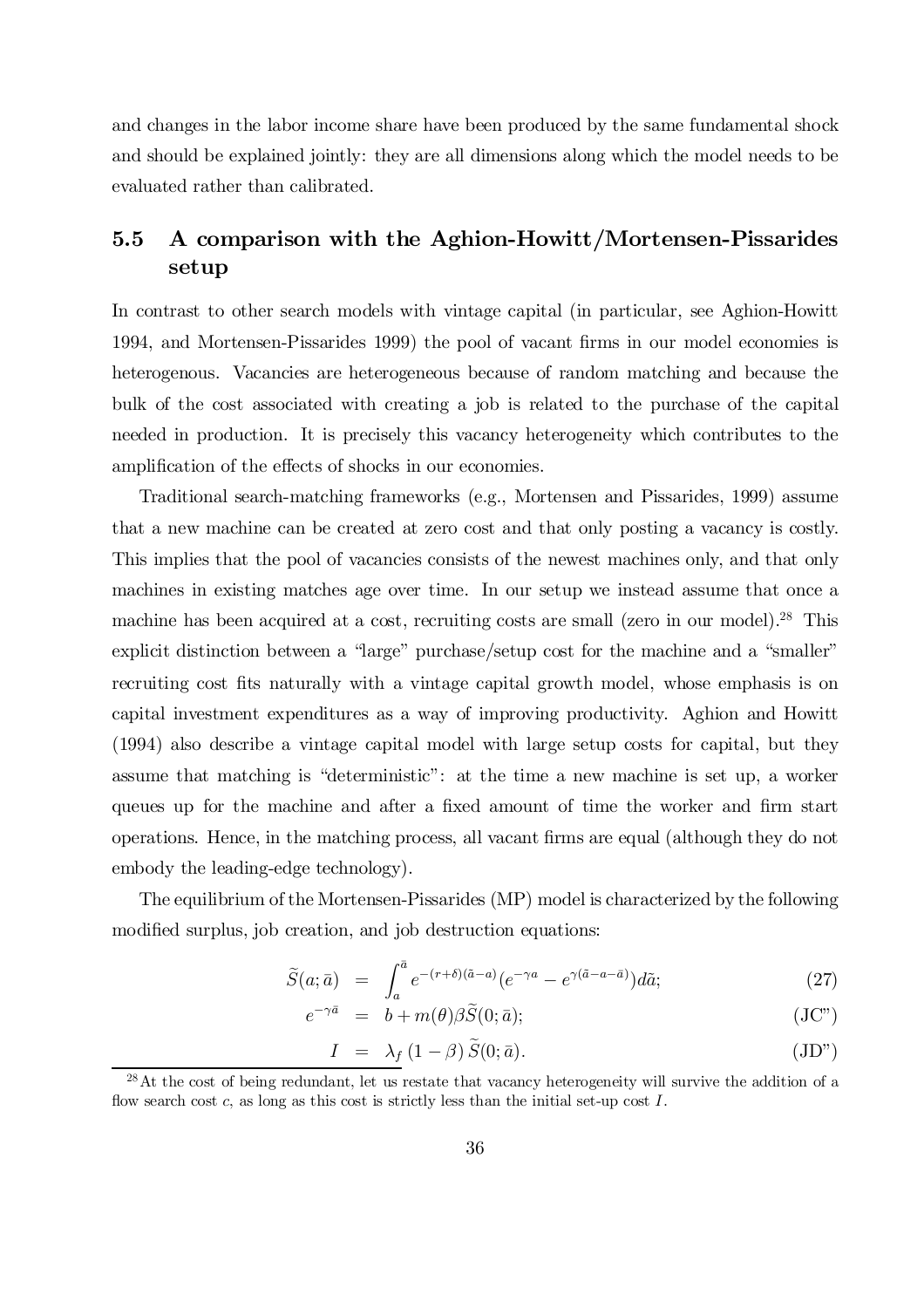The cost I now represents a flow search cost. Notice two differences between our set-up and the MP model. First, in the MP model old machines from an existing match are discarded once the match dissolves. This means that there is no longer a non-zero outside option to the firm, and the term  $(1 - \beta) \lambda_f$  is eliminated from the effective discount factor in the surplus function (27). Second, in the MP model workers always face the newest vintage in the pool of vacancies. This means that in the job destruction condition  $(JD'')$ , only the surplus of the most recent vintage is relevant and not a weighted average of the surpluses across vintages.

The qualitative comparative statics of the MP model with respect to b and  $\gamma$  are the same as in our model, but there are important quantitative differences. Compared to the MP model, the just mentioned differences between  $(JC, JD)$  and  $(JC'', JD'')$  dampen the positive effect of a rise in  $\gamma$  on the right-hand sides of the job destruction condition and the job creation condition in our setup for two reasons. First, as discussed in section (4.1), the equilibrium density of vacancies shifts towards older machines and for sufficiently old matches the surplus declines with the rate of embodied technological change. Second, from (14), it is clear that the larger discount factor weakens the effect of  $\gamma$  on the surplus. In conclusion, a given rise in  $\gamma$  increases the value of vacant firms and the value of search in the standard model by a larger amount, which implies ampler downward shifts of the two curves and a larger reduction of  $\bar{a}$ . Thus, the Mortensen-Pissarides economy responds to shocks mainly through the "incidence margin" and not through the "duration margin".

We now turn to wage inequality and the income shares. In the MP model the ratio of the highest to the lowest wage is  $w(0)/w(\bar{a}) = (1 - \beta) + \beta e^{\gamma \bar{a}}$ ; thus, changes to wage inequality induced by a rise in  $\gamma$  will only take place through the technological heterogeneity channel. In relation to the labor share, since the Mortensen-Pissarides economy responds to the shock mainly through the "incidence margin", i.e., through a large reduction in the destruction age  $\bar{a}$  rather than a rise in unemployment duration, it will have a smaller change in the labor share, as explained in section 4.3. Finally, note the absence of any effect due to the firms' outside option both for inequality and for the labor share, contrary to what we found in Sections 4.2. These effects, which originate precisely from the vacancy heterogeneity, played an important role in the quantitative analysis above.

We have tried to calibrate the MP model to the same set of moments we selected for our economy in section 5. In the process we have found that the MP model cannot match the average age of capital in the data: it can generate at most an average age of capital equal to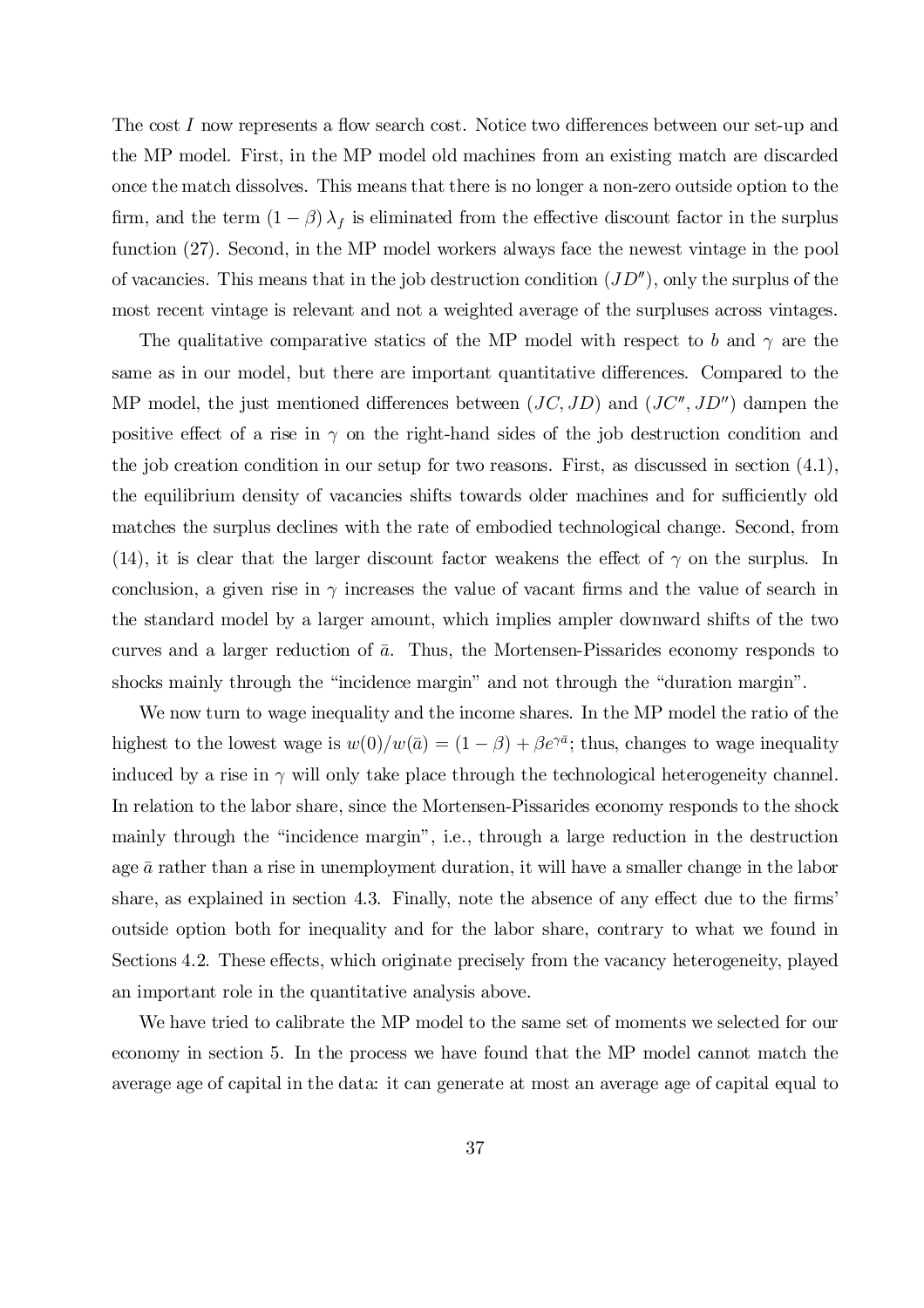7.5 years conditionally on matching all the other moments. We let  $\gamma$  vary in the same range, while we change the values of  $b$  to generate similar benefits-wage ratio as in the baseline experiment. The value  $b = .10$  implies a benefits-wage ratio of 15%,  $b = .4$  of 50%,  $b = .6$ of 80% and  $b = .7$  of 90%. The case  $b = .7$  is not empirically plausible, but it is useful to interpret the results. 29

Figure 7 shows that the MP model displays a weak interaction between changes in the rate of embodied technological change  $\gamma$  and benefits, for empirically plausible values of b (until  $b = .6$ ). In response to a change in the growth rate  $\gamma$  unemployment duration barely changes, whereas the life-length of capital is reduced substantially, and in fact the separation rate increases much more than in the baseline economy. The only case where an interaction is evident is for  $b = .7$ , the extreme parametrization. However, the significant rise in unemployment (4 points) is still well below its data counterpart. Moreover, this rise takes place along the "wrong" margin: it is unemployment incidence that increases by 8%, while duration goes up by a small amount (only 5 weeks). Wage inequality increases by less than :5% in US-type economies, and is essentially constant in Europe-type economies. In particular, the absence of the firm's outside option effect prevents inequality from falling in high b economies. Finally, the reduction in the labor share is insignificant, even in highbenefits economies.

# 6 Concluding remarks

The past twenty years have been marked by very rapid capital-embodied growth. In this paper, we have made an attempt to understand how the benefits of technological change are shared among labor market players: who are the winners and the losers when the productivity of new capital accelerates? The answer depends crucially on the institutions and policies of the economy considered. With generous welfare benefits, faster technical change reduces the wage inequalities among employed workers; it magnifies the differences between employed and unemployed workers, as unemployment duration rises substantially with little change in job tenures; it shrinks the share of income going to labor earners, more strongly so where employment protection legislation is particularly strict.

Quantitatively, the model is successful in generating the differential rise in unemployment

<sup>&</sup>lt;sup>29</sup>The other model parameters are set as follows:  $r = 0.017$ ,  $\delta = 0.061$ ,  $\beta = 0.1$ ,  $\alpha = 0.55$ ,  $I = 2.7$  and A is normalized to 1.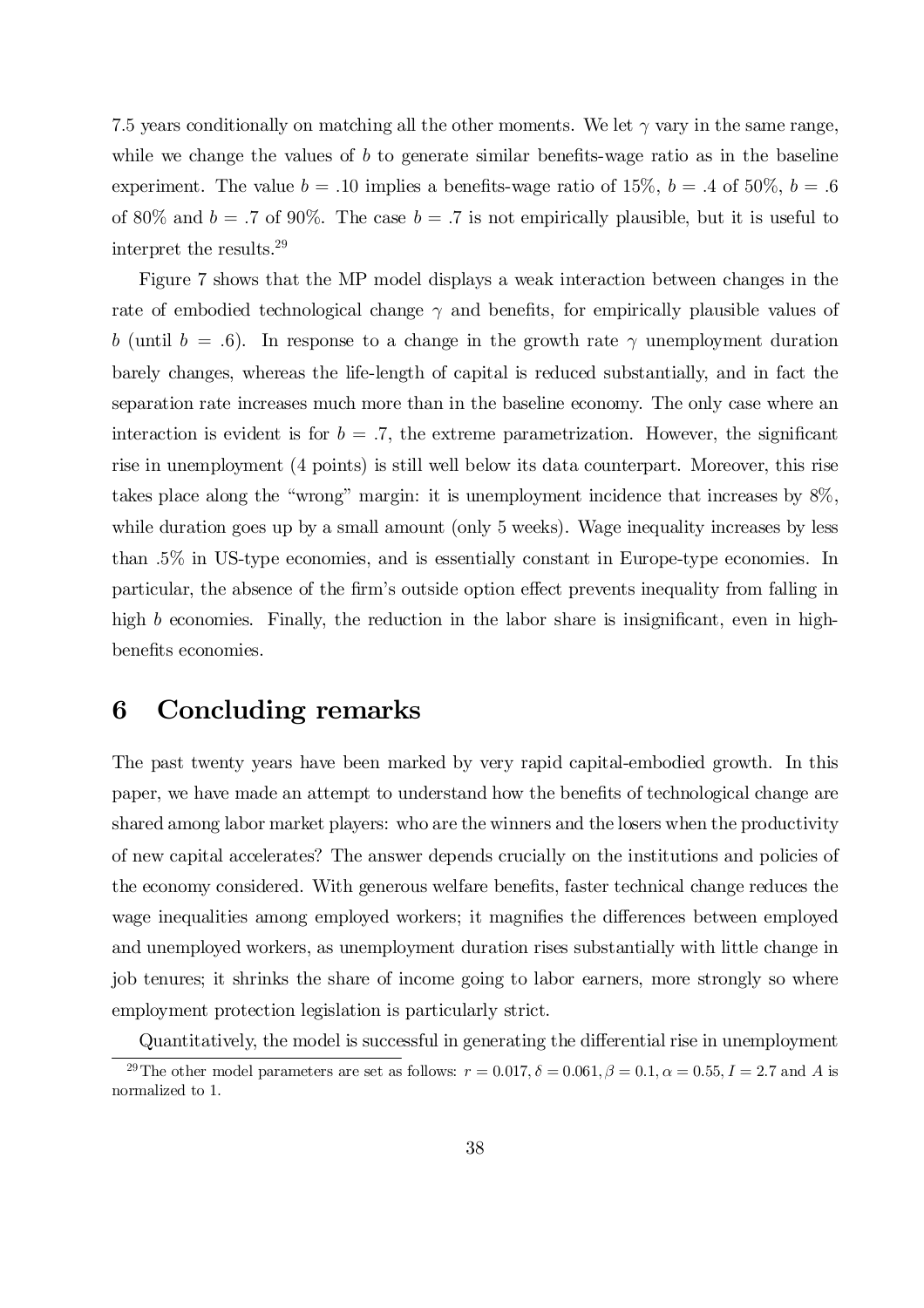between the U.S. and Europe. When firing costs are embedded, it can also match the differential fall in the labor share, but it slightly overstates the fall in the U.S. labor share. In relation to wage inequality, while it predicts a rise in inequality in the U.S. and a small decline in Europe, it generates very small numbers for the 90-10 log-wage differential—around 7%. Thus, it can explain only a minor portion of the rise in U.S. inequality. This should not be surprising, however, because our economy is one of ex-ante equal workers where ex-post heterogeneity is generated only by frictions and technological differentials among available jobs.

We view the two main shortcomings of the quantitative analysis (too low a rise in inequality and too rapid a decline in the labor share in U.S.-like economies) as the result of the simplifying assumption that workers are ex-ante equal. In Hornstein, Krusell and Violante (2002), we extend our environment to two skill levels. In particular, we investigate whether such a model can generate much larger increases in wage inequality and a stable labor share as an attempt to better match the U.S. outcome, where the fall in the wage bill for unskilled seems to have been accompanied by a rise in the demand for skilled workers and in their labor share.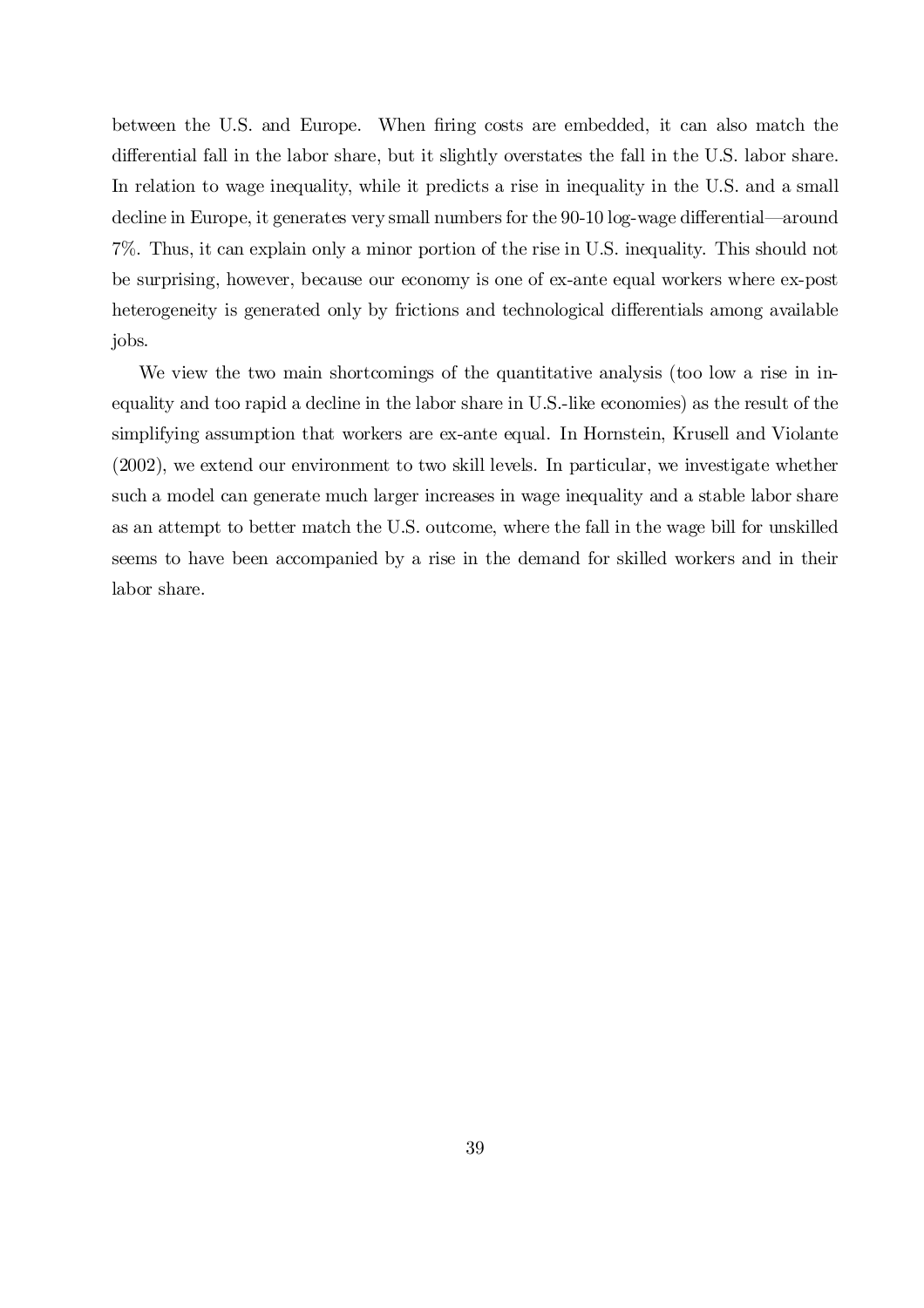# Appendix

## A.1 In the frictionless economy the competitive equilibrium allocation and the Pareto-optimal allocations are the same.

The planner maximizes the discounted value of future consumption, i.e., output net of investment, subject to the constraint that the total number of machines in operation in each period cannot exceed the aggregate labor force:

$$
\max_{\{e_f(t),\overline{a}(t)\}} \int_0^\infty e^{-rt} \left\{ e^{\gamma t} \int_0^{\overline{a}(t)} e_f(t-a) e^{-\gamma a} da - e_f(t) I e^{\gamma t} \right\} dt
$$
  
s.t. 
$$
\int_0^{\overline{a}(t)} e_f(t-a) da \le 1, \text{ for all } t.
$$

The planner chooses the measure of entrants  $e_t(t)$  of vintage t and the maximal age  $\bar{a}(t)$  of vintages which are operating at  $t$ . Since there are no frictions, the planner can use arbitrary firm measures of any vintage, and since more recent vintages are more productive, the planner uses all firms of the most recent vintages first. At time  $t$  the planner operates vintages in  $[t - \bar{a}(t), t]$ . We can write the Lagrangian for the constrained optimization problem in terms of the contributions of the different vintages as

$$
\mathcal{L} = \int_0^\infty e^{-(r-\gamma)t} e_f(t) \left\{ \int_0^{\hat{a}(t)} e^{-ra} da - I \right\} dt
$$
  
 
$$
- \int_{-\bar{a}(0)}^\infty e_f(t) \left\{ \int_t^{t+\hat{a}(t)} \varphi(\tau) e^{-(r-\gamma)\tau} d\tau \right\} dt + \int_0^\infty e^{-(r-\gamma)t} \varphi(t) dt ,
$$

where  $\varphi(t)$  is the Lagrange multiplier on the labor endowment constraint and  $\hat{a}(t) \equiv$  $\bar{a}$   $[t - \hat{a}(t)]$  denotes the age at which a vintage t machine is retired. The first order conditions with respect to  $e_f(t)$  and  $\hat{a}(t)$  read, respectively,

$$
\int_0^{\hat{a}(t)} e^{-ra} da - I - \int_0^{\hat{a}(t)} e^{-(r-\gamma)a} \varphi(t+a) da = 0,
$$
  

$$
e^{-r\hat{a}(t)} \left\{ 1 - e^{\gamma \hat{a}(t)} \varphi \left[ t + \hat{a}(t) \right] \right\} = 0.
$$

The first condition states that the planner will add new firms until the benefits (present value of additional output) equal the direct installation costs and the indirect costs. This could follow from the fact that the creation of new firms requires the destruction of others, given the fixed amount of labor available. The second condition states that a marginal increase in the destruction age raises the expected output of existing firms but once again requires a reduction in the total number of operating firms.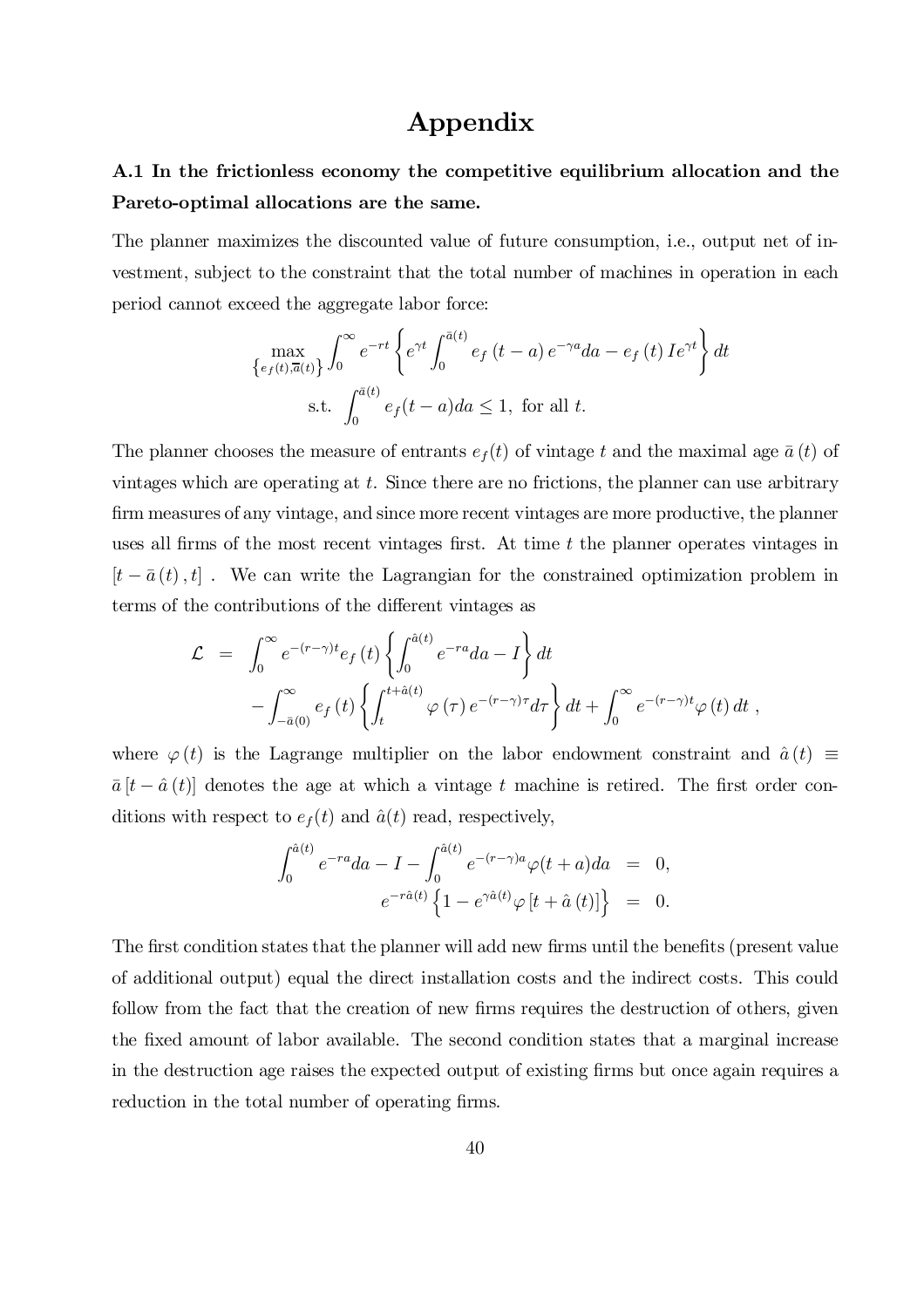In steady state, the time subscripts can be omitted and  $\hat{a} = \bar{a}$ . Moreover, we can impose the condition  $e_f = 1/\bar{a}$  which guarantees that the distribution is stationary and all the labor is employed. From the second condition, we obtain that  $\varphi = e^{-\gamma \overline{a}}$ . This expression is easily interpretable:  $\varphi$  is the multiplier on the total labor force constraint, and  $e^{-\gamma \overline{a}}$  is exactly the value of slackening this constraint, i.e., the marginal contribution of an extra unit of labor (recall that this is also the equilibrium wage rate). Using this result in the first condition, we arrive at

$$
I = \int_0^{\overline{a}} e^{-ra} \left[ 1 - e^{-\gamma(\overline{a}-a)} \right] da
$$

which is the key equilibrium condition  $(2)$  in the decentralized economy.

#### A.2 Derivations of value functions and employment distributions.

The value functions and distributions of our continuous-time model can be derived as limits of a discrete time formulation. A typical derivation of the differential equations for value functions  $(5)-(8)$  goes as follows. Consider the value of a vacant firm with capital of age a at time t,  $\tilde{V}(t, a)$ . For a Poisson matching process, the probability that the vacant firm meets a worker over a small finite time interval  $[t, t + \Delta]$  is  $\Delta \lambda_f$ . We can define the vacancy value recursively as

$$
\tilde{V}(t,a) = \Delta \lambda_f \left[ \tilde{J}(t + \Delta, a + \Delta) - \tilde{V}(t + \Delta, a + \Delta) \right] + e^{-r\Delta} \tilde{V}(t + \Delta, a + \Delta),
$$

where the first term is the expected capital gain from becoming a matched firm with value  $\tilde{J}$  and the second term is the present value of remaining vacant at the end of the time interval. On a balanced growth path all value functions increase at the rate  $\gamma$  over time, i.e.,  $\tilde{V}(t, a) = e^{\gamma t} V(a)$  and  $\tilde{J}(t, a) = e^{\gamma t} J(a)$ . Subtracting  $\tilde{V}(t + \Delta, a)$  from both sides, substituting the balanced growth path expressions for  $\tilde{V}$  and  $\tilde{J}$ , and dividing by  $\Delta e^{\gamma(t+\Delta)}$ , we can rearrange the value equation into

$$
-e^{-\gamma \Delta} V(a) \frac{e^{\gamma \Delta} - 1}{\Delta} = \lambda_f [J(a + \Delta) - V(a + \Delta)] + \frac{e^{-r\Delta} - 1}{\Delta} V(a + \Delta)
$$

$$
+ \frac{V(a + \Delta) - V(a)}{\Delta}.
$$

As we shorten the length of the time interval and take the limit for  $\Delta \to 0$ , we obtain the differential equation  $(5)$ :

$$
-\gamma V(a) = \lambda_f \left[ J(a) - V(a) \right] - rV(a) + V'(a).
$$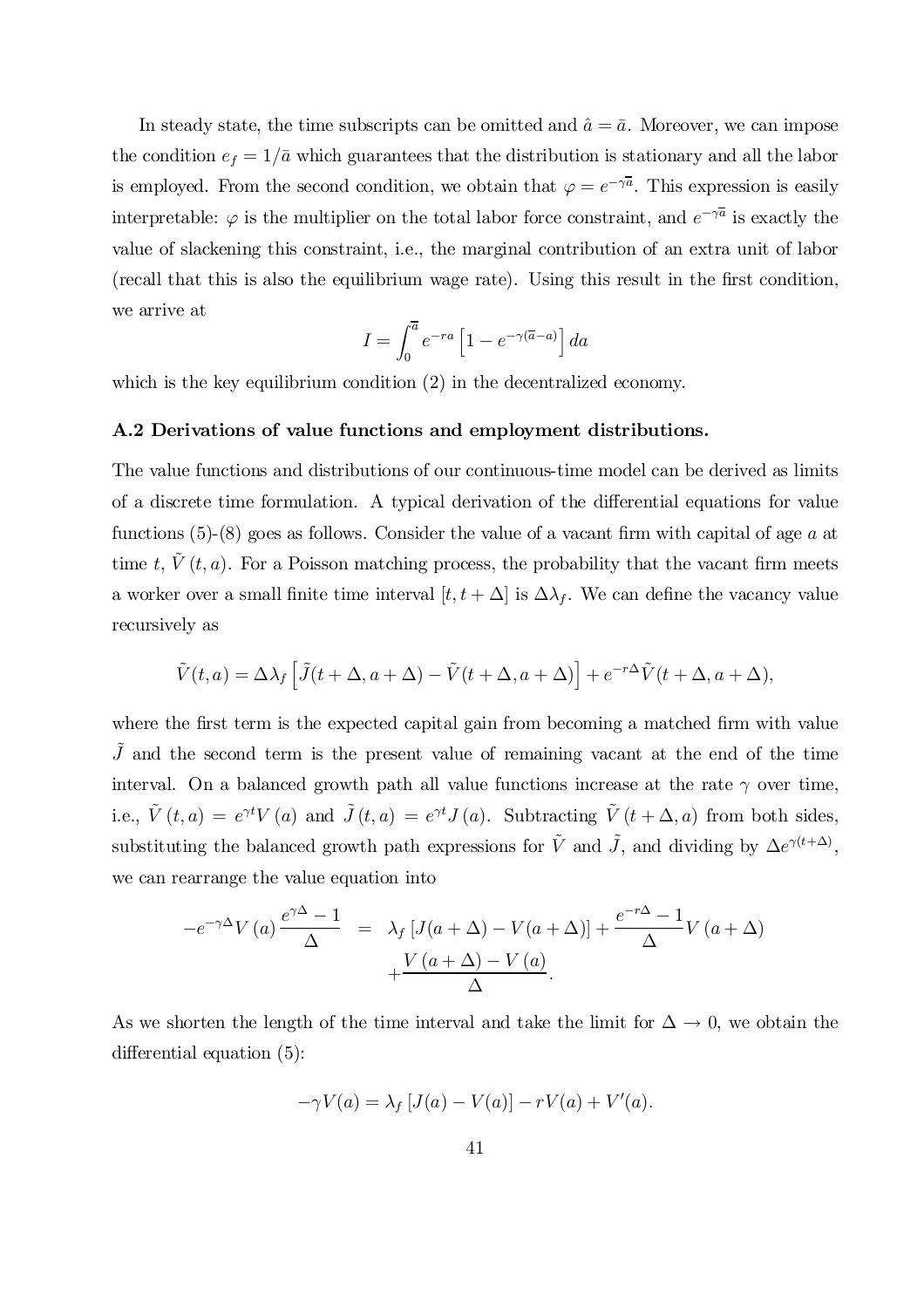The equations describing employment dynamics are derived as follows. Consider the measure of matched vintage a firms at time t. Over a short time interval of length  $\Delta$ , the approximate change in the measure is

$$
\mu(t+\Delta, a) = \mu(t, a - \Delta)(1 - \Delta\delta) + \Delta\lambda_f\nu(t, a - \Delta).
$$

Subtracting  $\mu(t, a)$  from both sides and dividing by  $\Delta$  we obtain

$$
\frac{\mu(t+\Delta,a)-\mu(t,a)}{\Delta}=-\frac{\mu(t,a)-\mu(t,a-\Delta)}{\Delta}-\delta\mu(t,a-\Delta)+\lambda_f\nu(t,a-\Delta).
$$

Taking the limit for  $\Delta \to 0$  one obtains

$$
\mu_t(t,a) = -\mu_a(t,a) - \delta\mu(t,a) + \lambda_f\nu(t,a).
$$

At steady state, these measures do not change with t, and we obtain the result stated in  $(16).$ 

Similarly, the differential equation for unemployment can be derived as follows. Over a short time period of length  $\Delta$  the change in unemployment is

$$
u(t + \Delta) = u(t) \left[ 1 - \int_0^{\bar{a}} \Delta \lambda_w(a) da \right] + \Delta \delta \int_0^{\bar{a}} \mu(t, a) da + \int_0^{\Delta} \mu(t, \bar{a} - x) dx
$$

The first two terms on the right-hand side are standard: they are flows assuming a Poisson process and these flows are approximately linear in the length of the interval, since the interval is small. The third term sums all those matches that will reach  $\bar{a}$  by the end of the period and therefore separate. Subtracting  $u(t)$  on both sides, dividing by  $\Delta$ , taking limits as  $\Delta$  approaches 0, and assuming steady state yields the result (21). To find  $\lim_{\Delta \to 0} \left[ \int_0^{\Delta} \mu(\bar{a} - x) dx \right] / \Delta$ , use l'Hôpital's rule.

Given the differential equation for employment  $(16)$ , we can easily determine that

$$
\mu(a) = \frac{\lambda_f \nu(0)}{\delta + \lambda_f} \left[ 1 - e^{-(\delta + \lambda_f)a} \right] \text{ and that}
$$
\n(28)

$$
\nu(a) = \frac{\nu(0)}{\delta + \lambda_f} \left[ \delta + \lambda_f e^{-(\delta + \lambda_f)a} \right]. \tag{29}
$$

Thus, the total number of vacancies,  $v$ , satisfies

$$
v = \int_0^{\bar{a}} \nu(a)da = \frac{\nu(0)}{\delta + \lambda_f} \left\{ \bar{a}\delta + \frac{\lambda_f}{\delta + \lambda_f} \left[ 1 - e^{-(\delta + \lambda_f)\bar{a}} \right] \right\}.
$$
 (30)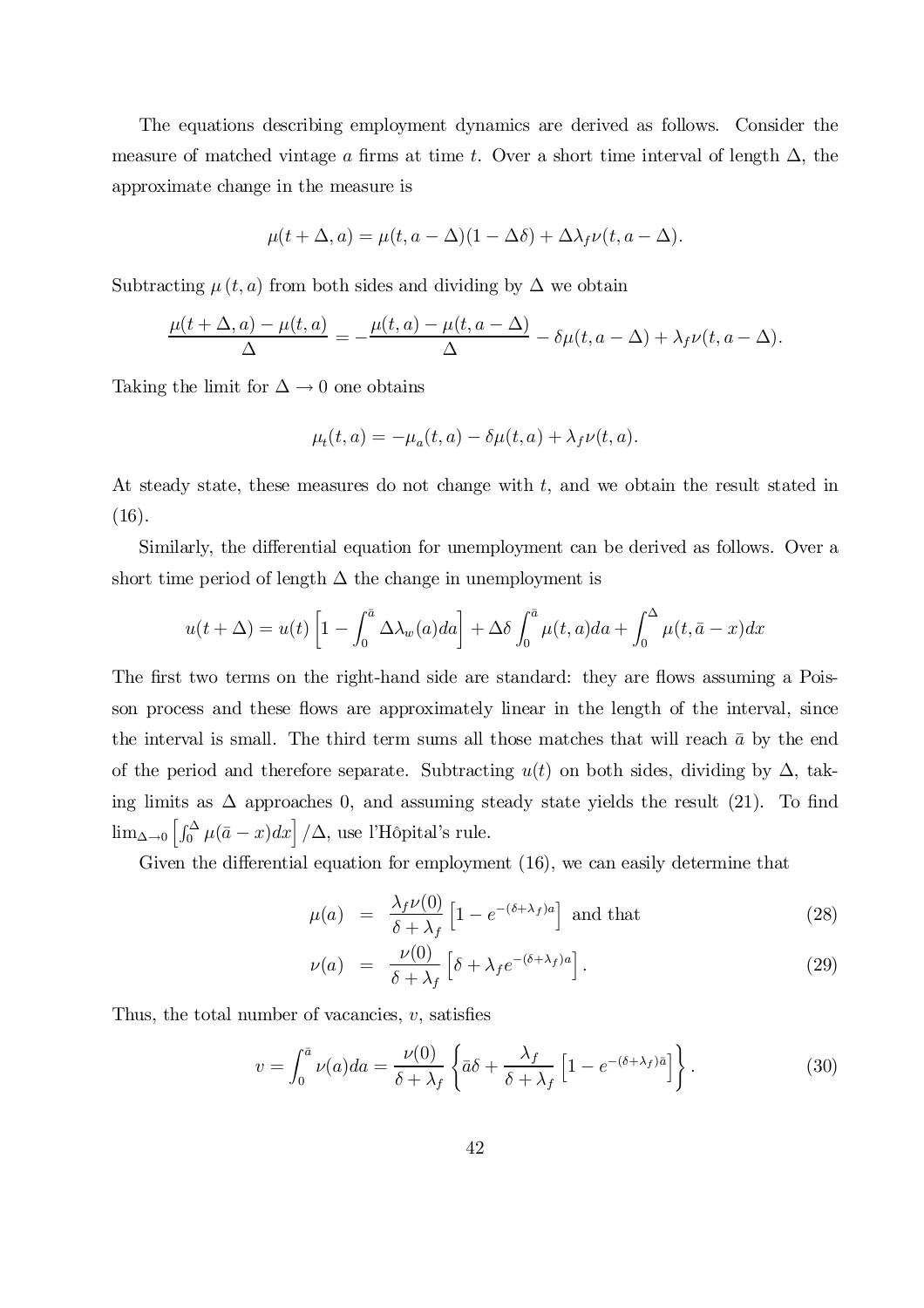Integrating both sides of the equation  $\nu(a) + \mu(a) = \nu(0)$  over the support  $[0, \overline{a})$ , we conclude that the total number of matched pairs (employment),  $\mu$ , satisfies  $\mu = \nu(0)\bar{a} - v$ , or

$$
\mu = \frac{\nu(0)\lambda_f}{\delta + \lambda_f} \left\{ \bar{a} - \frac{1}{\delta + \lambda_f} \left[ 1 - e^{-(\delta + \lambda_f)\bar{a}} \right] \right\}.
$$
\n(31)

Solving (21) for u, and substituting in for  $\mu(\bar{a})/\mu$ , we arrive at

$$
u = \frac{1 + \delta \left( \frac{\bar{a}}{1 - e^{-(\delta + \lambda_f)\bar{a}}} - \frac{1}{\delta + \lambda_f} \right)}{1 + [\delta + m(\theta, 1)] \left( \frac{\bar{a}}{1 - e^{-(\delta + \lambda_f)\bar{a}}} - \frac{1}{\delta + \lambda_f} \right)}.
$$
(32)

Having found the unemployment rate u, the entry of firms  $\nu(0)$  is simply found from equation (31), using the fact that  $\mu = 1 - u$ . Equations (17) and (18) in the main text can be derived simply using (28) together with (31) and (29) together with (30), respectively.

#### A.3 Proof of Lemmas 1,2,3 (the job creation curve).

**Lemma 1 (the downward sloping (JC) curve):** The  $JC)$  curve is implicitly defined by the equation

$$
I = (1 - \beta) \lambda_f \int_0^{\bar{a}} e^{-(r - \gamma)a} S(a; \bar{a}, \lambda_f, \gamma) da.
$$
 (JC)

We show that the RHS of this expression is increasing in  $\bar{a}$  and  $\lambda_f$ , which implies that the (JC) curve is downward sloping in the  $(\lambda_f, \bar{a})$  space.

Straightforward integration of the equation  $(14)$  defining the surplus equation yields

$$
S\left(a; \bar{a}, \lambda_f\right) = e^{-\gamma a} \left(1 - e^{-\sigma_0(\bar{a}-a)}\right) / \sigma_0 - e^{-\gamma \bar{a}} \left(1 - e^{-\sigma_1(\bar{a}-a)}\right) / \sigma_1 \tag{33}
$$

with  $\sigma_0 = r + \delta + (1 - \beta) \lambda_f$  and  $\sigma_1 = \sigma_0 - \gamma$ . It is immediate that the surplus function is decreasing in a and increasing in  $\bar{a}$ . Since the surplus function is increasing in the exit age  $\bar{a}$ , it is immediate that the RHS of (JC) is increasing in the exit age  $\bar{a}$ .

To show that the RHS of (JC) is increasing in  $\lambda_f$ , rewrite the integral as

$$
I = e^{-\gamma \bar{a}} \int_0^{\bar{a}} e^{-(r-\gamma)a} \left\{ \int_0^{\bar{a}-a} \hat{\lambda}_f e^{-(\rho+\hat{\lambda}_f)\tilde{a}} \left[ e^{\gamma(\bar{a}-a-\tilde{a})} - 1 \right] d\tilde{a} \right\} da \tag{34}
$$

with  $\rho = r - \gamma + \delta$  and  $\hat{\lambda}_f = (1 - \beta) \lambda_f$ . We now show that the integral of the function  $f(\tilde{a}; \lambda_f) = \lambda_f e^{-(\rho + \lambda_f)\tilde{a}}$  with respect to the weighting function  $g(\tilde{a}) = e^{\gamma(\tilde{a} - a - \tilde{a})} - 1$  is increasing in  $\lambda_f$ . The function f is increasing (decreasing) with respect to  $\lambda_f$  for  $\tilde{a} < (>) \hat{a} = 1/\lambda_f$ .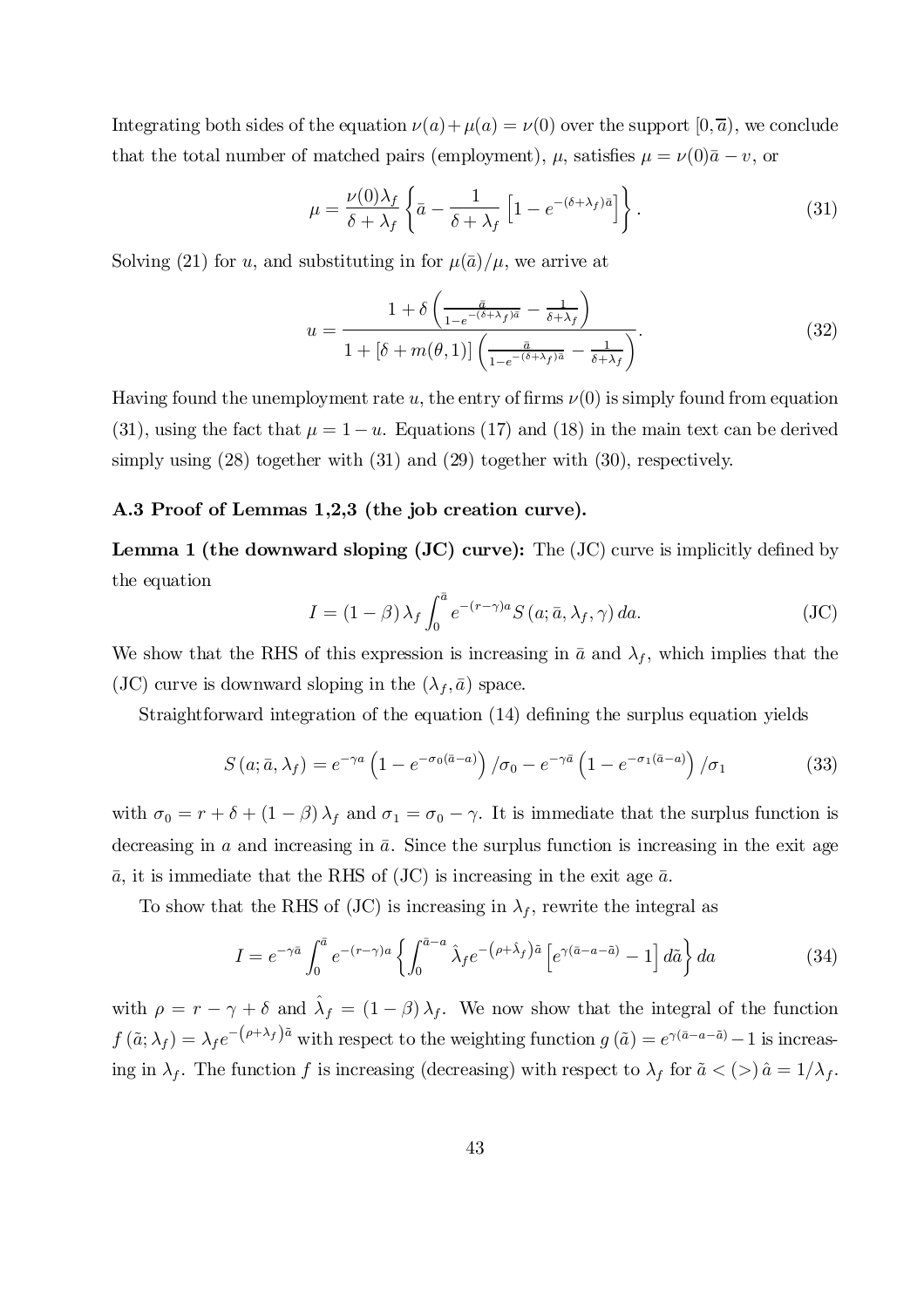The integral of the function f, however, is increasing with  $\lambda_f$ , as

$$
\int_0^{\bar{a}} f(\tilde{a}; \lambda_f) d\tilde{a} = \left[1 - e^{-(\rho + \lambda_f)\bar{a}}\right] \frac{\lambda_f}{\rho + \lambda_f}
$$

$$
\frac{\partial}{\partial \lambda_f} \int_0^{\bar{a}} f(\tilde{a}; \lambda_f) d\tilde{a} = \frac{\rho}{\rho + \lambda_f} \int_0^{\bar{a}} f(\tilde{a}; \lambda_f) d\tilde{a} + \frac{\lambda_f}{\rho + \lambda_f} e^{-(\rho + \lambda_f)\bar{a}} > 0.
$$

The integral of f with respect to g is also increasing with  $\lambda_f$ , since the weighting function g is monotonically decreasing in  $\tilde{a}$ ,

$$
\frac{\partial}{\partial \lambda_f} \int_0^{\bar{a}-a} f(\tilde{a}; \lambda_f) g(\tilde{a}) d\tilde{a}
$$
\n
$$
= \int_0^{a_+} f_{\lambda_f}(\tilde{a}; \lambda_f) g(\tilde{a}) d\tilde{a} + \int_{a_+}^{\bar{a}-a} f_{\lambda_f}(\tilde{a}; \lambda_f) g(\tilde{a}) d\tilde{a}
$$
\n
$$
> \int_0^{a_+} f_{\lambda_f}(\tilde{a}; \lambda_f) g(a_+) d\tilde{a} + \int_{a_+}^{\bar{a}-a} f_{\lambda_f}(\tilde{a}; \lambda_f) g(a_+) d\tilde{a}
$$
\n
$$
= g(a_+) \int_0^{\bar{a}-a} f_{\lambda_f}(\tilde{a}; \lambda_f) d\tilde{a} > 0,
$$

with  $a_+ = \min \{\hat{a}, \bar{a} - a\}.$ 

Lemmas 2 and 3 (the asymptotes of the (JC) curve): Integrating equation (33) yields

$$
I = \frac{\left(1-\beta\right)\lambda_f}{r+\delta+\left(1-\beta\right)\lambda_f}
$$
\n
$$
\left\{\frac{1-e^{-r\bar{a}}}{r}-\frac{\sigma_0}{\sigma_1}e^{-\gamma\bar{a}}\frac{1-e^{-(r-\gamma)\bar{a}}}{r-\gamma}+e^{-r\bar{a}}\frac{1-e^{-\left(\delta+\left(1-\beta\right)\lambda_f\right)}}{\delta+\left(1-\beta\right)\lambda_f}\frac{\gamma}{\sigma_1}\right\}.
$$
\n
$$
(35)
$$

Taking the limit of expression (35) as  $\lambda_f \to \infty$ , we get

$$
I = \frac{1 - e^{-r\bar{a}^{\min}}}{r} - e^{-\gamma \bar{a}^{\min}} \frac{1 - e^{-(r-\gamma)\bar{a}^{\min}}}{r - \gamma}
$$
  
= 
$$
\int_0^{\bar{a}^{\min}} e^{-ra} \left[ 1 - e^{-\gamma(\bar{a}^{\min} - a)} \right] \Rightarrow \bar{a}^{\min} = \bar{a}^{CE},
$$

where  $\bar{a}^{CE}$  is the age cut-off of the frictionless economy, implicitly defined by (2). Alternatively taking the limit of expression (35) as  $\bar{a} \to \infty$ , we get

$$
I = \frac{(1-\beta)\lambda_f^{\min}}{r+\delta + (1-\beta)\lambda_f^{\min}} \frac{1}{r} \Rightarrow \lambda_f^{\min} = \frac{rI}{1-rI} \frac{r+\delta}{1-\beta}.
$$

### A.4 Proof of Lemmas 4 and 5 (the job destruction curve).

Lemma 4 (the upward-sloping  $J(D)$  curve): The  $J(D)$  curve is implicitly defined by the equation

$$
1 = be^{\gamma \bar{a}} + \beta \int_0^{\bar{a}} \lambda_w(a; \bar{a}, \lambda_f) e^{\gamma \bar{a}} S(a; \bar{a}, \lambda_f, \gamma) da.
$$
 (JD)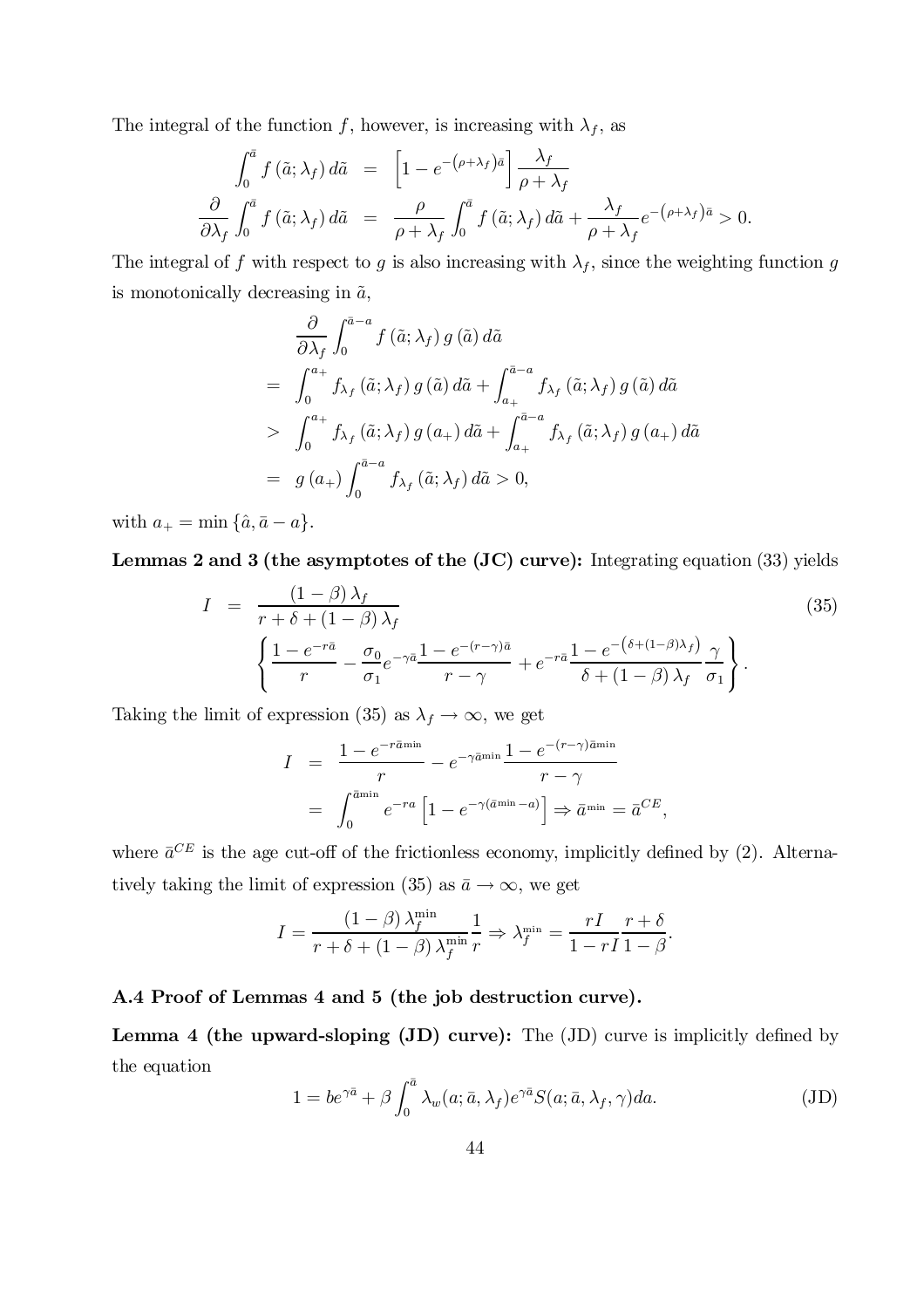We show that the RHS of this expression is increasing in  $\bar{a}$  and decreasing in  $\lambda_f$ , which implies that the (JD) curve is upward-sloping in  $(\lambda_f, \bar{a})$  space.

(4a) The RHS of (JD) is increasing in  $\bar{a}$ : The first term is clearly increasing in  $\bar{a}$ . Now take the derivative of the function to be integrated in the second term, and express it in terms of elasticities

$$
\left\{\frac{\partial \lambda_w}{\partial \bar{a}} \frac{\bar{a}}{\lambda_w} + \frac{\partial \tilde{S}}{\partial \bar{a}} \frac{\bar{a}}{\tilde{S}}\right\} \frac{\tilde{S} \lambda_w}{\bar{a}}\n\tag{36}
$$

where  $\tilde{S} = e^{\gamma \bar{a}} S$ . The elasticity of the density  $\lambda_w$  is given by

$$
\frac{\partial \lambda_w}{\partial \bar{a}} \frac{\bar{a}}{\lambda_w} = -\frac{\delta \bar{a} + \lambda_f \bar{a} e^{-\left(\delta + \lambda_f\right) \bar{a}}}{\delta \bar{a} + \lambda_f \int_0^{\bar{a}} e^{-\left(\delta + \lambda_f\right) a} da}.
$$

Thus the first term in (36) is negative, but its absolute value is less than one since  $e^{-(\delta+\lambda_f)a}$  $e^{-(\delta+\lambda_f)\bar{a}}$  for  $a \leq \bar{a}$ . We will now show that the elasticity of the modified surplus function  $\tilde{S}$ with respect to  $\bar{a}$  is positive and greater than or equal to one. It will therefore follow that the integral in (JD) is increasing in  $\bar{a}$ .

We proceed in three steps. First, we show that the elasticity of  $\tilde{S}$  with respect to  $\bar{a}$  is increasing in a for a given  $\bar{a}$ . That is, if the elasticity is greater than one at  $a = 0$ , then it is greater than one for all  $a$ . Second, we show that for small enough  $\bar{a}$  the elasticity is greater or equal to zero at  $a=0$ ; in particular, we show that  $\lim_{\bar{a}\to 0} \left( \frac{\partial \tilde{S}}{\partial \bar{a}} \right) \left( \bar{a}/\tilde{S} \right) \geq 1$ . Third, we show at  $a = 0$  the elasticity is increasing in  $\bar{a}$ . The three steps together imply that the elasticity is greater or equal to one for all  $a \leq \bar{a}$ .

The elasticity of  $\tilde{S}$  with respect to  $\bar{a}$  is given by

$$
\frac{\partial \tilde{S}}{\partial \bar{a}} \frac{\bar{a}}{\tilde{S}} = \frac{\gamma \bar{a}}{1 - H(\bar{a} - a)} \text{ with } H(x) \equiv e^{-\gamma x} \frac{\left(1 - e^{-\sigma_1 x}\right)/\sigma_1}{\left(1 - e^{-\sigma_0 x}\right)/\sigma_0}.
$$

The sign of the derivative of the function  $H$  is given by

$$
sign(H') = \sigma_0 \gamma e^{-(\sigma_0 + \gamma)} \left\{ \int_0^x e^{\gamma y} dy - \int_0^x e^{\sigma_0 y} dy \right\}.
$$

Since  $\sigma_0 = r + \delta + (1 - \beta) \lambda_f$  and by assumption  $r > \gamma$ , the function H is decreasing in x. Therefore the elasticity is increasing in a.

The limit of the elasticity at  $a = 0$  as  $\bar{a}$  converges to zero is greater or equal to one. To see this note that for  $\bar{a} \to 0$ , the numerator and denominator converge to zero, and by l'Hôpital's rule

$$
\lim_{\bar{a}\to 0}\frac{\bar{a}\partial\tilde{S}/\partial\bar{a}}{\tilde{S}}=\lim_{\bar{a}\to 0}\frac{\bar{a}\left(\partial^2\tilde{S}/\partial\bar{a}^2\right)+\partial\tilde{S}/\partial\bar{a}}{\partial\tilde{S}/\partial\bar{a}}=1+\lim_{\bar{a}\to 0}\frac{\left(\partial^2\tilde{S}/\partial\bar{a}^2\right)\bar{a}}{\partial\tilde{S}/\partial\bar{a}}\geq 1
$$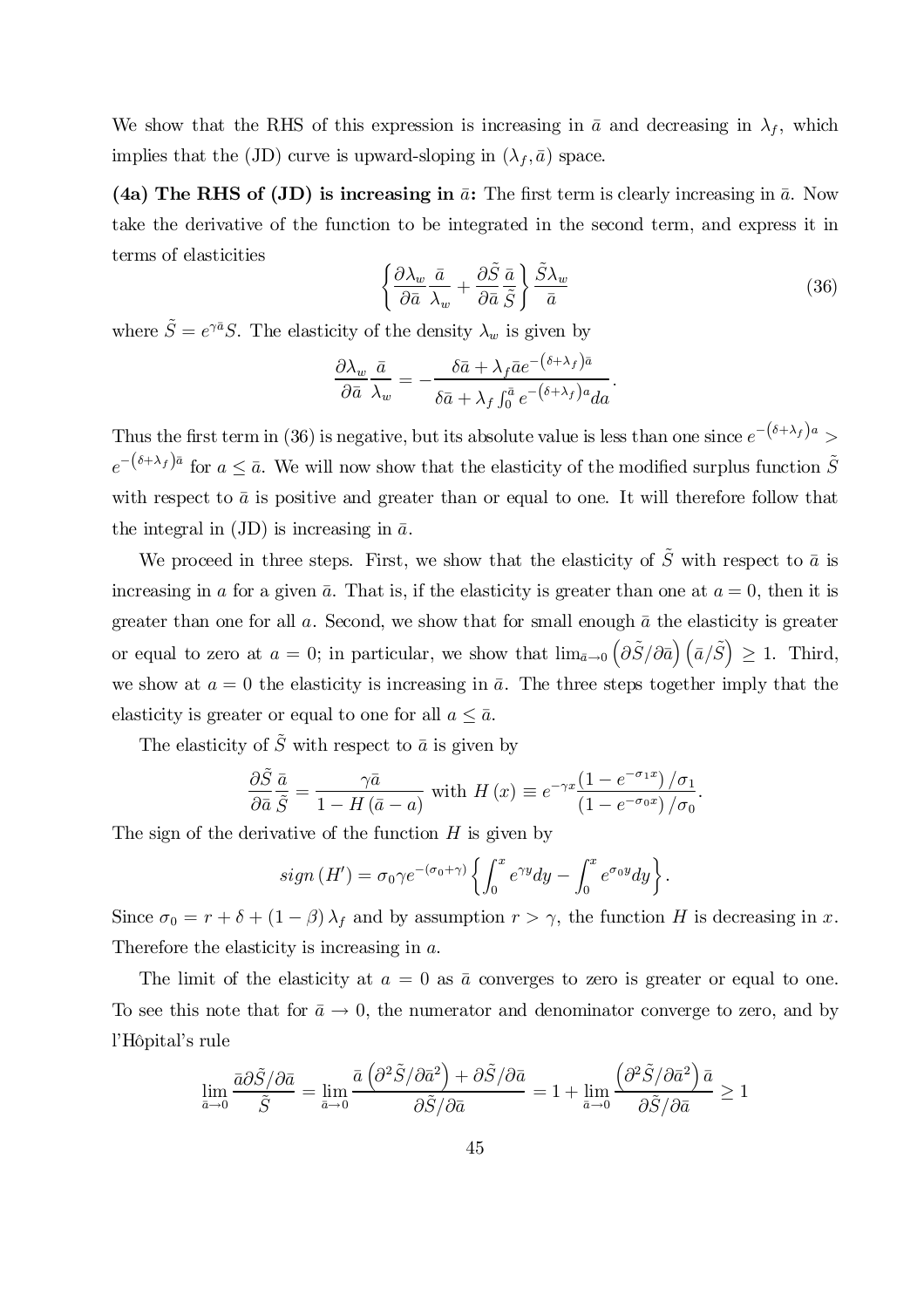since  $\partial \tilde{S}/\partial \bar{a}$ ,  $\partial^2 \tilde{S}/\partial \bar{a}^2 \geq 0$ .

Finally we need to show that at  $a = 0$ , the elasticity is increasing in  $\bar{a}$ , that is  $G(\bar{a}) =$  $\bar{a}/[1-H(\bar{a})]$  is increasing in  $\bar{a}$ . First, multiply numerator and denominator by  $\sigma_1(1-e^{-\sigma_0\bar{a}})$ . This delivers

$$
G\left(\bar{a}\right) = \frac{\sigma_1\bar{a}(1 - e^{-\sigma_0\bar{a}})}{\sigma_1(1 - e^{-\sigma_0\bar{a}}) - \sigma_0(1 - e^{-\sigma_1\bar{a}})e^{-\gamma\bar{a}}} = \bar{a}\frac{\sigma_1(1 - e^{-\sigma_0\bar{a}})}{\sigma_1 - \sigma_0e^{-\gamma\bar{a}} + \gamma e^{-\sigma_0\bar{a}}}.
$$

Notice that the denominator of this expression is positive: at  $\bar{a} = 0$ , it equals 0, and its derivative equals  $\gamma \sigma_0 (e^{-\gamma \bar{a}} - e^{-\sigma_0 \bar{a}})$ , which is positive because of the assumption that  $\gamma$  <  $r < \sigma_0$ . For large  $\bar{a}$ , the expression is large:  $\lim_{\bar{a}\to\infty} G(\bar{a}) = \lim_{\bar{a}\to\infty} \bar{a} = \infty$ .

The derivative of G equals

$$
\frac{G'(\bar{a})}{\sigma_1} = \frac{1 - e^{-\sigma_0 \bar{a}}}{\sigma_1 - \sigma_0 e^{-\gamma \bar{a}} + \gamma e^{-\sigma_0 \bar{a}}}
$$
\n
$$
- \bar{a} \frac{\sigma_0 e^{-\sigma_0 \bar{a}} (\sigma_1 - \sigma_0 e^{-\gamma \bar{a}} + \gamma e^{-\sigma_0 \bar{a}}) - (1 - e^{-\sigma_0 \bar{a}}) \gamma \sigma_0 (e^{-\gamma \bar{a}} - e^{-\sigma_0 \bar{a}})}{(\sigma_1 - \sigma_0 e^{-\gamma \bar{a}} + \gamma e^{-\sigma_0 \bar{a}})^2}
$$
\n
$$
= \frac{1 - e^{-\sigma_0 \bar{a}}}{\sigma_1 - \sigma_0 e^{-\gamma \bar{a}} + \gamma e^{-\sigma_0 \bar{a}}}
$$
\n
$$
- \bar{a} \sigma_0 \frac{\sigma_1 e^{-\sigma_0 \bar{a}} - \sigma_0 e^{-(\gamma + \sigma_0) \bar{a}} + \gamma (e^{-2\sigma_0 \bar{a}} - e^{-\gamma \bar{a}} + e^{-\sigma_0 \bar{a}} + e^{-(\gamma + \sigma_0) \bar{a}} - e^{-2\sigma_0 \bar{a}})}{(\sigma_1 - \sigma_0 e^{-\gamma \bar{a}} + \gamma e^{-\sigma_0 \bar{a}})^2}.
$$

Substituting for  $\sigma_1 = \sigma_0 - \gamma$  and simplifying yields

$$
\frac{G'(\bar{a})}{\sigma_1} = \frac{1 - e^{-\sigma_0 \bar{a}}}{\sigma_1 - \sigma_0 e^{-\gamma \bar{a}} + \gamma e^{-\sigma_0 \bar{a}}} - \bar{a}\sigma_0 \frac{\sigma_0 \left(e^{-\sigma_0 \bar{a}} - e^{-(\gamma + \sigma_0)\bar{a}}\right) + \gamma \left(e^{-(\gamma + \sigma_0)\bar{a}} - e^{-\gamma \bar{a}}\right)}{(\sigma_1 - \sigma_0 e^{-\gamma \bar{a}} + \gamma e^{-\sigma_0 \bar{a}})^2}.
$$

Thus, it is sufficient to study

$$
\left(1 - e^{-\sigma_0 \bar{a}}\right) \left(\sigma_1 - \sigma_0 e^{-\gamma \bar{a}} + \gamma e^{-\sigma_0 \bar{a}}\right) - \bar{a}\sigma_0 \left[\sigma_0 \left(e^{-\sigma_0 \bar{a}} - e^{-(\gamma + \sigma_0)\bar{a}}\right) + \gamma \left(e^{-(\gamma + \sigma_0)\bar{a}} - e^{-\gamma \bar{a}}\right)\right].
$$

This expression equals

$$
\left(1 - e^{-\sigma_0 \bar{a}}\right) \left(\sigma_1 - \sigma_0 e^{-\gamma \bar{a}} + \gamma e^{-\sigma_0 \bar{a}}\right) - \bar{a}\sigma_0 \left[\sigma_0 e^{-\sigma_0 \bar{a}} \left(1 - e^{-\gamma \bar{a}}\right) - \gamma e^{-\gamma \bar{a}} \left(1 - e^{-\sigma_0 \bar{a}}\right)\right].
$$

Factorizing, we are left with

$$
\left(1 - e^{-\sigma_0 \bar{a}}\right) \left(\sigma_1 - \sigma_0 e^{-\gamma \bar{a}} + \gamma e^{-\sigma_0 \bar{a}} - \bar{a} \sigma_0^2 e^{-\sigma_0 \bar{a}} \frac{1 - e^{-\gamma \bar{a}}}{1 - e^{-\sigma_0 \bar{a}}} + \bar{a} \gamma \sigma_0 e^{-\gamma \bar{a}}\right).
$$

The left factor is larger than zero (it starts at zero and increases). After substituting for  $\sigma_1 = \sigma_0 - \gamma$ , the right factor can be rewritten as

$$
\sigma_0 \left( 1 - e^{-\gamma \bar{a}} \right) - \gamma \left( 1 - e^{-\sigma_0 \bar{a}} \right) + \sigma_0 \gamma \bar{a} \left( e^{-\gamma \bar{a}} - e^{-\sigma_0 \bar{a}} \frac{1 - e^{-\gamma \bar{a}}}{1 - e^{-\sigma_0 \bar{a}}} \frac{\sigma_0}{\gamma} \right).
$$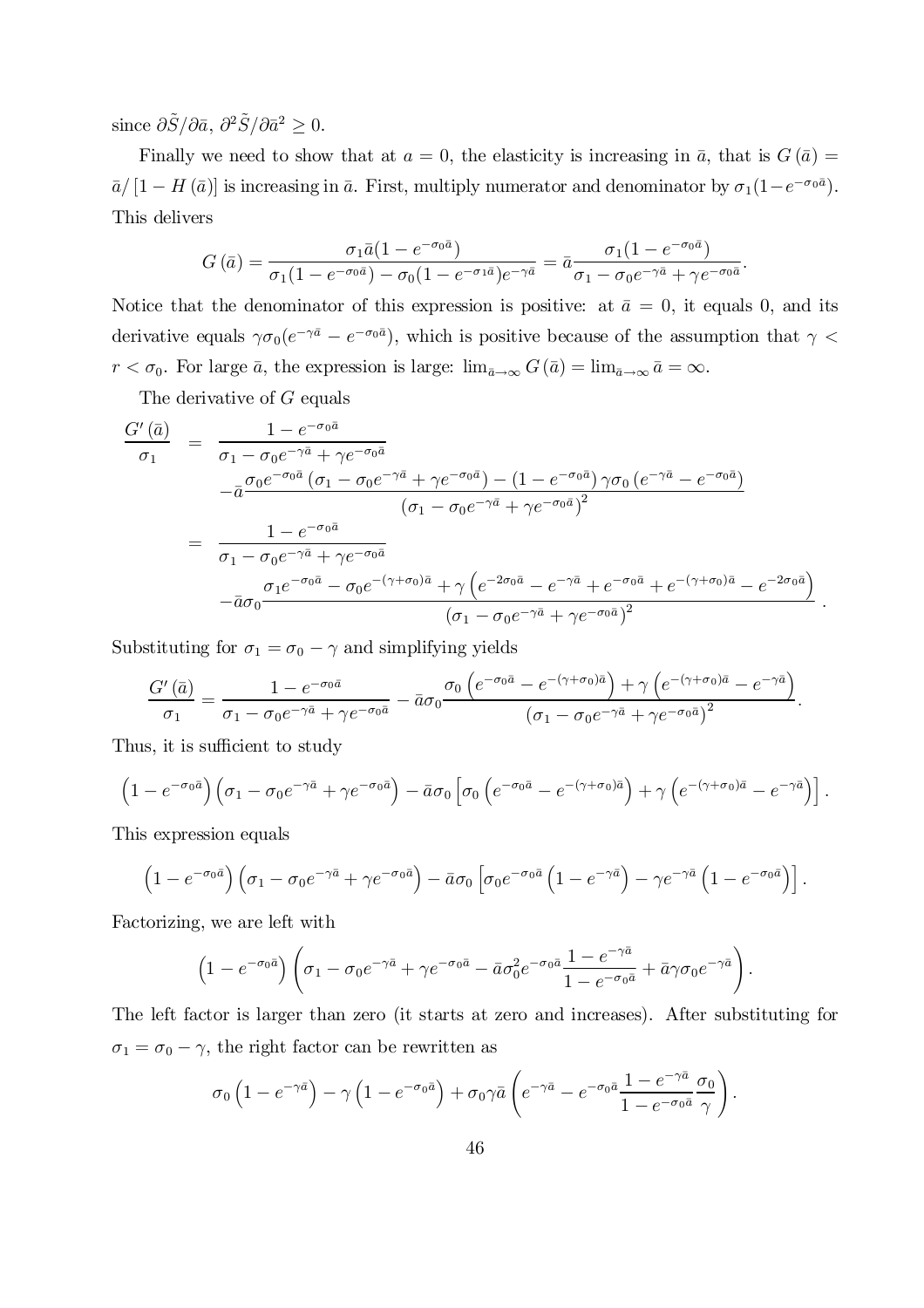Utilizing a simple integral formula, this becomes

$$
\sigma_0 \gamma \left( \int_0^{\bar{a}} e^{-\gamma x} dx - \int_0^{\bar{a}} e^{-\sigma_0 x} dx \right) + \sigma_0 \gamma \bar{a} \left( e^{-\gamma \bar{a}} - e^{-\sigma_0 \bar{a}} \frac{\int_0^{\bar{a}} e^{-\gamma x} dx}{\int_0^{\bar{a}} e^{-\sigma_0 x} dx} \right).
$$

The first of these two terms is positive, since  $\sigma_0 > \gamma$  by assumption. If we can show that the second term is positive, we are done. That term has two sub-terms; we will prove that their ratio exceeds one. The ratio reads

$$
\frac{e^{-\gamma\bar{a}}\int_0^{\bar{a}}e^{-\sigma_0x}dx}{e^{-\sigma_0\bar{a}}\int_0^{\bar{a}}e^{-\gamma x}dx}=\frac{\int_0^{\bar{a}}e^{-(\gamma+\sigma_0)x}e^{-(\bar{a}-x)\gamma}dx}{\int_0^{\bar{a}}e^{-(\gamma+\sigma_0)x}e^{-(\bar{a}-x)\sigma_0}dx}.
$$

But since the weighting function  $e^{-(\bar{a}-x)\gamma}$  is everywhere above the weighting function  $e^{-(\bar{a}-x)\sigma_0}$ , again because  $\sigma_0 > \gamma$  (and  $\bar{a} > x$ ), and the rest of the integrand is positive, the ratio indeed must exceed 1.

(4b) The RHS of (JD) is decreasing in  $\lambda_f$  for a Cobb-Douglas matching function with  $\alpha > 1/2$ : We rewrite equation (36) as

$$
1 = be^{\gamma \bar{a}} + \beta [m (\theta, 1) \lambda_f] \int_0^{\bar{a}} \left[ \frac{\lambda_w(a; \bar{a}, \lambda_f)/\lambda_f}{m (\theta, 1)} \right] \tilde{S}(a; \bar{a}, \lambda_f, \gamma) da.
$$

It is immediate that the two terms under the integral, the modified density  $\lambda_w$  and the modified surplus function  $\tilde{S}$ , are decreasing in  $\lambda_f$ . Assuming a Cobb-Douglas matching function and substituting for  $\theta$ , the term pre-multiplying the integral becomes

$$
A \lambda_f^{(1-2\alpha)/(1-\alpha)}
$$

which is decreasing in  $\lambda_f$  for  $\alpha > 1/2$ .

Lemma 5 (The asymptote of the (JD) curve): For  $\lambda_f$  large, the density  $\lambda_w$  converges to a uniform density on  $[0, \bar{a}], \lim_{\lambda_f \to \infty} \lambda_w (a) =$ 1  $\bar{a}+1/\delta$ , and the surplus function converges to zero,  $\lim_{\lambda_f \to \infty} S(a; \lambda_f, \gamma) = 0$ . Therefore equation (JD) converges to

$$
1 = be^{\gamma \bar{a}^{\max}} \Rightarrow \bar{a}^{\max} = -\ln(b)/\gamma.
$$

### A.5 Proof of Lemma 6,7,8, and 9 (comparative statics).

**Lemma 6** (b): Obvious from inspection of  $(JC)$  and  $(JD)$ .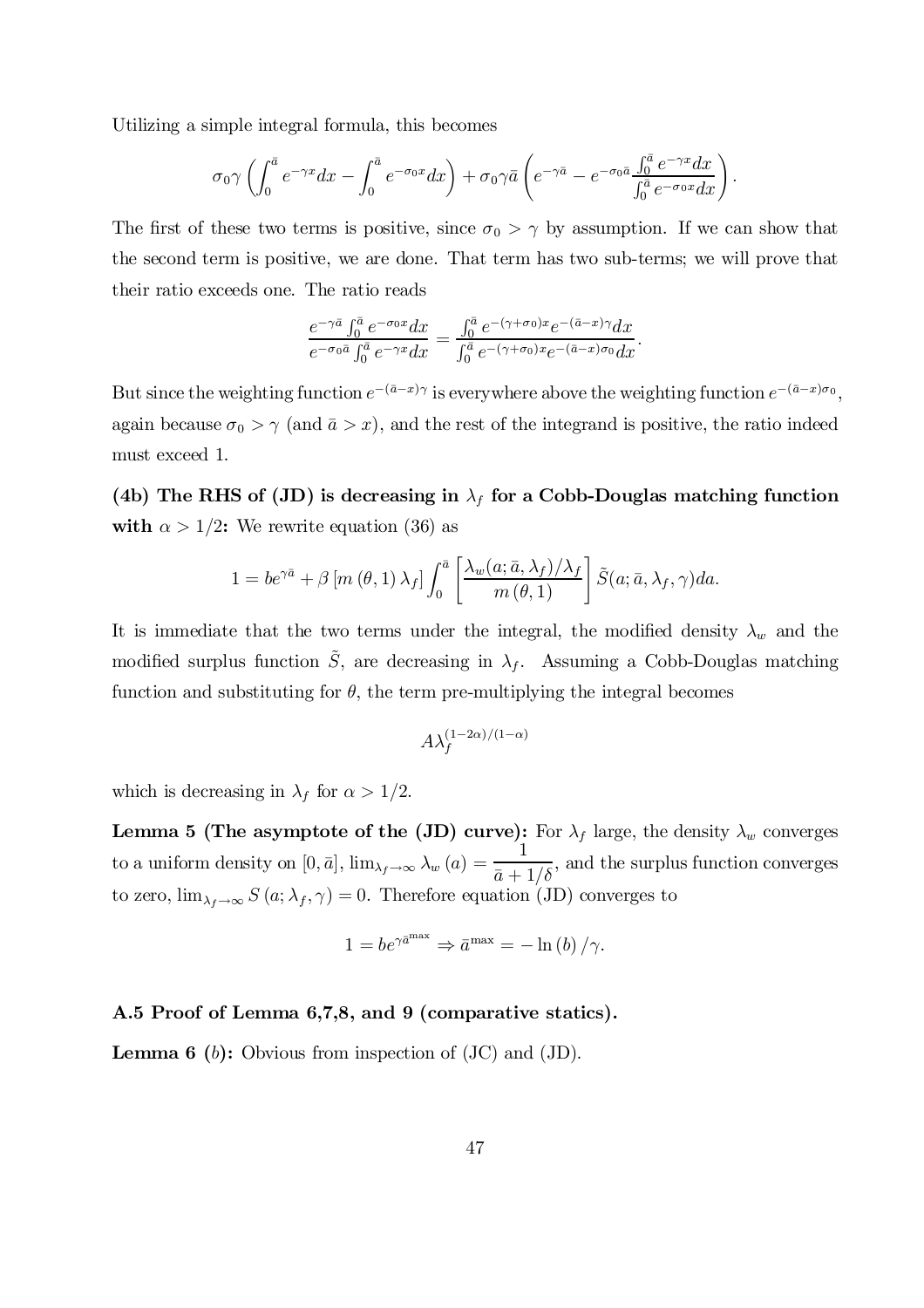**Lemma 7** ( $\gamma$ ): The RHS of (JC) is increasing in the rate of embodied technical change  $\gamma$ , because the function  $f(\gamma) = e^{\gamma a} S(a; \bar{a}, \lambda_f, \gamma)$  is increasing in  $\gamma$ . The derivative of f with respect to  $\gamma$  is

$$
\frac{\partial f}{\partial \gamma} = e^{-\gamma x} \left( \sigma_1 x + e^{-\sigma_1 x} - 1 \right) / \sigma_1^2
$$

with  $x = \bar{a} - a$ . Notice that  $\partial f/\partial \gamma = 0$  at  $x = 0$ , and that  $\partial f/\partial \gamma$  is increasing in x

$$
\frac{\partial^2 f}{\partial \gamma \partial x} = \sigma_1 \left( 1 - e^{-\sigma_1 x} \right) \ge 0 \text{ for } x \ge 0.
$$

Since the RHS of (JC) is increasing  $\gamma$  and  $\bar{a}$ , the (JC) curve shifts downward as  $\gamma$  increases.

The RHS of (JD) is increasing in the rate of embodied technical change  $\gamma$  because the function  $\tilde{S} \equiv e^{\gamma \bar{a}} S$  is increasing in  $\gamma$ . The derivative of  $\tilde{S}$  with respect to  $\gamma$  is

$$
\frac{\partial \tilde{S}}{\partial \gamma} = xe^{\gamma x} \left( 1 - e^{-\sigma_0 x} \right) / \sigma_0 + \left[ e^{-\sigma_1 x} \left( 1 + \sigma_1 x \right) - 1 \right] / \sigma_1^2
$$

with  $x = \bar{a} - a$ . Notice that  $\partial \tilde{S}/\partial \gamma = 0$  at  $x = 0$  and that  $\partial \tilde{S}/\partial \gamma$  is increasing in x, i.e.,

$$
\frac{\partial^2 \tilde{S}}{\partial \gamma \partial x} = e^{\gamma x} \left( 1 + \gamma x \right) \left( 1 - e^{-\sigma_0 x} \right) / \sigma_0 \ge 0 \text{ for } x \ge 0.
$$

Therefore  $\partial \tilde{S}/\partial \gamma \geq 0$  for all  $x \geq 0$ . Since  $\tilde{S}$  is increasing in  $\gamma$  for all  $a \in [0,\bar{a}]$ , the RHS of (36) is increasing in  $\gamma$ . Since the RHS of (36) is increasing in  $\gamma$  and  $\bar{a}$ , the (JD) curve shifts downward as  $\gamma$  increases.

**Lemma 8**  $(r)$ : Obvious from inspection of  $(JC)$  and  $(JD)$ .

**Lemma 9** (A): When the frictions disappear, both meeting probabilities tend to infinity. We proved above that as  $\lambda_f \to \infty$ , the job creation condition converges to the competitive condition (2). Consider now the wage equation (23). It is easy to compute that as  $\lambda_f \to \infty$ , the term  $\lambda_f (1 - \beta) S(a)$  converges to  $e^{-\gamma a} - e^{-\gamma \bar{a}}$ , implying  $w(a) = (1 - \beta)(r - \gamma)U + \beta e^{-\gamma \bar{a}} =$  $e^{-\gamma \bar{a}}$ , where the last equality follows from condition (13). Thus, the job destruction condition converges to the competitive one as well, which proves the Lemma.

### A.6 Solution of the model with the firing tax.

The value equations in the model with the firing tax/hiring subsidy are: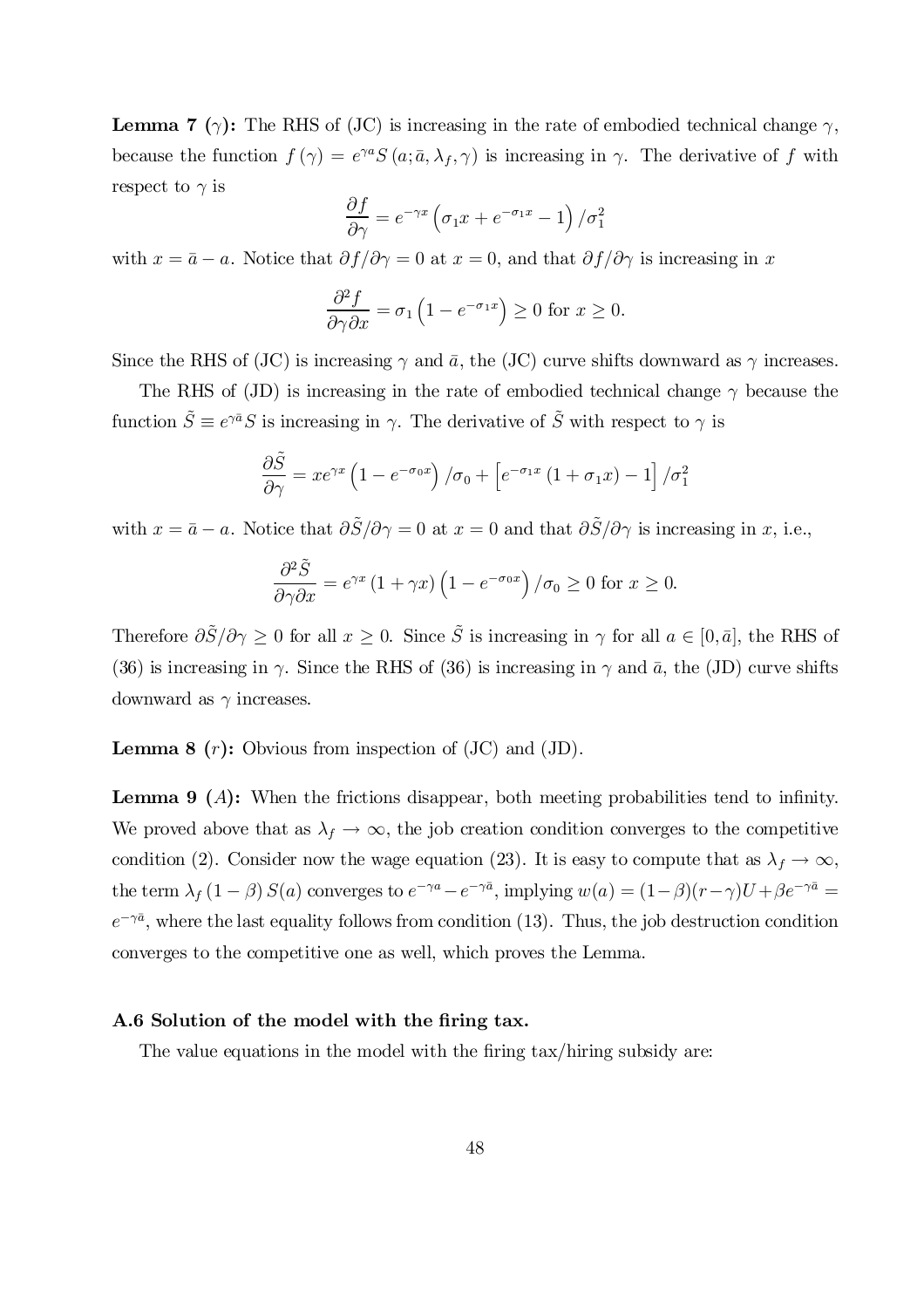$$
(r - \gamma)V(a) = \max\{\lambda_f [T + J(a) - V(a)] + V'(a), 0\}
$$
  
\n
$$
(r - \gamma)J(a) = \max\{e^{-\gamma a} - w(a) - \delta [J(a) - V(a) + T] + J'(a), (r - \gamma)[V(a) - T]\}
$$
  
\n
$$
(r - \gamma)U = b + \int_0^{\bar{a}} \lambda_w(a) [W(a) - U] da
$$
  
\n
$$
(r - \gamma)W(a) = \max\{w(a) - \delta[W(a) - U] + W'(a), (r - \gamma)U\},
$$

where it is clear that the firm receives from the government the subsidy  $T$  upon hiring and pays a tax of the same amount T upon separation. The total surplus  $S(a)$  of a type a match is now  $S(a) \equiv J(a) + W(a) - V(a) - U + T$  both for a new meeting and for an ongoing relationship. The term  $T$  plays the role of the subsidy in the first case, and the role of the tax in the second case (with the subsidy being sunk): we can avoid the two-tier structure. The surplus is split according to the Nash rule  $\beta[W(a) - U] = (1 - \beta)[T + J(a) - V(a)]$  and using this rule with the definition of the surplus, we obtain a differential equation for the surplus with solution

$$
S(a; \bar{a}, \lambda_f) = \int_a^{\bar{a}} e^{-[r-\gamma+\delta+\lambda_f(1-\beta)](\tilde{a}-a)} \left[ e^{-\gamma a} - (r-\gamma)(U-T) \right] d\tilde{a},\tag{37}
$$

where the associated destruction rule for a match is (25) in the main text. Using the value equation for the employed worker and the Nash rule, we arrive at the expression for the wage function (26) in the main text. Using the Nash splitting rule into the equation for the value of a vacancy and solving the associated differential equation yields exactly the same job creation condition as in the benchmark model with the implication that the destruction rule for a vacancy  $V(a) = 0$  implies  $S(\hat{a}; \bar{a}, \lambda_f) = 0$ ; thus,  $\hat{a} = \bar{a}$ . Using the value equation for the unemployed worker into the destruction condition (25) yields the equilibrium condition (JD') in the main text. Finally, it is easy to see that the expressions for all the distributions are unchanged.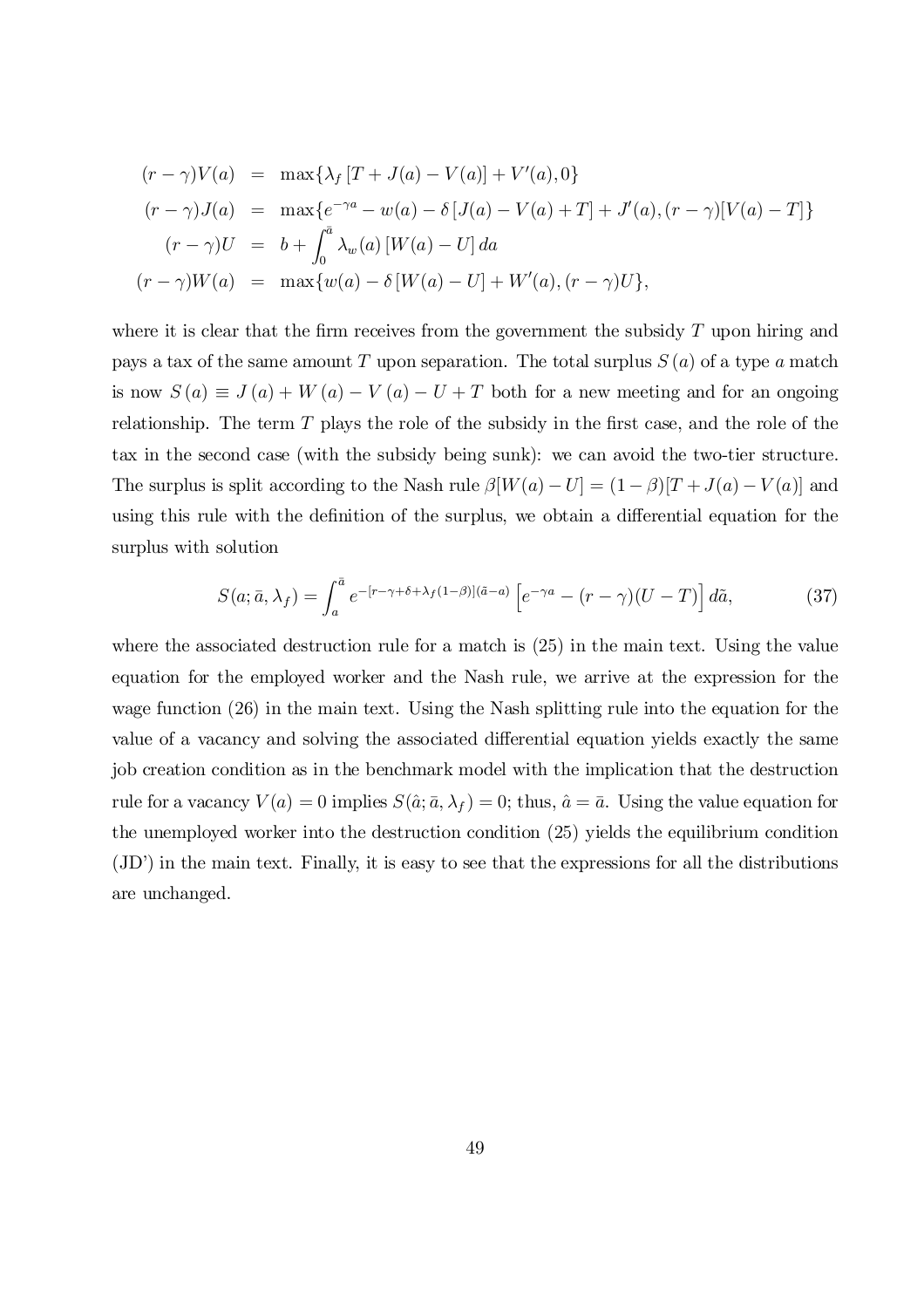# References

- [1] Acemoglu, Daron (2000); "Technical Change, Inequality and the Labor Market," NBER working paper 7800.
- [2] Abrahams, Katharine G. and Robert Shimer (2001); "Changes in Unemployment Duration and Labor Force Attachment", NBER working paper 8513.
- [3] Aghion, Philippe and Peter Howitt (1994), "Growth and Unemployment, Review of Economic Studies, 61, 477-494.
- [4] Blanchard, Olivier (1997); "The Medium Run", *Brookings Papers of Economic Activity*, 2, pp. 89-158.
- [5] Blanchard, Olivier and Justin Wolfers (2000); "The Role of Shocks and Institutions in the Rise of European Unemployment: The Aggregate Evidence", mimeo, MIT.
- [6] Bertola, Giuseppe, Francine D. Blau, and Lawrence M. Kahn (2001); "Comparative Analysis of Labor Market Outcomes: Lessons for the US from International Long-Run Evidence", NBER working paper 8526.
- [7] Bureau of Economic Analysis (2002), "Fixed Assets and Consumer Durable Goods for 1925-2000," U.S. Department of Commerce: Washington D.C., www.bea.doc.gov.
- [8] Caballero, Ricardo J. and Mohamad L. Hammour (1998); "Jobless growth: appropriability, factor substitution, and unemployment," Carnegie-Rochester Conference Series On Public Policy (48)1, pp. 51-94.
- [9] CEPR (1995); "Unemployment: Choices for Europe", Monitoring European Integration series, vol.5. London: Centre for Economic Policy Research.
- [10] Cooley, Tom (ed.), Frontiers of Business Cycle Research, Princeton University Press, 1995.
- [11] den Haan, Wouter, Christian Haefke and Garey Ramey (2001); "Shocks and Institutions in a Job Matching Model", mimeo.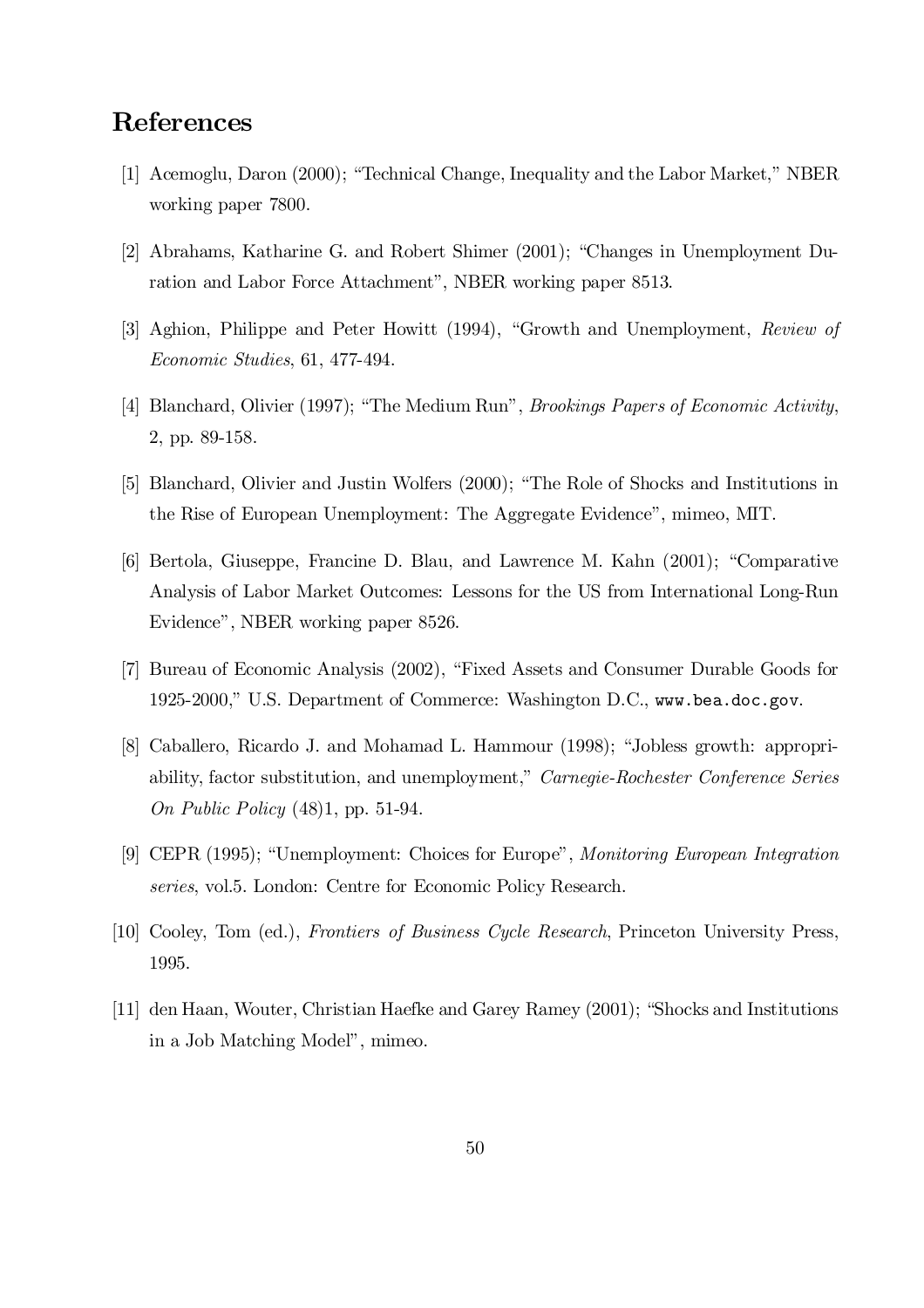- [12] Cummins, Jason and Giovanni L. Violante (2002); "Investment-Specific Technological Change in the US (1947-2000): Measurement and Macroeconomic Consequences", FRB working paper 2002-10.
- [13] Doms, Mark, Timothy Dunne and Kenneth R. Troske (1997); "Workers, wages and technology," The Quarterly Journal of Economics, Vol.  $112(1)$ , pages  $253 - 290$ .
- [14] Gordon, Robert. J. (1990); The Measurement of Durable Good Prices, NBER Monograph Series, University of Chicago press.
- [15] Gordon, Robert (1997); "Is There a Trade-off between Unemployment and Productivity Growth?" in Snower, Dennis J.;de la Dehesa, Guillermo, eds. Unemployment policy: Government options for the labour market. Cambridge; New York and Melbourne: Cambridge University Press, pages 433-63.
- [16] Gottschalk, Peter, and Robert Moffitt (1994); "The Growth of Earnings Instability in the U.S. Labour Market," Brookings Papers of Economic Activity, 2, pp. 217-272.
- [17] Greenwood, Jeremy and Memhet Yorukoglu (1997); "1974", Carnegie-Rochester Conference Series on Public Policy, vol. 46, pp. 49-95.
- [18] Greenwood, Jeremy, Zvi Hercowitz and Per Krusell (1997);"Long-Run Implications of Investment-Specific Technological Change", American Economic Review; 87(3), pages 342-62.
- [19] Hansen, Hans (1998); "Transition from unemployment benefits to social assistance in seven European OECD countries," Empirical Economics, vol. 23(1-2), pages 5-30.
- [20] Hobjin, Bart (2000); "Identifying Sources of Growth", mimeo, Federal Reserve Bank of New York.
- [21] Hornstein, Andreas and Per Krusell, (1996); "Can Technology Improvements Cause Productivity Slowdowns?," NBER Macroeconomics Annual, 209-259.
- [22] Hornstein, Andreas, Per Krusell, and Giovanni L. Violante (2002), "Capital-Skill Complementarity as an Origin of Inequalities", mimeo.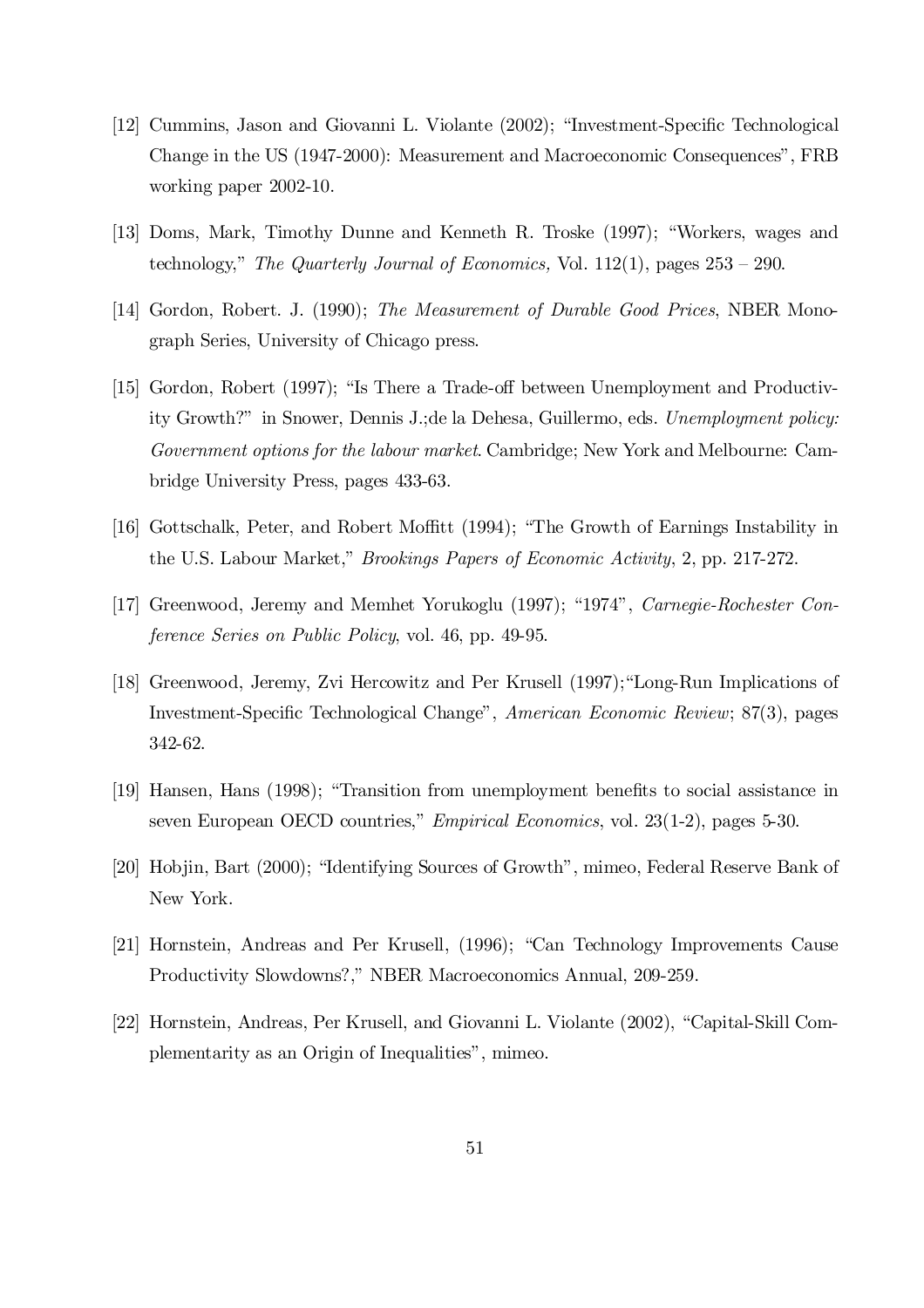- [23] Jovanovic, Boyan (1998); "Vintage Capital and Inequality", Review of Economic Dynamics, 1(2) 497-530.
- [24] Juhn, Chinhui, Kevin Murphy, and Robert Topel (1991); "Why Has the Natural Rate of Unemployment Increased over Time?", Brookings Papers on Economic Activity (2), pages 75-126.
- [25] Katz, Lawrence and David Autor (1999); "Changes in the Wage Structure and Earnings Inequality," chapter 26, Volume 3, in Handbook of Labor Economics, (edited by Orley Ashenfelter and David Card).
- [26] Krusell, Per, Lee Ohanian, José-Víctor Ríos-Rull, and Giovanni L. Violante (2000); "Capital Skill Complementarity and Inequality: A Macroeconomic Analysis," Econometrica, 68, pp. 1029-1054.
- [27] Ljunqvist, Lars and Thomas J. Sargent (1998); "The European Unemployment Dilemma", Journal of Political Economy;106(3), pages 514-50.
- [28] Machin, Steve and Alan Manning (1999); "The Causes and Consequences of Longterm Unemployment in Europe," chapter 47, Volume 3, in Handbook of Labor Economics, (edited by Orley Ashenfelter, and David Card).
- [29] Marimon, Ramon and Fabrizio Zilibotti (1999); "Unemployment vs. Mismatch of Talents: Reconsidering Unemployment Benefits", *Economic Journal*;109(455), pages 266-91.
- [30] Mortensen, Dale and Christopher Pissarides (1998); "Technological Progress, Job Creation, and Job Destruction", Review of Economic Dynamics;1(4), pages 733-53.
- [31] Mortensen, Dale and Christopher Pissarides (1999a); "Unemployment Responses to 'Skill-Biased' Technology Shocks: The Role of Labour Market Policy", Economic-Journal;109(455), pages 242-65.
- [32] OECD (1996), "OECD Employment Outlook", OECD, Paris.
- [33] OECD (1999), "OECD Employment Outlook", OECD, Paris.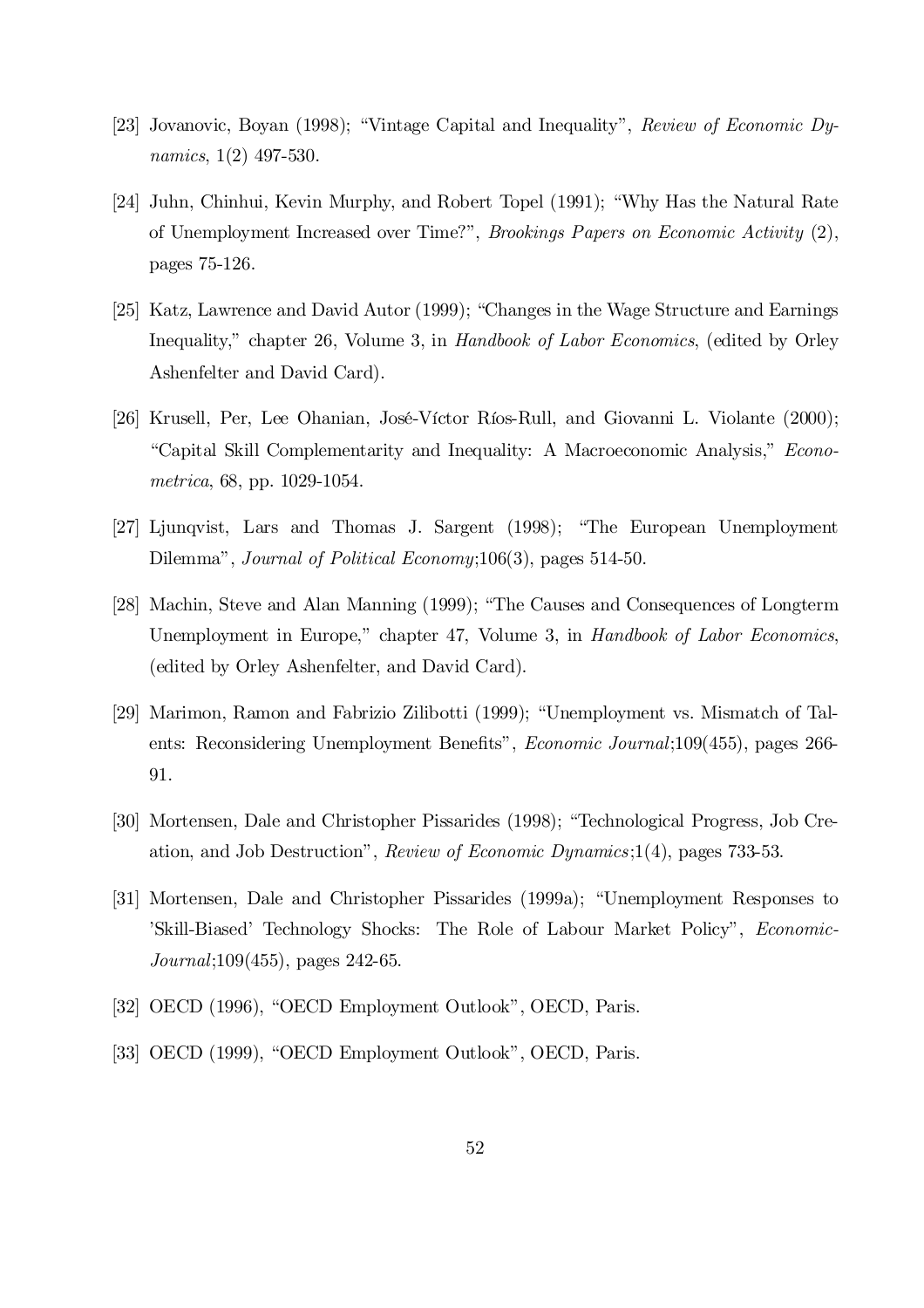- [34] Pissarides, Chris (1990); Equilibrium Unemployment Theory, MIT Press: Cambridge, MA.
- [35] Solow, Robert (1960); "Investment and technological progress," in Mathematical Methods in the Social Sciences, (edited by Kenneth Arrow, Samuel Karlin and Patrick Suppes), pp. 89-104, Stanford University Press: Stanford, CA.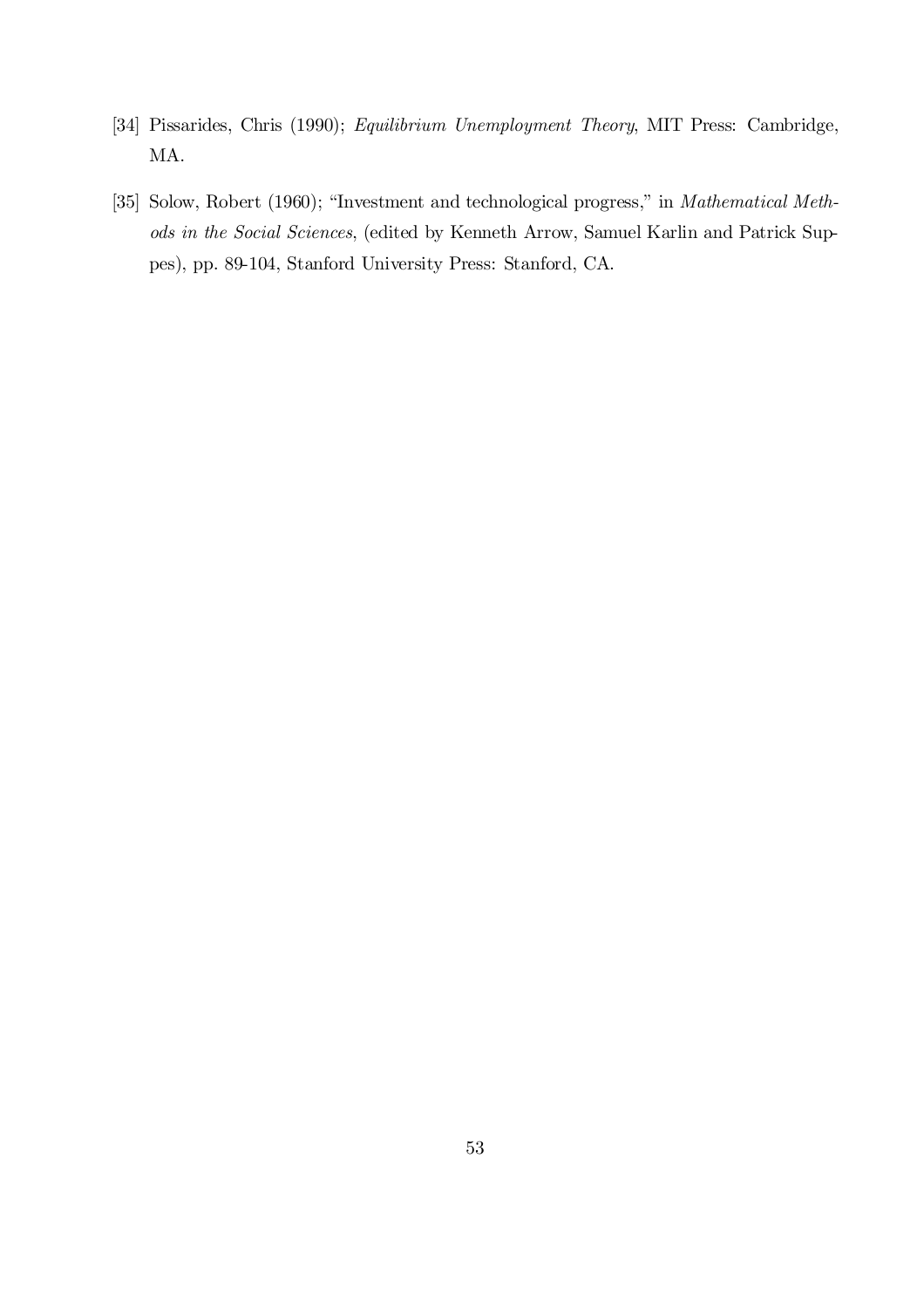|  | Table 1: Cross-country labor market data |  |  |  |
|--|------------------------------------------|--|--|--|
|--|------------------------------------------|--|--|--|

|                    |                           | 1965  | 1970  | 1975  | 1980           | 1985           | 1990           | 1995           | Change          |
|--------------------|---------------------------|-------|-------|-------|----------------|----------------|----------------|----------------|-----------------|
|                    | Unemp. Rate               | 0.018 | 0.011 | 0.017 | 0.029          | 0.045          | 0.054          | 0.061          | 0.043           |
| Austria            | Labor share               | 0.698 | 0.679 | 0.717 | 0.694          | 0.665          | 0.646          | 0.645          | -0.053          |
|                    | Inequality                |       |       |       | 0.820          | 0.790          | 0.870          | 0.880          | 0.060           |
|                    | Unemp. Rate               | 0.023 | 0.022 | 0.064 | 0.114          | 0.111          | 0.110          | 0.142          | 0.120           |
| <b>Belgium</b>     | Labor share               |       | 0.667 | 0.729 | 0.730          | 0.682          | 0.685          | 0.676          | 0.009           |
|                    | Inequality                |       |       |       |                | 0.660          | 0.650          | 0.640          | $-0.020$        |
|                    | Unemp. Rate               | 0.014 | 0.016 | 0.061 | 0.093          | 0.085          | 0.112          | 0.103          | 0.089           |
| Denmark            | Labor share               | 0.736 | 0.723 | 0.732 | 0.706          | 0.677          | 0.635          | 0.605          | $-0.131$        |
|                    | Inequality                |       |       |       | 0.760          | 0.770          | 0.770          |                | 0.010           |
|                    | Unemp. Rate               | 0.025 | 0.021 | 0.050 | 0.051          | 0.047          | 0.121          | 0.167          | 0.142           |
| Finland            | Labor share               | 0.738 | 0.711 | 0.762 | 0.730          | 0.723          | 0.733          | 0.680          | $-0.058$        |
|                    | Inequality                |       |       |       | 0.890          | 0.920          | 0.940          | 0.930          | 0.040           |
|                    |                           |       |       |       |                |                |                |                |                 |
|                    | Unemp. Rate               | 0.020 | 0.027 | 0.049 | 0.079          | 0.101          | 0.105          | 0.115          | 0.095           |
| France             | Labor share<br>Inequality | 0.688 | 0.674 | 0.707 | 0.710<br>1.210 | 0.645<br>1.210 | 0.618<br>1.240 | 0.603<br>1.230 | -0.085<br>0.020 |
|                    |                           |       |       |       |                |                |                |                |                 |
|                    | Unemp. Rate               | 0.010 | 0.011 | 0.037 | 0.060          | 0.075          | 0.078          | 0.099          | 0.089           |
| Germany            | Labor share               | 0.685 | 0.703 | 0.703 | 0.704          | 0.667          | 0.658          | 0.637          | $-0.048$        |
|                    | Inequality                |       |       |       | 0.870          | 0.830          | 0.830          | 0.810          | $-0.060$        |
|                    | Unemp. Rate               | 0.019 | 0.025 | 0.044 | 0.089          | 0.091          | 0.086          | 0.079          | 0.060           |
| Greece             | Labor share               | 0.693 | 0.699 | 0.698 | 0.694          | 0.690          | 0.712          | 0.692          | $-0.002$        |
|                    | Inequality                |       |       |       |                |                |                |                |                 |
|                    | Unemp. Rate               | 0.047 | 0.055 | 0.078 | 0.112          | 0.164          | 0.146          | 0.120          | 0.073           |
| Ireland            | Labor share               | 0.828 | 0.842 | 0.835 | 0.833          | 0.763          | 0.715          | 0.645          | $-0.183$        |
|                    | Inequality                |       |       |       |                |                |                |                |                 |
|                    | Unemp. Rate               | 0.041 | 0.043 | 0.051 | 0.070          | 0.099          | 0.096          | 0.120          | 0.079           |
| Italy              | Labor share               | 0.669 | 0.687 | 0.711 | 0.690          | 0.656          | 0.653          | 0.606          | $-0.063$        |
|                    | Inequality                |       |       |       | 0.850          | 0.830          | 0.770          | 0.970          | 0.120           |
|                    | Unemp. Rate               | 0.010 | 0.018 | 0.038 | 0.080          | 0.081          | 0.062          | 0.071          | 0.061           |
| <b>Netherlands</b> | Labor share               | 0.656 | 0.687 | 0.705 | 0.661          | 0.623          | 0.619          | 0.624          | $-0.032$        |
|                    | Inequality                |       |       |       |                | 0.920          | 0.960          | 0.950          | 0.030           |
|                    | Unemp. Rate               | 0.016 | 0.015 | 0.018 | 0.026          | 0.030          | 0.056          | 0.049          | 0.034           |
| Norway             | Labor share               | 0.750 | 0.771 | 0.782 | 0.757          | 0.739          | 0.713          |                | $-0.037$        |
|                    | Inequality                |       |       |       | 0.720          | 0.720          | 0.680          |                | $-0.040$        |
|                    | Unemp. Rate               | 0.040 | 0.024 | 0.065 | 0.079          | 0.070          | 0.051          | 0.073          | 0.033           |
| Portugal           | Labor share               | 0.562 | 0.615 | 0.873 | 0.751          | 0.673          | 0.679          | 0.680          | 0.118           |
|                    | Inequality                |       |       |       |                |                |                |                |                 |
|                    | Unemp. Rate               | 0.028 | 0.030 | 0.059 | 0.161          | 0.200          | 0.196          | 0.230          | 0.202           |
| Spain              | Labor share               | 0.763 | 0.780 | 0.788 | 0.756          | 0.679          | 0.669          | 0.616          | $-0.147$        |
|                    | Inequality                |       |       |       |                |                |                |                |                 |
|                    | Unemp. Rate               | 0.018 | 0.022 | 0.019 | 0.028          | 0.021          | 0.052          | 0.079          | 0.061           |
| Sweden             | Labor share               | 0.724 | 0.716 | 0.745 | 0.711          | 0.691          | 0.693          | 0.630          | $-0.095$        |
|                    | Inequality                |       |       |       | 0.750          | 0.760          | 0.730          | 0.790          | 0.040           |
|                    | Unemp. Rate               | 0.019 | 0.025 | 0.044 | 0.089          | 0.091          | 0.086          | 0.079          | 0.060           |
| UK                 | Labor share               | 0.693 | 0.699 | 0.698 | 0.694          | 0.690          | 0.712          | 0.692          | $-0.002$        |
|                    | Inequality                |       |       |       | 0.920          | 1.050          | 1.150          | 1.200          | 0.280           |
|                    | Unemp. Rate               | 0.040 | 0.058 | 0.076 | 0.099          | 0.089          | 0.103          | 0.096          | 0.056           |
| Canada             | Labor share               | 0.716 | 0.660 | 0.652 | 0.634          | 0.630          | 0.666          | 0.659          | $-0.057$        |
|                    | Inequality                |       |       |       | 1.240          | 1.390          | 1.380          | 1.330          | 0.090           |
|                    | Unemp. Rate               | 0.038 | 0.054 | 0.070 | 0.083          | 0.062          | 0.066          | 0.055          | 0.017           |
| <b>USA</b>         | Labor share               | 0.685 | 0.695 | 0.675 | 0.678          | 0.665          | 0.666          | 0.670          | $-0.015$        |
|                    | Inequality                |       |       |       | 1.180          | 1.350          | 1.380          | 1.470          | 0.290           |
| Europe             | Unemp. Rate               | 0.023 | 0.024 | 0.046 | 0.077          | 0.087          | 0.095          | 0.108          | 0.084           |
| Average            | Labor share               | 0.707 | 0.711 | 0.749 | 0.723          | 0.684          | 0.673          | 0.641          | $-0.058$        |
|                    | Inequality                |       |       |       | 0.859          | 0.841          | 0.844          | 0.900          | 0.040           |

**Note:** Data on unemployment rates are from Blanchard and Wolfers (2000). Data on labor shares are from Blanchard and Wolfers (2000) except the 1995 entry for Austria, Denmark, Ireland and Portugal which was computed directly from OECD data. Inequality is measured as the 90-10 log-wage differential for male workers. The data are taken from the OECD Employment Outlook (1996, Table 3.1). Austria: the measure is the 80-10 differential and data in the 1985 column are for 1987. Belgium: the measure is the 80-10 differential and data in the 1995 column are for 1993. Denmark: 1985 and 1990 columns are for 1983 and 1991 respectively. Finland: data in the 1985 column are for 1986. Germany: data in the 1985 and 1995 columns are for 1983 and 1993 respectively. Italy: data in the 1985, 1990 and 1995 columns are for 1984, 1991 and 1993 respectively. Netherlands: the measure of inequality is for males and females. Norway: data in the 1985 and 1990 columns are for 1983 and 1991 respectively. Moreover, the measure of inequality is for males and females. Portugal: data in the 1990 and 1995 columns are for 1989 and 1993 respectively. Canada: data in the 1980 and 1985 columns are for 1981 and 1986 respectively. For all countries, except US and UK, data in the 1995 column are for 1994. Europe average: unweighted mean of European countries, except UK.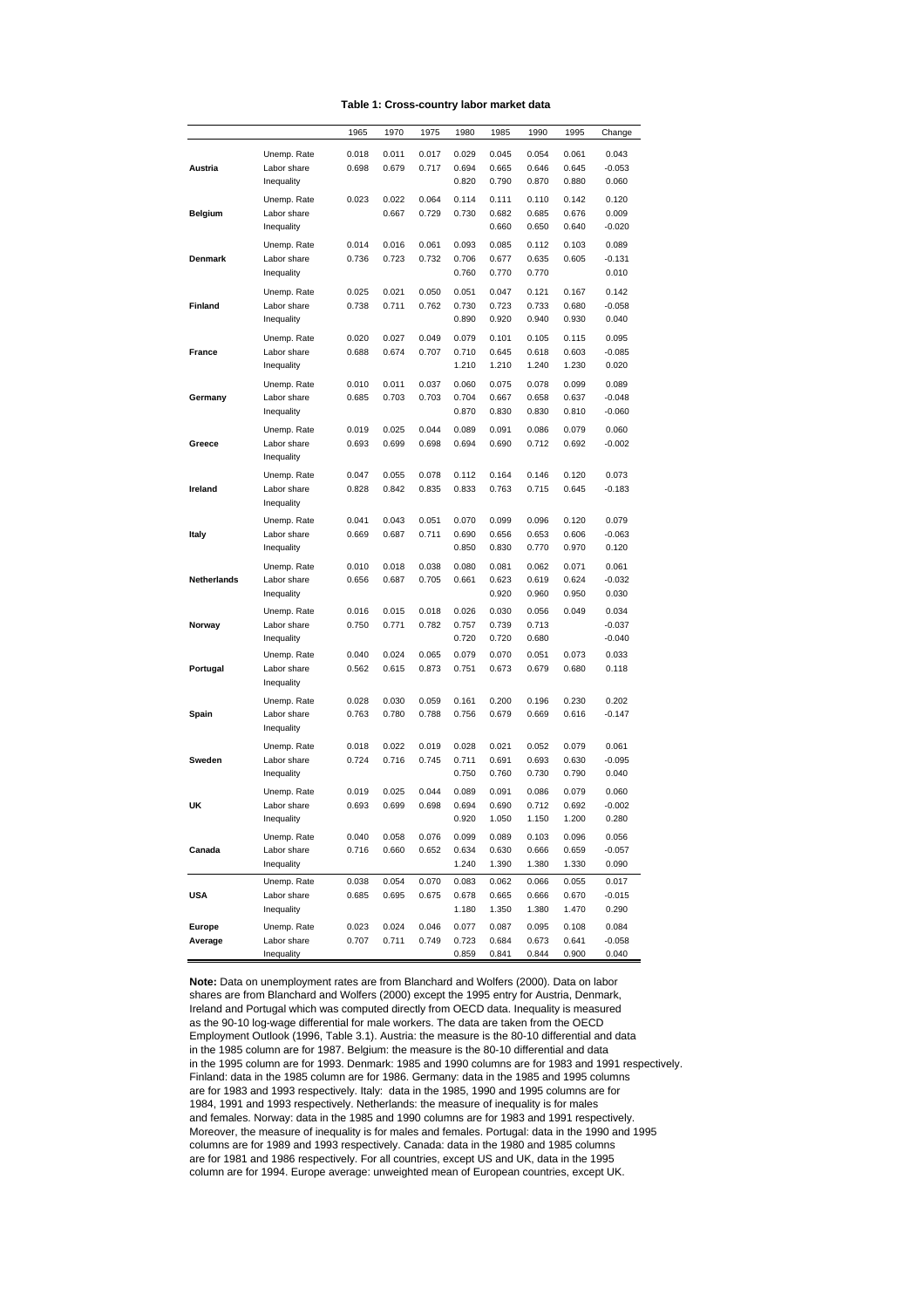

Figure 1: Job Creation and Job Destruction conditions, plotted in the  $(\lambda_f,\overline{a})$  space.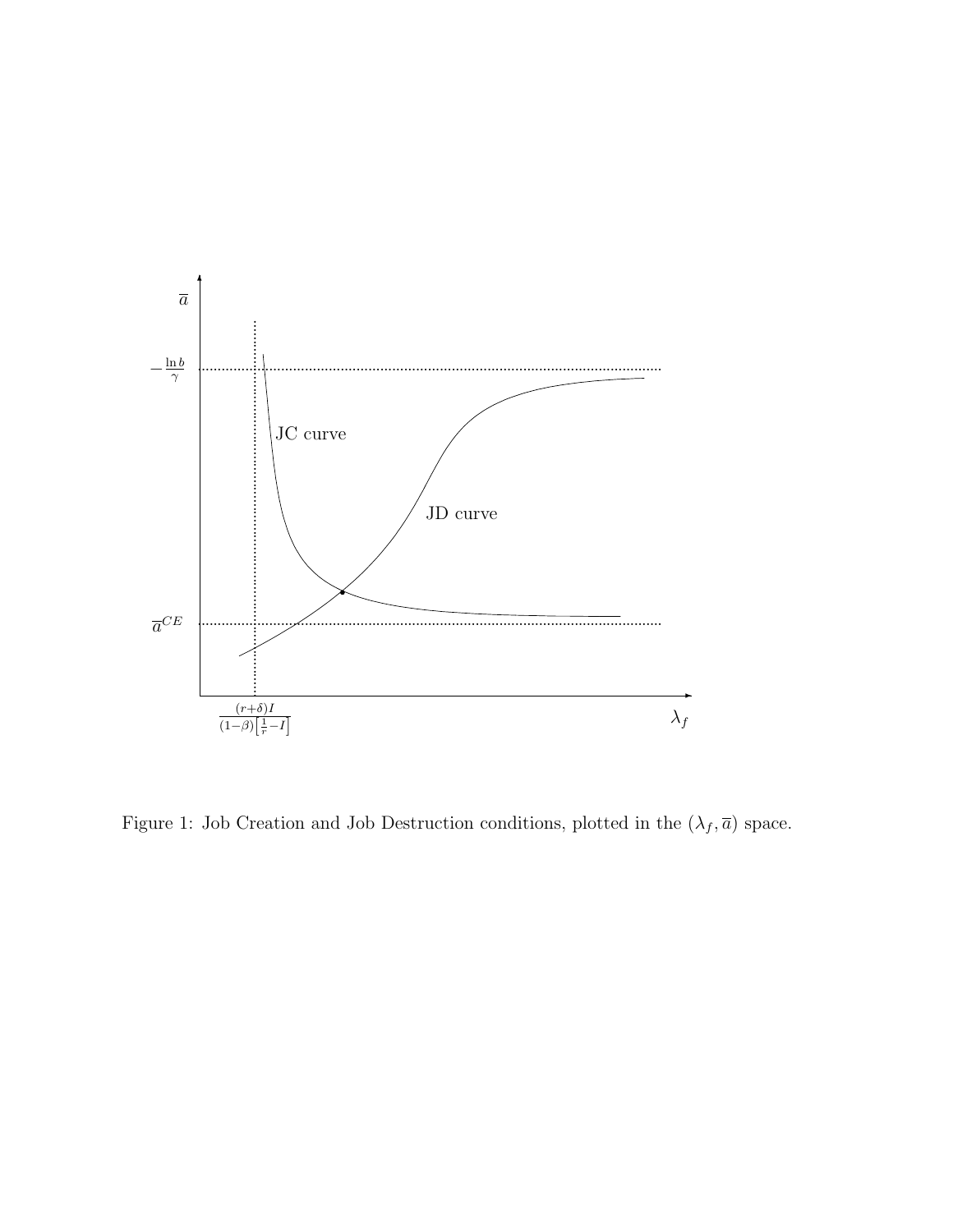

Figure 2: Qualitative comparative statics with respect to  $b$  and  $\gamma$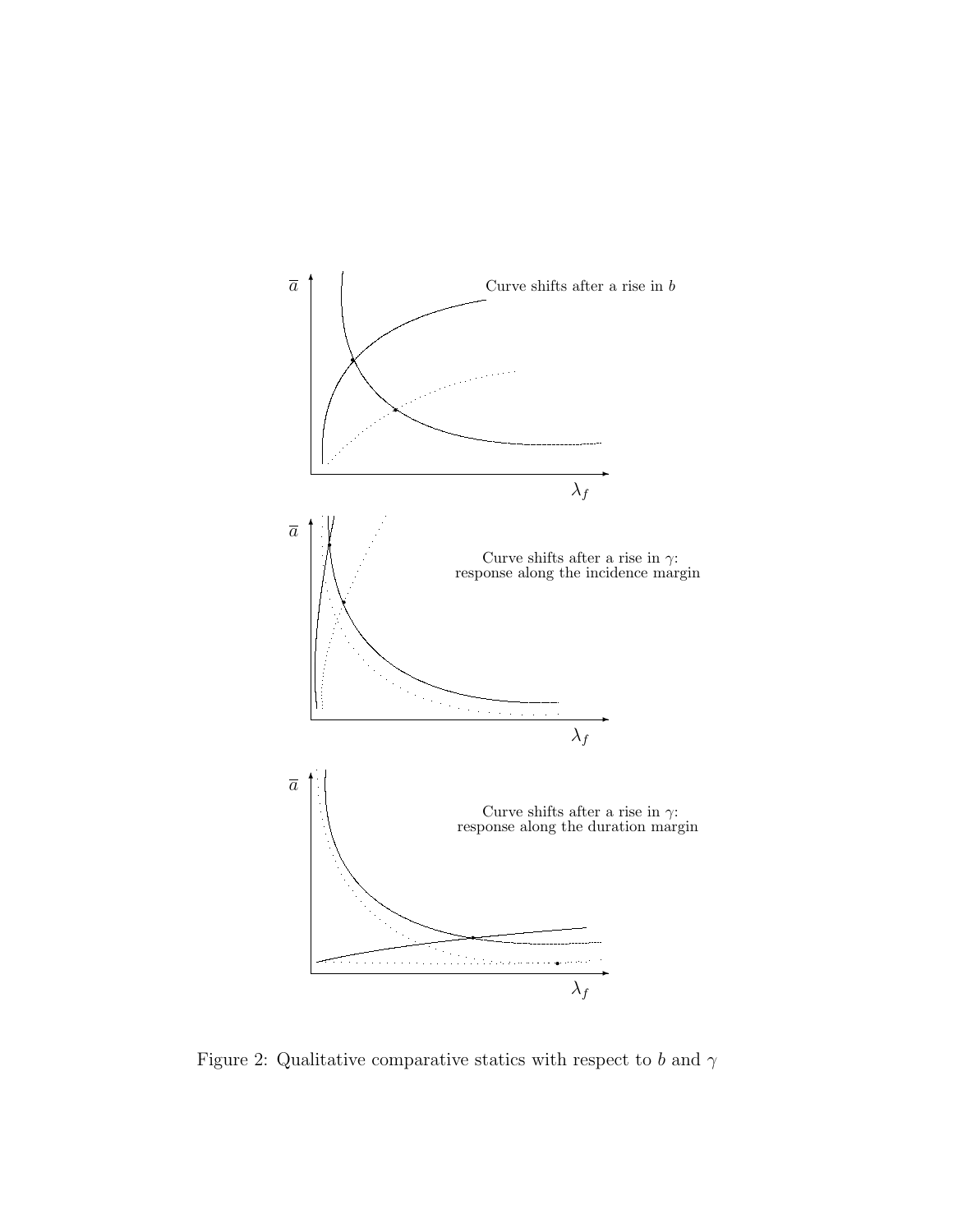

Figure 3: Experiment where the common shock is a rise in the rate of embodied technical change  $\gamma$  and the economies differ only via the level of welfare benefits b.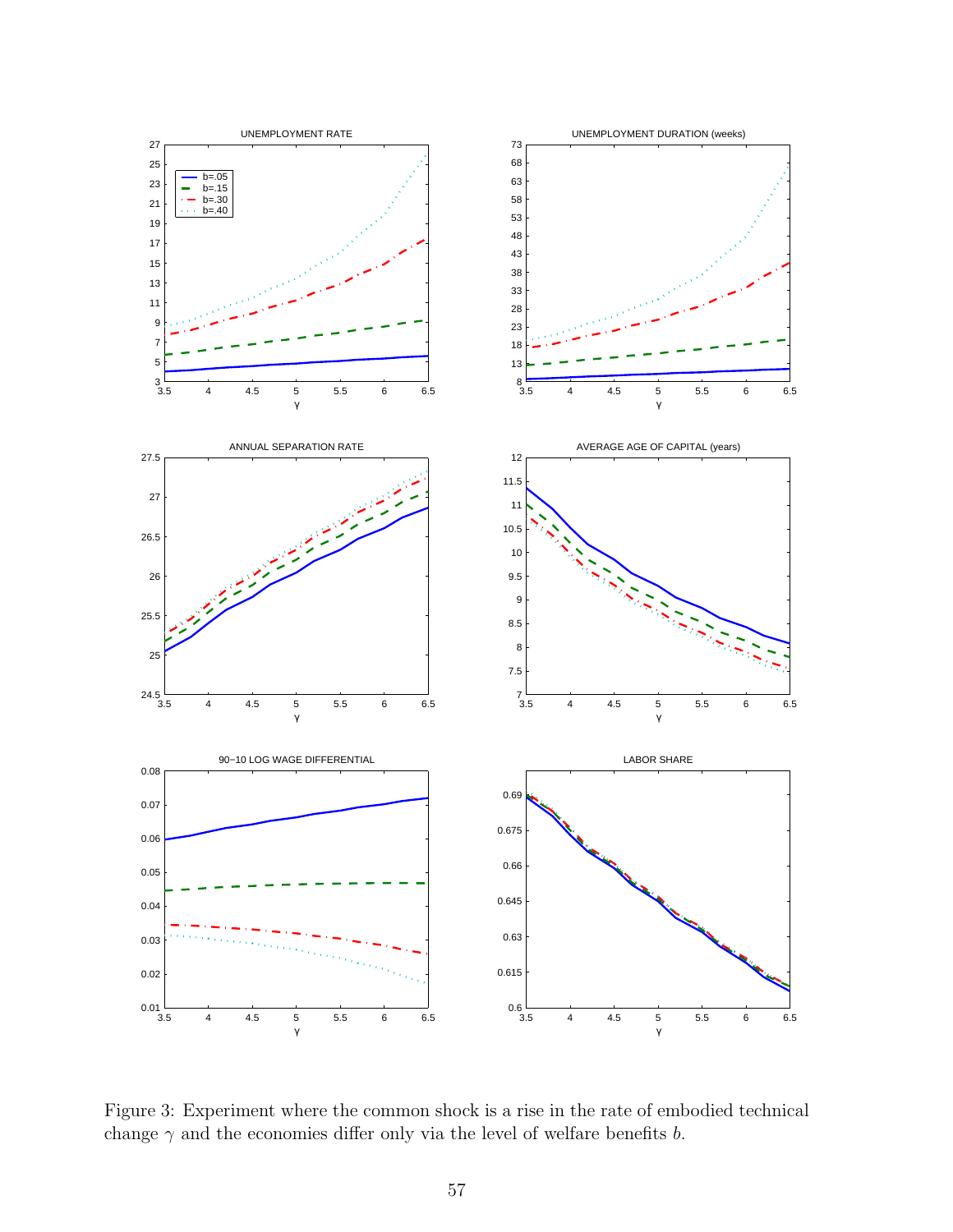

Figure 4: Experiment where the common shock is a rise in the rate of embodied technical change  $\gamma$  and the economies differ both via the policy b and their exogenous separation rate  $\delta$ .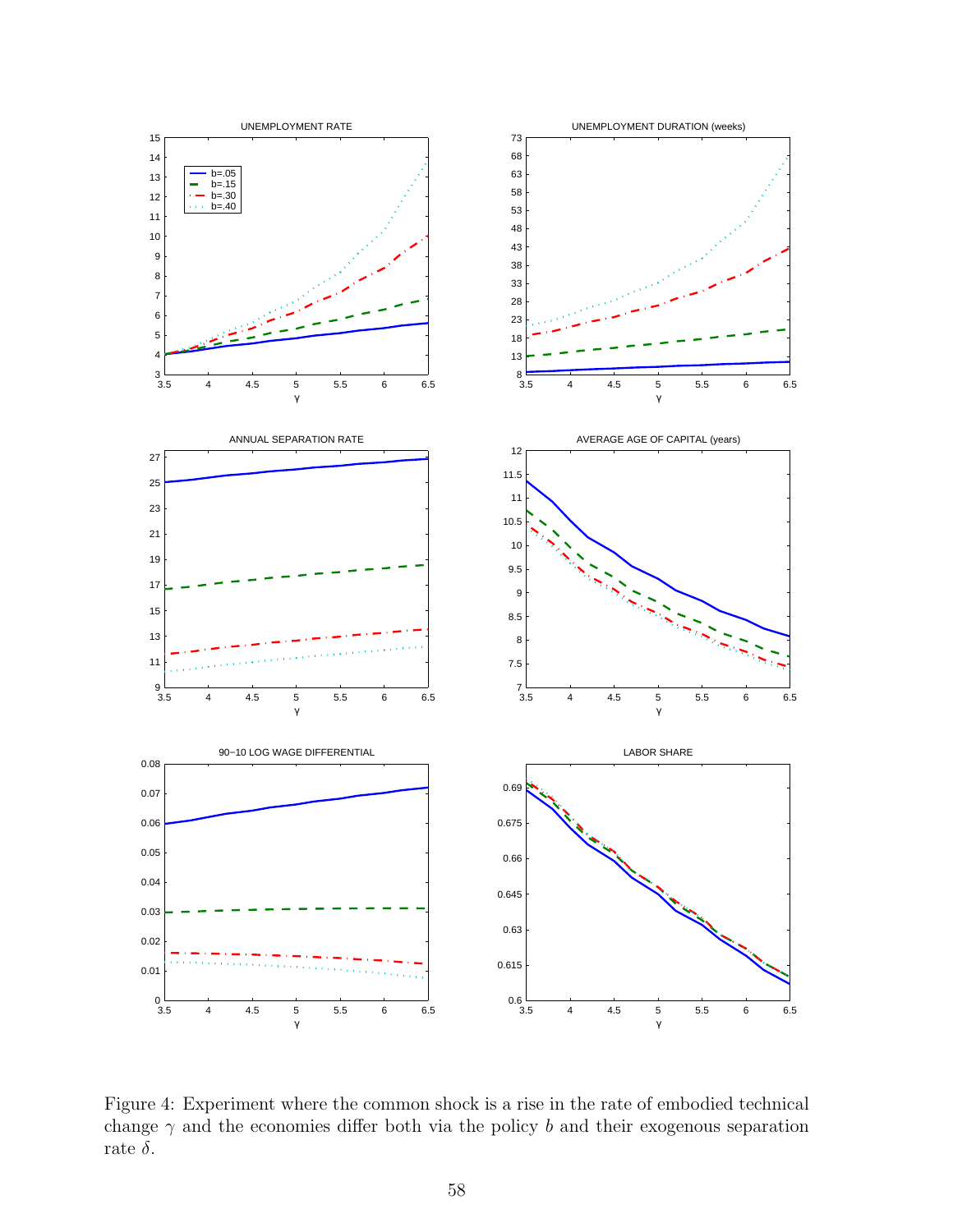

Figure 5: Average age of capital in the US economy, 1965-1995. Source: Bureau of Economic Analysis, 2002, Table 2.10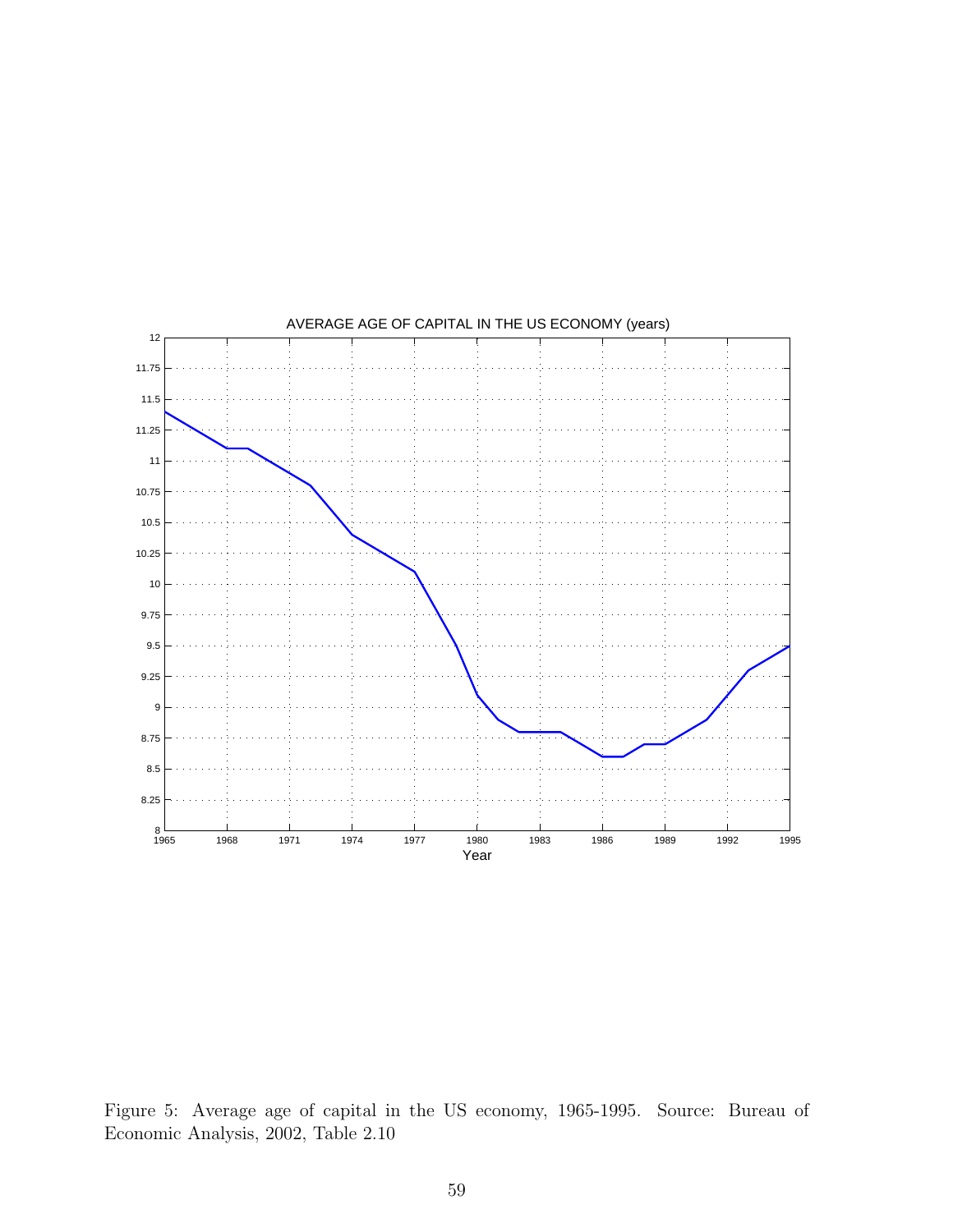

LABOR SHARE − MODEL WITH FIRING TAX

Figure 6: Experiment where the common shock is a rise in the rate of embodied technical change  $\gamma$  and the economies differ through the level of the firing tax t.